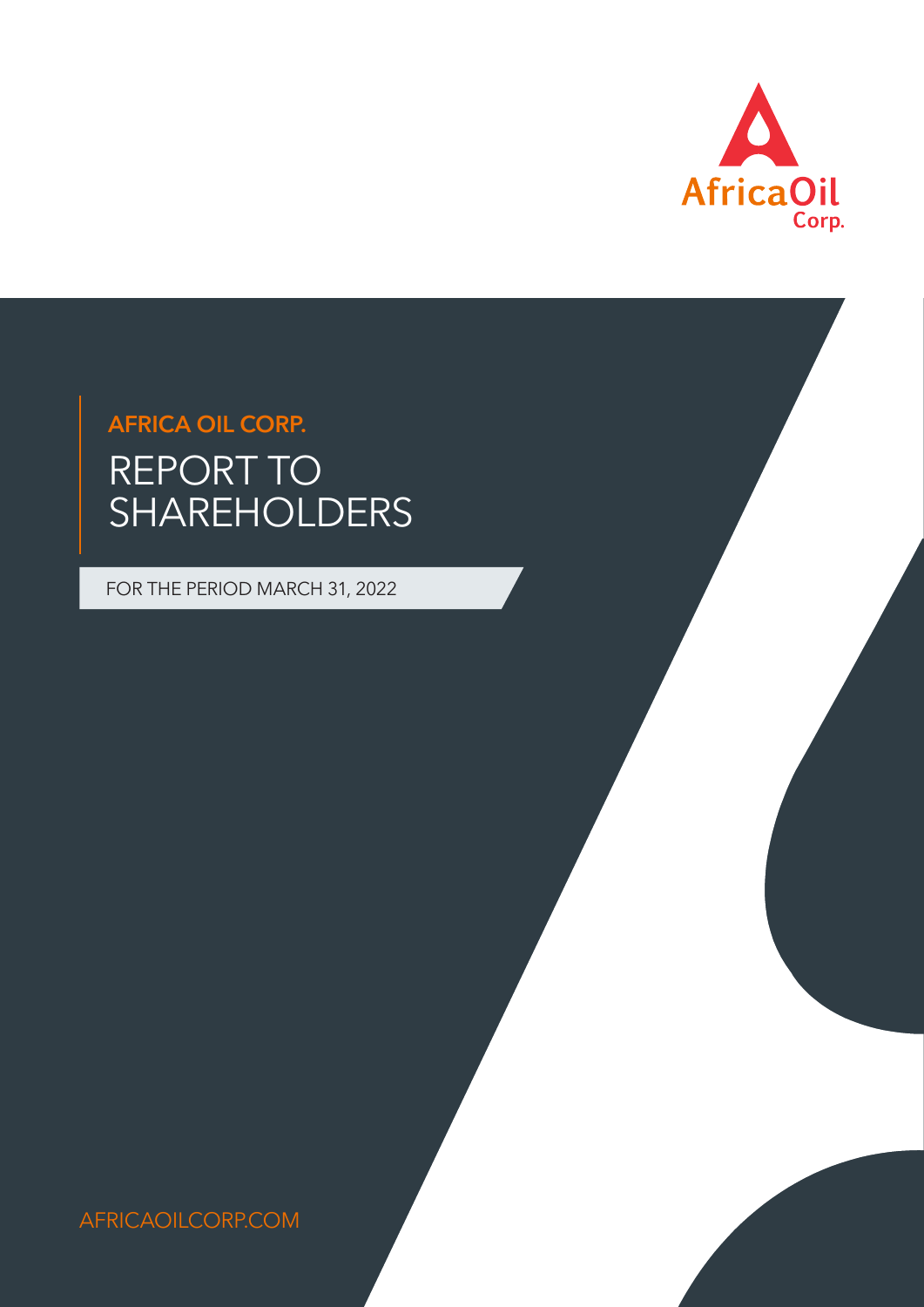# **GLOSSARY**

|   | "Africa Energy"                                             | means Africa Energy Corp. an international oil and gas exploration company that holds a 27.5%<br>participating interest in the offshore Exploration Right for Block 2B in South Africa, an effective<br>10% participating interest in offshore PEL 37, and an effective 10% participating interest in the<br>Exploration Right for Block 11B/12B offshore South Africa.                                    |  |  |  |
|---|-------------------------------------------------------------|------------------------------------------------------------------------------------------------------------------------------------------------------------------------------------------------------------------------------------------------------------------------------------------------------------------------------------------------------------------------------------------------------------|--|--|--|
|   | "Africa Oil", "AOC", or<br>the "Company"                    | means Africa Oil Corp.                                                                                                                                                                                                                                                                                                                                                                                     |  |  |  |
| A | "AGC"                                                       | means Senegal Guinea Bissau Joint Development Zone.                                                                                                                                                                                                                                                                                                                                                        |  |  |  |
|   | "AGL"                                                       | means Azinam Group Ltd.                                                                                                                                                                                                                                                                                                                                                                                    |  |  |  |
|   | "Applicable law"                                            | means all laws and regulations issued by authorities that have appropriate jurisdiction<br>over the Company.                                                                                                                                                                                                                                                                                               |  |  |  |
|   | "Azinam"                                                    | means Azinam Ltd.                                                                                                                                                                                                                                                                                                                                                                                          |  |  |  |
| B | "boepd"                                                     | means barrels of oil equivalent per day.                                                                                                                                                                                                                                                                                                                                                                   |  |  |  |
|   | "CGU"                                                       | means Cash Generating Unit. A Cash Generating Unit is defined as assets that are grouped<br>together into the smallest group of assets that generates cash inflows from continuing use that<br>are largely independent of the cash inflows of other assets or groups of assets.                                                                                                                            |  |  |  |
|   | "Chevron"                                                   | means Chevron Corp.                                                                                                                                                                                                                                                                                                                                                                                        |  |  |  |
|   | $^{\prime\prime}$ CIT $^{\prime\prime}$                     | means Corporate Income Tax.                                                                                                                                                                                                                                                                                                                                                                                |  |  |  |
| C | "Concessions", "PSC"<br>or "Production Sharing<br>Contract" | means concessions, production sharing contracts and other similar agreements entered into<br>with a host government providing for petroleum operations in a defined area and the division of<br>petroleum production from the petroleum operations.                                                                                                                                                        |  |  |  |
|   | "Corporate Facility"                                        | means a \$150.0 million facility dated May 13, 2021, with a three-year term, amended to a \$160.0<br>million facility on July 16, 2021, and subsequently amended on January 28, 2022, to increase the<br>available amount under the facility to \$100.0 million from the then unutilized amount of \$62.0<br>million, and an extension of the availability period to December 31, 2022, from May 13, 2022. |  |  |  |
|   | "DD&A"                                                      | means Depreciation, Depletion and Amortization.                                                                                                                                                                                                                                                                                                                                                            |  |  |  |
| D | "DPR"                                                       | means Department of Petroleum Resources.                                                                                                                                                                                                                                                                                                                                                                   |  |  |  |
|   | "E&A"                                                       | means Exploration and Appraisal.                                                                                                                                                                                                                                                                                                                                                                           |  |  |  |
|   | "EBITDA"                                                    | means Earnings Before Interest, Taxes, Depreciation & Impairment, and Amortization.                                                                                                                                                                                                                                                                                                                        |  |  |  |
|   | "EBITDAX"                                                   | means Earnings Before Interest, Taxes, Depreciation & Impairment, Amortization and Exploration<br>Expenses.                                                                                                                                                                                                                                                                                                |  |  |  |
| E | "Eco"                                                       | means Eco (Atlantic) Oil & Gas Ltd. An international oil and gas exploration company that holds<br>working interests in four exploration blocks offshore Namibia and one exploration block offshore<br>Guyana.                                                                                                                                                                                             |  |  |  |
|   | "Entitlement<br>production"                                 | means production that is calculated using the economic interest methodology and includes cost<br>recovery oil, tax oil and profit oil.                                                                                                                                                                                                                                                                     |  |  |  |
|   | "Equinor"                                                   | means Equinor ASA.                                                                                                                                                                                                                                                                                                                                                                                         |  |  |  |
|   | "ESG"                                                       | means Environmental, Social and Governance.                                                                                                                                                                                                                                                                                                                                                                |  |  |  |
|   | "ESIA"                                                      | means Environmental and Social Impact Assessment.                                                                                                                                                                                                                                                                                                                                                          |  |  |  |
|   | "FCF"                                                       | means Free Cash Flow.                                                                                                                                                                                                                                                                                                                                                                                      |  |  |  |
| F | "FDP"                                                       | means Field Development Plan.                                                                                                                                                                                                                                                                                                                                                                              |  |  |  |
|   | "FID"                                                       | means Final Investment Decision.                                                                                                                                                                                                                                                                                                                                                                           |  |  |  |
|   | "FPSO"                                                      | means Floating Production Storage and Offloading.                                                                                                                                                                                                                                                                                                                                                          |  |  |  |
| G | "GoK"                                                       | means Government of Kenya.                                                                                                                                                                                                                                                                                                                                                                                 |  |  |  |
|   | "IFRS"                                                      | means International Financial Reporting Standards.                                                                                                                                                                                                                                                                                                                                                         |  |  |  |
|   | "Impact"                                                    | means Impact Oil and Gas Ltd, a privately owned exploration company with a strategic focus on<br>large scale, mid to deep water plays of sufficient materiality to be of interest to major companies.<br>Impact has an asset base across the offshore margins of Southern and West Africa.                                                                                                                 |  |  |  |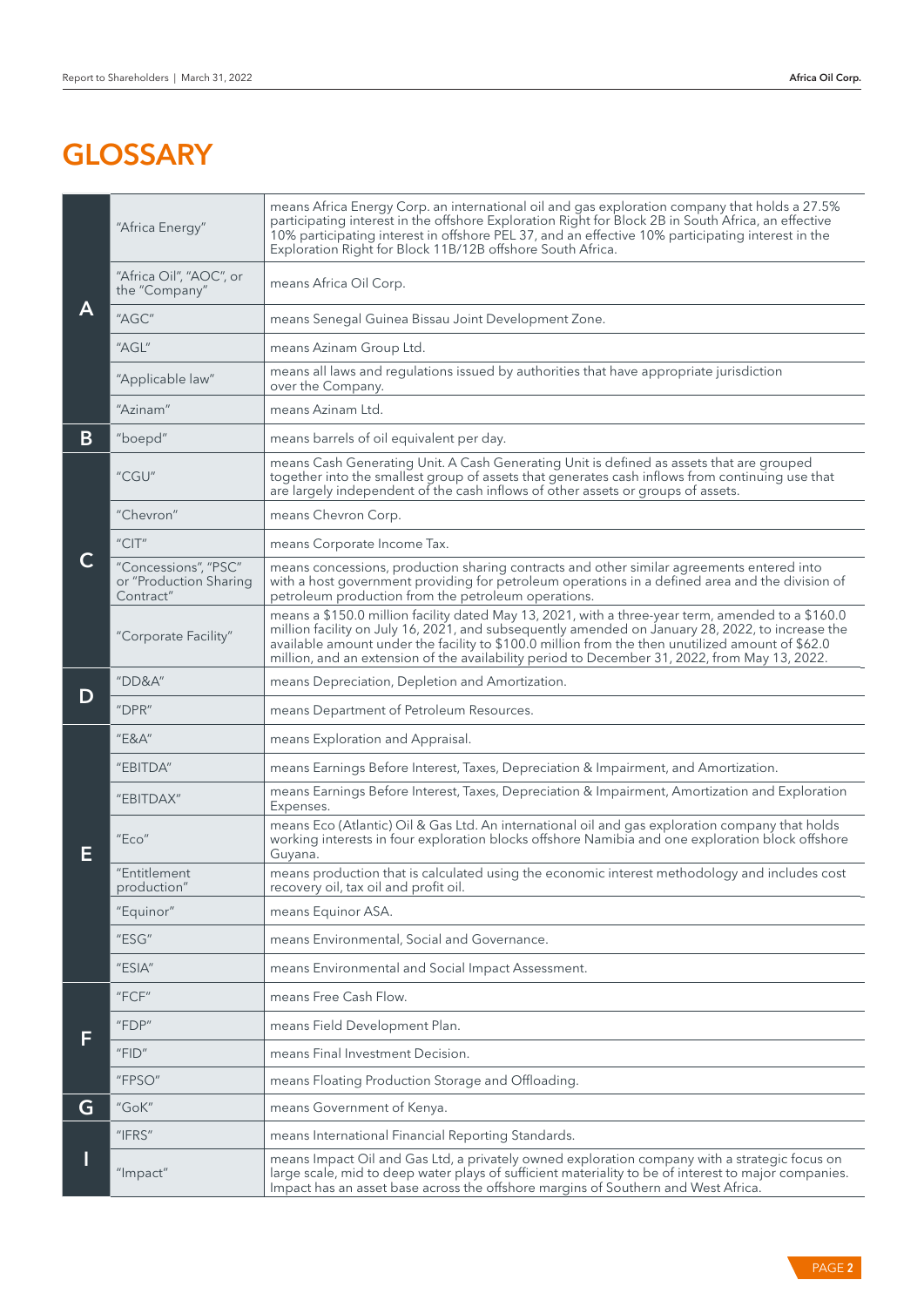|                | $^{\prime\prime}$ JHI $^{\prime\prime}$          | means JHI Associates Inc.                                                                                                                                                                                         |  |  |  |
|----------------|--------------------------------------------------|-------------------------------------------------------------------------------------------------------------------------------------------------------------------------------------------------------------------|--|--|--|
| J              | "J $V$ "                                         | means Joint Venture.                                                                                                                                                                                              |  |  |  |
| K              | "KRA"                                            | means Kenya Revenue Authority.                                                                                                                                                                                    |  |  |  |
|                | "LTIP"                                           | means Long Term Incentive Plan.                                                                                                                                                                                   |  |  |  |
| L              | "Lokichar Development<br>Project"                | means the development of the oil resources contained in the South Lokichar Basin (Blocks 10BB<br>and 13T (Kenya)), for export via a pipeline to the coast of Kenya.                                               |  |  |  |
|                | $H$ MD&A $H$                                     | means Management's Discussion and Analysis.                                                                                                                                                                       |  |  |  |
| M              | "MMbbl"                                          | means one million barrels.                                                                                                                                                                                        |  |  |  |
|                | "MMBoe"                                          | means millions of barrels of oil equivalent.                                                                                                                                                                      |  |  |  |
| N              | "NI 51-101"                                      | means National Instrument 51-101 - Standards of Disclosure for Oil and Gas Activities of the<br>Canadian Securities Administrators and the companion policies and forms thereto, as amended<br>from time to time. |  |  |  |
|                | "NI 52-109"                                      | means National Instrument 52-109 - Certification of Disclosure in Issuers' Annual and Interim<br>Filings and the companion policies and forms thereto, as amended from time to time.                              |  |  |  |
| O              | "OML"                                            | means Oil Mining Lease.                                                                                                                                                                                           |  |  |  |
|                | "Petrovida"                                      | means Petrovida Holding B.V.                                                                                                                                                                                      |  |  |  |
|                | "PIA"                                            | means Petroleum Industry Act.                                                                                                                                                                                     |  |  |  |
|                | "PPT"                                            | means Profit Petroleum Tax.                                                                                                                                                                                       |  |  |  |
| P              | "Prime" or "Prime Oil &<br>Gas Coöperatief U.A." | means Prime Oil & Gas Coöperatief U.A., previously known as Prime Oil & Gas B.V., a company<br>that holds interests in deepwater Nigeria production and development assets.                                       |  |  |  |
|                | "Project Oil Kenya"                              | means the Company's Kenya development project incorporating Blocks 10BB and 13T.                                                                                                                                  |  |  |  |
|                | "PSA"                                            | means Petroleum Sharing Agreement.                                                                                                                                                                                |  |  |  |
|                | "PXF Facility"                                   | means Pre-Export Finance Facility.                                                                                                                                                                                |  |  |  |
| R              | "RBL"                                            | means Reserves Based Lending.                                                                                                                                                                                     |  |  |  |
| S              | "Spudded"                                        | means the initial drilling for an oil well.                                                                                                                                                                       |  |  |  |
|                | "TAT"                                            | means Tax Appeals Tribunal.                                                                                                                                                                                       |  |  |  |
|                | "Term Loan"                                      | means a \$250.0 million facility dated January 11, 2020, provided by BTG Pactual S.A for the<br>purpose of funding the acquisition of 50% of Petrobras Oil & Gas B.V. (now Prime Oil & Gas<br>Coöperatief U.A.).  |  |  |  |
| ī              | "TotalEnergies"                                  | means TotalEnergies SE and subsidiaries.                                                                                                                                                                          |  |  |  |
|                | "TSX"                                            | means Toronto Stock Exchange.                                                                                                                                                                                     |  |  |  |
|                | "Tullow"                                         | means Tullow Oil plc.                                                                                                                                                                                             |  |  |  |
| $\overline{U}$ | $^{\prime\prime} \cup S^{\prime\prime}$          | means United States.                                                                                                                                                                                              |  |  |  |
| $\mathbf V$    | "VAT"                                            | means Value-added tax.                                                                                                                                                                                            |  |  |  |
|                | $^{\prime\prime}$ WI $^{\prime\prime}$           | means Working Interest.                                                                                                                                                                                           |  |  |  |
| W              | "WI production"                                  | means production based on the percentage of working interest owned.                                                                                                                                               |  |  |  |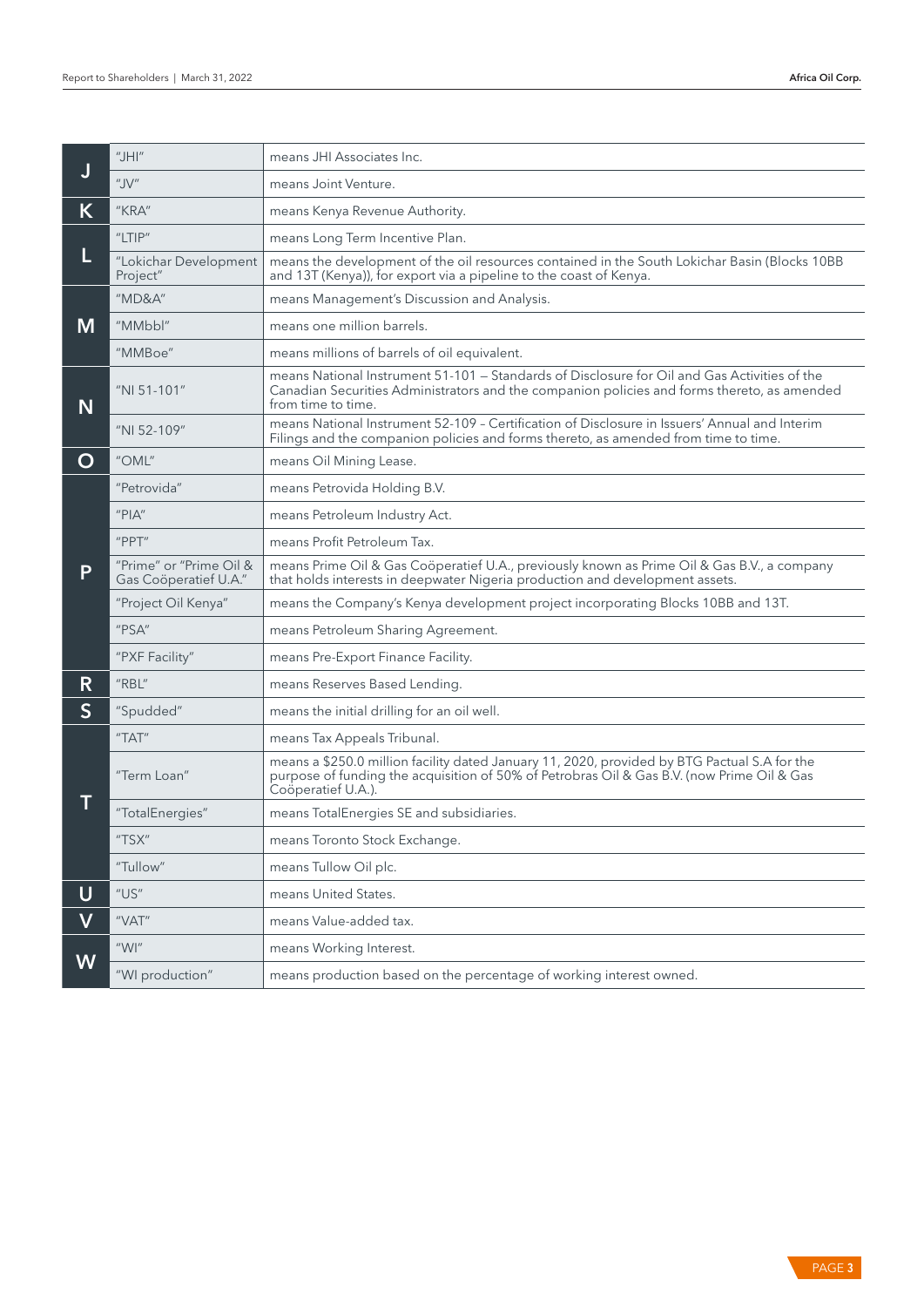# MANAGEMENT'S DISCUSSION AND ANALYSIS

The Management's Discussion and Analysis ("MD&A") focuses on significant factors that have affected the Company during the three months ended March 31, 2022, and such factors that may affect its future performance. To better understand the MD&A, it should be read in conjunction with the Company's unaudited consolidated financial statements for the three months ended March 31, 2022, and 2021, and also should be read in conjunction with the audited consolidated financial statements for the years ended December 31, 2021, and 2020, and related notes thereto.

The financial information in this MD&A is derived from the Company's unaudited consolidated financial statements which have been prepared in US dollars, in accordance with IFRS as issued by the International Accounting Standards Board.

The effective date of this MD&A is May 12, 2022.

Additional information about the Company and its business activities is available on the Company's website at www.africaoilcorp.com and on SEDAR at www.sedar.com.

# PROFILE AND STRATEGY

AOC is a Canadian oil and gas company with producing and development assets in deep-water Nigeria, and development assets in Kenya. The Company also has a portfolio of exploration/ appraisal assets in Guyana, Kenya, Namibia, Nigeria, South Africa and in the AGC. The Company holds its interests through direct ownership interests in concessions and through its shareholdings in investee companies, including Prime, Africa Energy, Eco and Impact.

The Company have instituted a shareholder capital return program in 2022, in the form of a payment of semi-annual dividends following consistent positive results for the Company and a strong cash position. On February 28, 2022, the Board of Directors approved an initial aggregate annual dividend of \$0.05 per share (approximately \$25.0 million) to be declared and paid semi-annually commencing from the end of March 2022. During Q1 2022 the Company paid a dividend of \$0.025 per share (approximately \$11.9 million). The Board of Directors view the 2022 annual distribution to be prudent with due consideration for the acquisition-led business strategy and the priority of maintaining a strong balance sheet in a range of market scenarios. The Board of Directors, at their discretion and subject to the necessary approvals, may approve future increases to the dividend distributions and/or may approve the implementation of share buy-backs contingent on favorable business and commodity price outlooks, and the impact of possible acquisitions or divestments.

The Venus-1X exploration well, in which the Company has an indirect effective interest of 6.2% through its investee company Impact, made a significant light oil discovery on Block 2913B, offshore Namibia in February 2022. The Company expects the appraisal drilling program on the Venus discovery to commence later this year and it is the Company's intention to support Impact through the initial appraisal drilling. Venus, with the recently announced Graff discovery on a neighboring block (the Company has no interest in Graff), has opened a new petroleum province in the Orange Basin with significant upside potential. Venus and Graff discoveries support the exploration case for Block 3B/4B, which is operated by the Company with a 20% working interest and Impact's Orange Basin Deep Block, both located in Orange Basin and on trend with Venus and Graff discoveries.

The Company has made numerous oil discoveries in the South Lokichar Basin (Blocks 10BB and 13T) located in the Tertiary Rift trend in Kenya. The Company together with its JV partners are currently running a farm-out process to attract a strategic partner with the goal of sanctioning development of the oil fields in the South Lokichar Basin. Advanced discussions are on-going with interested parties.

# HIGHLIGHTS AND OUTLOOK

## Q1 2022 Highlights

- Net income of \$45.6 million in Q1 2022 (Q1 2021 \$38.9 million), cash balance at March 31, 2022, of \$140.6 million (at December 31, 2021 - \$58.9 million).
- The Company received one dividend from its shareholding in Prime, totaling \$100.0 million in Q1 2022; since its acquisition of a 50% shareholding in Prime in 2020, the Company has received a total of 11 dividend payments from Prime for an aggregate amount of \$500.0 million, representing 96% of the purchase price.
- The Board of Directors established a new dividend policy, with an initial annual aggregate dividend of \$0.05 per share (approximately \$24.0 million), to be declared and paid semi-annually.
- The Company paid its maiden dividend of \$0.025 per share (approximately \$11.9 million) to its shareholders, at the end of March 2022.
- The Corporate Facility was amended in January 2022 and provides the Company with a stand-by line of liquidity of \$100.0 million available for general corporate purposes, including acquisitions, until end 2022.
- On February 24, 2022, Impact announced a major light oil discovery on Block 2913B, offshore Namibia. The Company has an indirect effective interest of approximately 6.2% in this block through its 30.9% shareholding in Impact. The Company expects the Venus appraisal program to commence in Q3-Q4 2022.

#### Prime Highlights

- Selected Prime results net to the Company's 50% shareholding:
	- » Cash position of \$265.7 million and debt balance of \$501.0 million at March 31, 2022; Robust Net Debt to EBITDAX for the twelve months ended March 31, 2022, of 0.4x (twelve months ended December 31, 2021 - 0.4x)<sup>(1)</sup>;
	- » Average daily WI production of 25,400 boepd and economic entitlement production of 27,400 boepd (83% light and medium crude oil and 17% conventional natural gas) in Q1 2022 (Q1 2021 – 26,200 boepd and 30,100 boepd respectively);
	- » in Q1 2022, EBITDAX of \$122.2 million (Q1 2021 \$143.4 million) (1);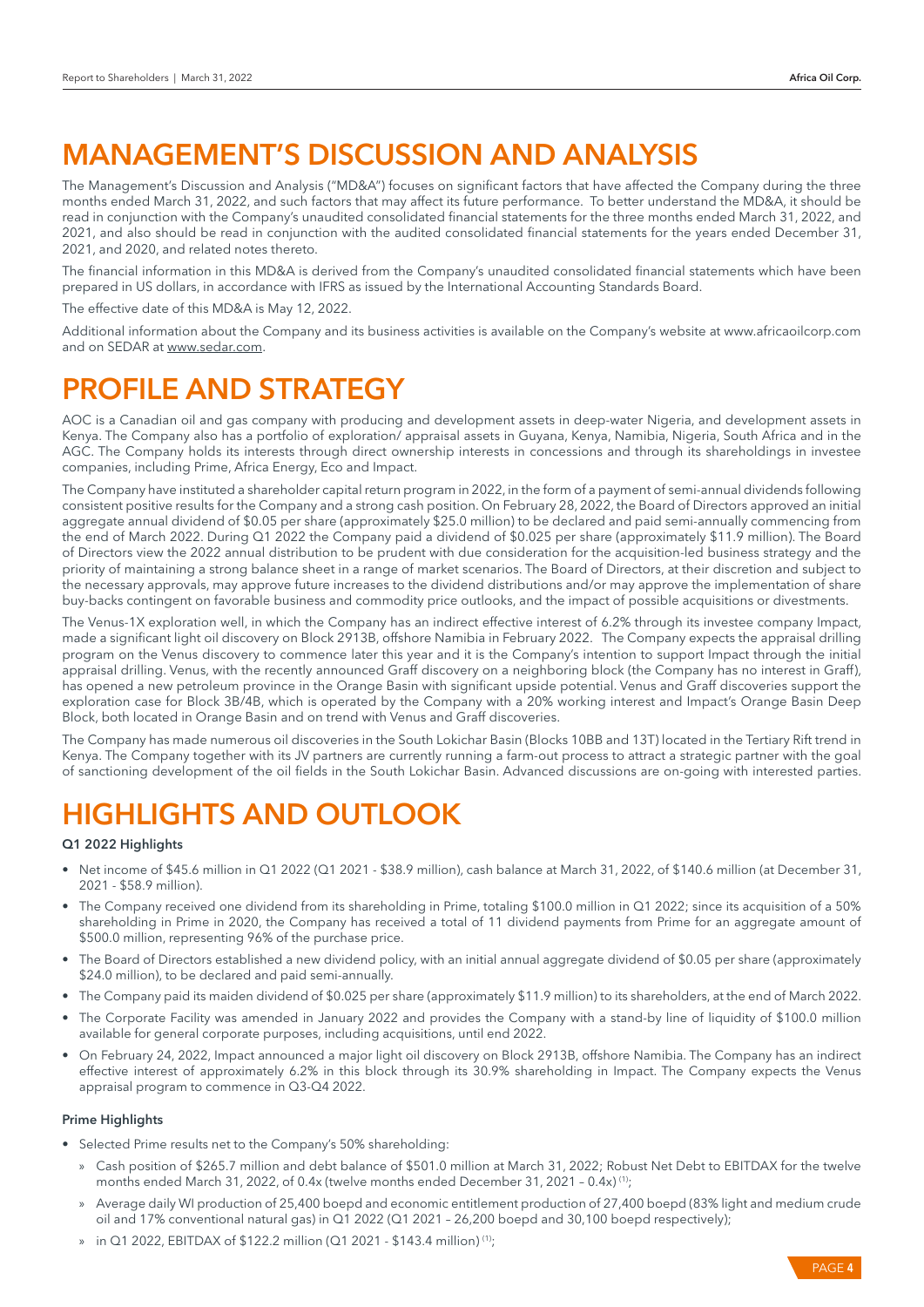## HIGHLIGHTS AND OUTLOOK - CONTINUED

- » in Q1 2022, cash generated from operating activities of \$116.6 million (Q1 2021 \$78.8 million).
- Prime drew down a further \$150.0 million on its PXF Facility, increasing the outstanding balance to \$300.0 million. The PXF Facility is arranged by Shell Western Supply and Trading Limited and Africa Finance Corporation and has a 7-year tenor, extending the duration of Prime's debt profile on very competitive cost terms that are comparable to Prime's RBL facility.
- (1) Definitions and reconciliations to the non-GAAP measures are provided on page 12.

#### Outlook

The Company's debt-free balance sheet, its share of Prime's cash flows and access to debt funding on competitive terms, supports a range of opportunities for the Company to achieve accretive growth and create shareholder value. The Company's valuation is underpinned by its 50% shareholding in Prime, which accounts for all of the Company's reserves and production interests.

The Company will work to maximize Prime's dividends by distributing its excess cash, whilst maintaining a prudent treasury management policy at Prime. The near-term priority is to extend Prime's debt tenor with the primary objective over the next year of refinancing Prime's RBL facility, possibly facilitated by the voluntary early conversion of Prime's licenses in Nigeria to the new PIA terms. The Company's management will also work with Prime to assess other financing options that could extend Prime's debt maturity profile on competitive costs, such as the PXF facility that was arranged by Prime in 2021.

Dividends received from Prime will support the Company's shareholder capital return programs and business development activities that are focused on the acquisition of producing assets.

The successful drilling and completion of Akpo-P4 infill well, that came onstream late last year and which was ramped up to 6,000 bopd, is very encouraging for the upcoming drilling program on OML 130. The operator is finalizing an extendable one-year rig contract with the plan to drill up to 9 development wells and up to 2 near field exploration/appraisal wells on the current rig schedule, with the drilling expected to commence at end of Q3 2022. Processing of the 2021 Egina 4D seismic survey is ongoing and is helping to confirm the final well locations. Up to 3 development wells are expected to be completed on the asset by the end of this year, with further infill drilling or near field exploration/appraisal expected after the completion of the first 3 infill wells on Egina. The rig will move to Akpo upon completion of the Egina drilling campaign.

The Company is committed to a sustainable dividend policy over the future years. The Company has paid a dividend of approximately \$11.9 million at the end of March 2022 and expects to distribute a further dividend later on in 2022 so that the minimum annual dividend of approximately \$25.0 million is distributed. As always, the declaration of dividends is at the discretion of the Board. The Board of Directors will regularly review the shareholder returns program and at their discretion and subject to the necessary approvals, may approve future increases to the dividend distributions and/or the implementation of share buy-backs. Such decision being contingent on favorable business and commodity price outlooks, and the impact of possible acquisitions or divestments.

The Company has been actively working on the acquisition of strategic producing assets that are accretive on per share valuation and cashflow metrics. The Company's focus remains on buying producing assets offshore West Africa and the management will consider both operated and non-operated opportunities as well as oil and natural gas assets. There is no guarantee that the Company can complete such transactions.

Environmental, social and governance considerations will be key in evaluating these and all other strategic options going forward. Emissions will be a particular focus, recognizing the increasing importance our shareholders and other stakeholders place on understanding and managing climate-related risks. Over the next year, the Company will develop a detailed energy transition strategy to achieve its stated objective of reaching net neutrality by 2025, including setting short, medium and long-term emissions targets. Any potential investment decision will be carefully evaluated for alignment with that strategy and objective.

In 2021, the Company and its partners initiated a farm-out process for Project Oil Kenya. Advanced discussions are on-going with the interested parties. A successful farm-out is viewed by the Company as a critical step towards the FID for Project Oil Kenya being achieved over the course of the next year. There is no guarantee that the Company can successfully conclude a farm-out to new strategic partner(s) on favorable terms.

In Q1 2022, the Company's investee company, Impact, announced that Venus 1-X exploration well resulted in a major light oil discovery on Block 2913B, offshore Namibia, that together with the nearby Graff-1 discovery on the adjacent Block 2913A (the Company has no interest in this block), herald the opening of a major petroleum province in the Orange Basin with significant upside potential for the Company. As well as the immediate significance of Venus for the Company, both Venus and Graff discoveries also bode well for the Company's exploration efforts on Block 3B/4B, which it operates with a 20% working interest and Impact's Orange Basin Deep Block, both located on trend in the Orange Basin, South Africa. The Company expects that the appraisal program for the Venus discovery to commence during third or fourth quarter of this year.

The Company has filed an application to extend Block 3B/4B license and to move into the first extension period. The Company is also continuing its technical studies on Block 3B/4B with the aim of maturing exploration prospects for possible future drilling.

The Company, through its shareholdings in Africa Energy and Eco, has indirect effective interest in the Gazania-1 exploration well on Block 2B, offshore South Africa, which is expected to spud this year. The block has significant contingent and prospective resources in relatively shallow water and contains the A-J1 discovery that flowed light sweet crude oil to surface. Gazania-1 will target two large prospects seven kilometers up-dip from A-J1. Africa Energy has a 27.5% participating interest in Block 2B offshore South Africa. The block is operated by a subsidiary of Eco Atlantic, which holds a 50% participating interest. Africa Oil has a 19.80% shareholding in Africa Energy and a 17.73% shareholding in Eco.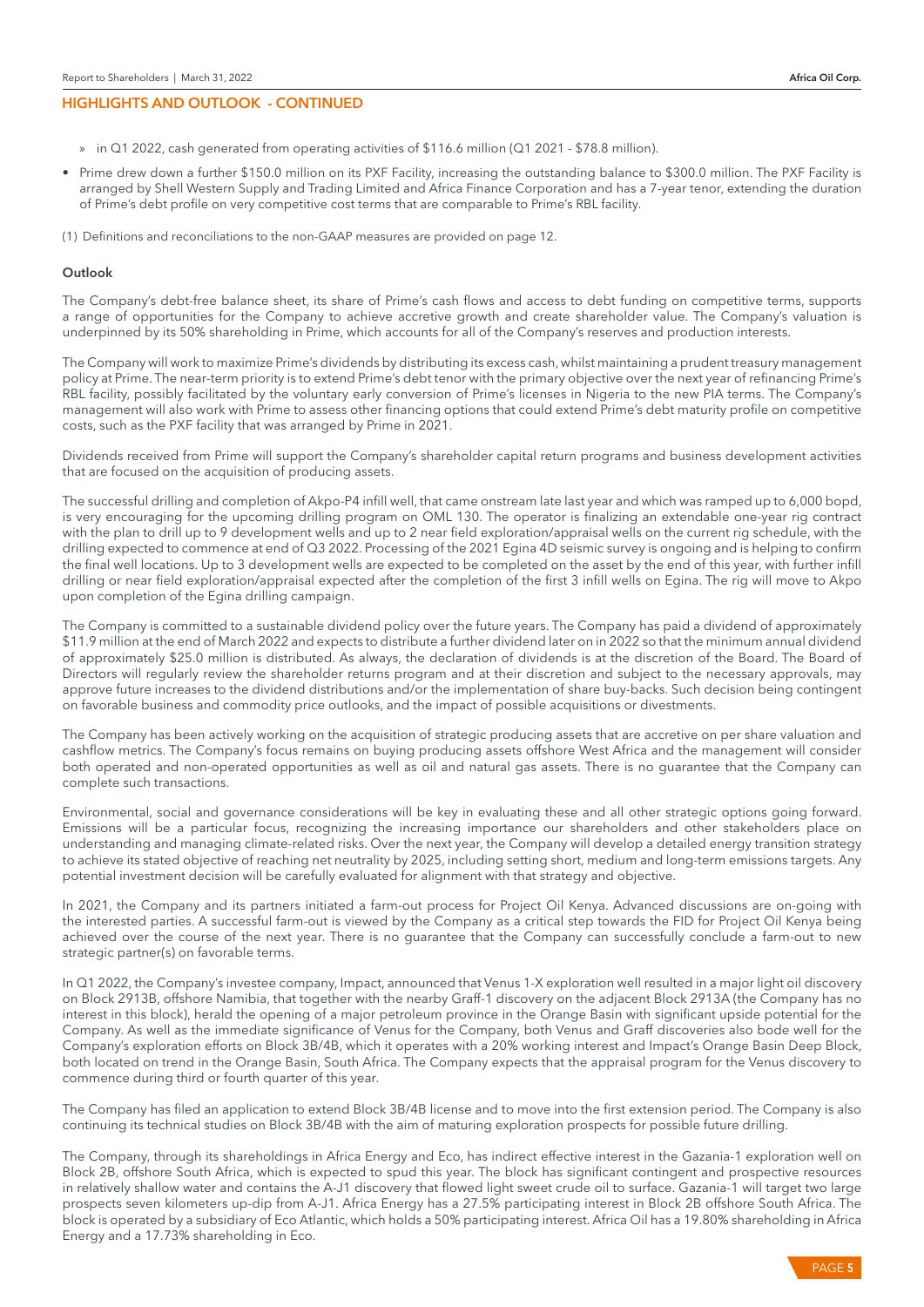# THE COMPANY'S SHAREHOLDING AND WORKING INTERESTS

The Company's material interests, and material exploration partnership interests are summarized in the following table:

#### Africa Oil's Shareholding in Prime Oil & Gas Coöperatief U.A. (50%)

| Country        | Concession        | License renewal                  | <b>Working Interests</b> |               |
|----------------|-------------------|----------------------------------|--------------------------|---------------|
|                |                   |                                  | Prime                    | 8%            |
|                | <b>OML127</b>     | December 13, 2024 <sup>(1)</sup> | Chevron Corporation      | 32%           |
|                |                   |                                  | Famfa Oil                | 60% (carried) |
| <b>NIGERIA</b> | OML 130 - PSA (2) |                                  | Prime                    | 16%           |
|                |                   | February 28, 2025 <sup>(1)</sup> | TotalEnergies            | 24%           |
|                |                   |                                  | SAPETRO                  | 10% (carried) |

#### Africa Oil's Direct Working Interests (3)

| Country             | Concession  | License renewal                  | <b>Working Interests</b> |     |
|---------------------|-------------|----------------------------------|--------------------------|-----|
|                     |             |                                  | <b>AOC</b>               | 25% |
|                     | Block 13T   | December 31, 2021 <sup>(4)</sup> | TotalEnergies            | 25% |
|                     |             |                                  | Tullow (Operator)        | 50% |
|                     |             |                                  | <b>AOC</b>               | 25% |
| <b>KENYA</b>        | Block 10BB  | December 31, 2021 <sup>(4)</sup> | TotalEnergies            | 25% |
|                     |             |                                  | Tullow (Operator)        | 50% |
|                     | Block 10BA  |                                  | <b>AOC</b>               | 25% |
|                     |             | April 22, 2022 <sup>(5)</sup>    | TotalEnergies            | 25% |
|                     |             |                                  | Tullow (Operator)        | 50% |
|                     | Block 3B/4B |                                  | AOC (Operator)           | 20% |
| <b>SOUTH AFRICA</b> |             | March 26, 2022 <sup>(6)</sup>    | Azinam                   | 20% |
|                     |             |                                  | Ricocure (Pty) Ltd       | 60% |

(1) In accordance with the Petroleum Act, renewal shall be granted for 20 years if the lessee has paid all rent and royalties due and has otherwise performed all their obligations under the lease. Management believes that this will be renewed, in common with other licenses. The PIA includes the provision for leases to be converted earlier than their license renewal date.

(2) 50% of the production from OML 130 is covered by a PSA, in which Prime owns a 32% WI Prime's net WI in OML 130 is therefore 16%.

(3) Net WI are subject to back-in rights or carried WI, if any, of the respective governments or national oil companies of the host governments.

(4) The licenses were extended to December 31, 2021, and required that the JV partners submit an FDP. The FDP was submitted in December 2021 and is now subject to governmental review, during which time the license is retained in good full force and effect. The JV partners expect the license to be renewed once the review is complete.

(5) 10BA was included in the E&A plan, submitted as part of the Block 10BB/13T FDP. The JV partners have submitted a request to extend the license.

(6) The Company has filed an application to extend the license and to move into the first extension period.

Information on the Company's equity interests in Africa Energy, Eco and Impact is included in 'Equity Investments in Associates' on page 13.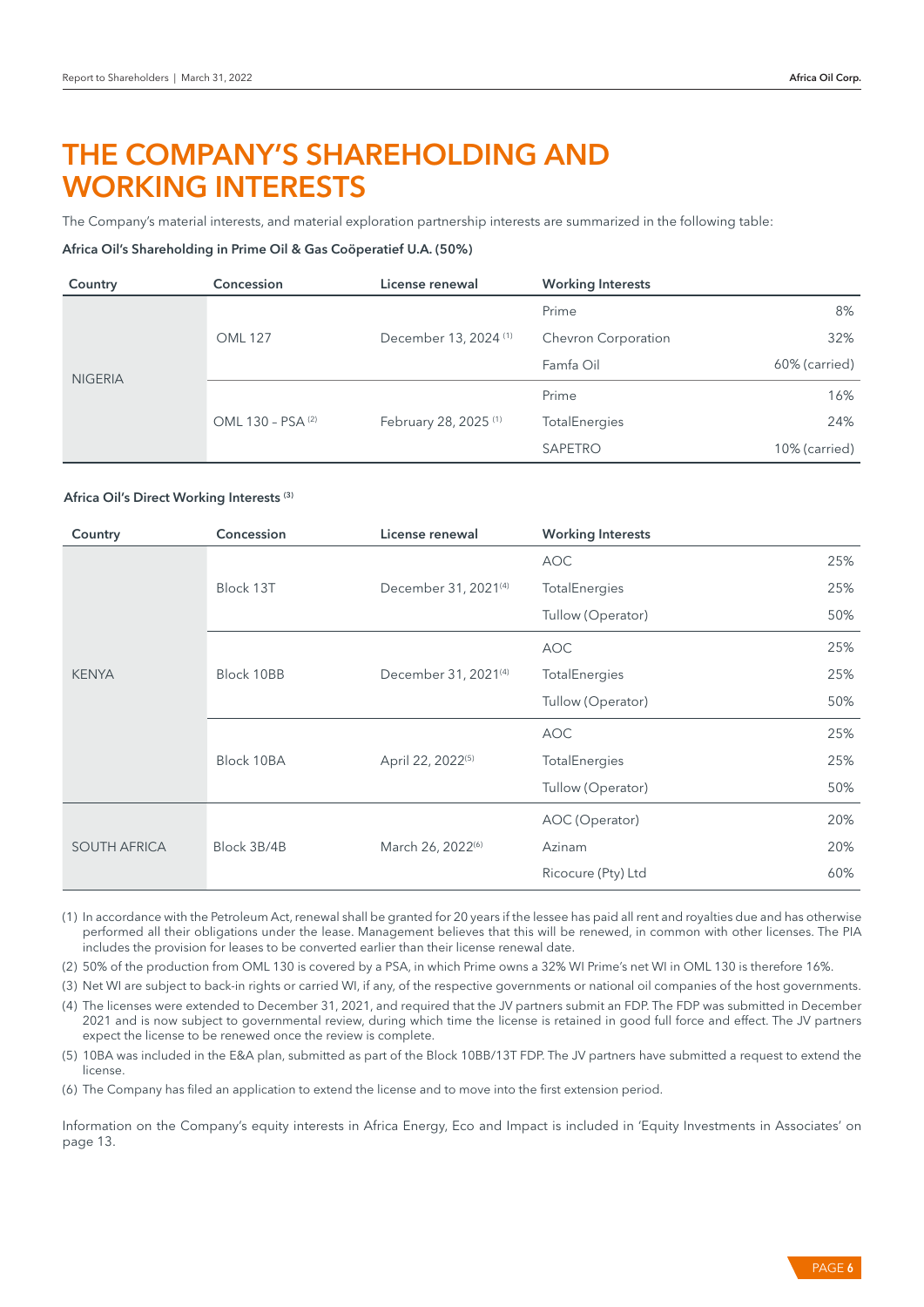# BUSINESS UPDATE

After stabilizing in the latter part of 2021, the economic environment for oil producers has become more volatile in Q1 2022 mainly due to the Russian invasion of Ukraine. The Brent oil price has increased significantly in 2022 with the closing Brent oil price being approximately \$107.1/bbl at March 31, 2022, rising from approximately \$80.0/bbl at the end of 2021. The invasion has led to a number of countries placing sanctions on Russian companies and individuals, including oil and gas producers. This has led to concerns about supply in the short term with the expectation that demand will continue to recover towards pre-pandemic levels in the remainder of 2022. However, recent lockdowns in China to manage the rise in number of COVID infections, cost inflationary and economic recession concerns continue to highlight demand side risks that have also contributed to oil volatility. Prime use fixed price forward sales contracts to hedge commodity price risk in order to ensure stability in cash flows and to manage volatility in oil prices.

# EQUITY INVESTMENT IN PRIME – NIGERIA

The Company's 50% equity interest in Prime is accounted for as an investment in joint venture under the equity method on the Balance Sheet. The Company records a 50% share of Prime's net income or loss as well as a 50% share of its other comprehensive income or loss in the period in the Consolidated Statement of Net Income and Other Comprehensive Income. Dividends received are disclosed as a cash flow from investing activities in the Consolidated Statement of Cash Flows.

The main assets of Prime are an indirect 8% working interest in OML 127 and an indirect 16% working interest in OML 130. OML 127 is operated by affiliates of Chevron and covers part of the producing Agbami field. OML 130 is operated by affiliates of TotalEnergies and contains the producing Akpo and Egina fields. The three fields in these two OMLs are located over 100 km offshore Nigeria. All three fields have high quality reservoirs and produce light to medium sweet crude oil through FPSO facilities. Akpo and Egina also produce natural gas that is exported onshore for sale, whilst Agbami gas is reinjected.

All amounts included in the narrative discussions below are net to the Company's 50% shareholding in Prime, unless otherwise noted.

# Production and Operations

#### Production Metrics – rounded

|                                          |       | Three months ended | Year ended        |                      |
|------------------------------------------|-------|--------------------|-------------------|----------------------|
|                                          | Unit  | March 31,<br>2022  | March 31,<br>2021 | December 31,<br>2021 |
| Total gross field production             | boepd | 395,400            | 437,000           | 427,300              |
| Net to AOC's 50% shareholding:           |       |                    |                   |                      |
| Average daily WI production (1)          | boepd | 25,400             | 26,200            | 27,300               |
| Average daily entitlement production (1) | boepd | 27,400             | 30,100            | 29,700               |
| Oil volumes sold                         | MMbbl | 2.5                | 2.5               | 8.5                  |
| Gas volumes sold                         | bcf   | 2.4                | 2.6               | 10.3                 |
| Oil/gas percentage split                 | %     | 83%/17%            | 84%/16%           | 84%/16%              |

(1) The Q1 2021 comparative figures have been revised to ensure comparability and consistency of calculation as a result of a change in the conversion factor used in converting gas production in mmscfpd to boepd.

Q1 2022 gross field production was lower than Q1 2021, primarily as a result of expected natural reservoir decline. Planned maintenance activities, well testing and pigging were also completed during Q1 2022.

Processing of the data from the 4D seismic survey completed over Egina in Q4 2021 is ongoing. Infill drilling is expected to commence mid-year, with between 4 and 6 development wells expected to be drilled in OML 130 during 2022, which is expected to counter the natural production decline.

Net entitlement production is calculated using the economic interest methodology and includes cost recovery oil, tax oil and profit oil. It differs from WI production that is calculated based on field volumes multiplied by Prime's effective WI in each license. The cargoes described below represent Prime's share of cost oil and profit oil and do not include tax oil and royalties, being Prime's share of entitlement production that is sold by the operators to settle its tax and royalty obligation to the Nigerian state. Aggregate oil equivalent production data comprises of light and medium crude oil and conventional natural gas production net to Prime's WI in Agbami, Akpo and Egina fields. These production rates only include sold gas volumes and not those volumes used for fuel, reinjected or flared.

In Q1 2022, Prime was allocated 5 oil liftings with total sales volume of approximately 5.0 million barrels or 2.5 million barrels net to the Company's 50% shareholding. In Q1 2021, Prime was allocated 5 oil liftings with total sales volume of approximately 4.9 million barrels or 2.5 million barrels net to the Company's 50% shareholding.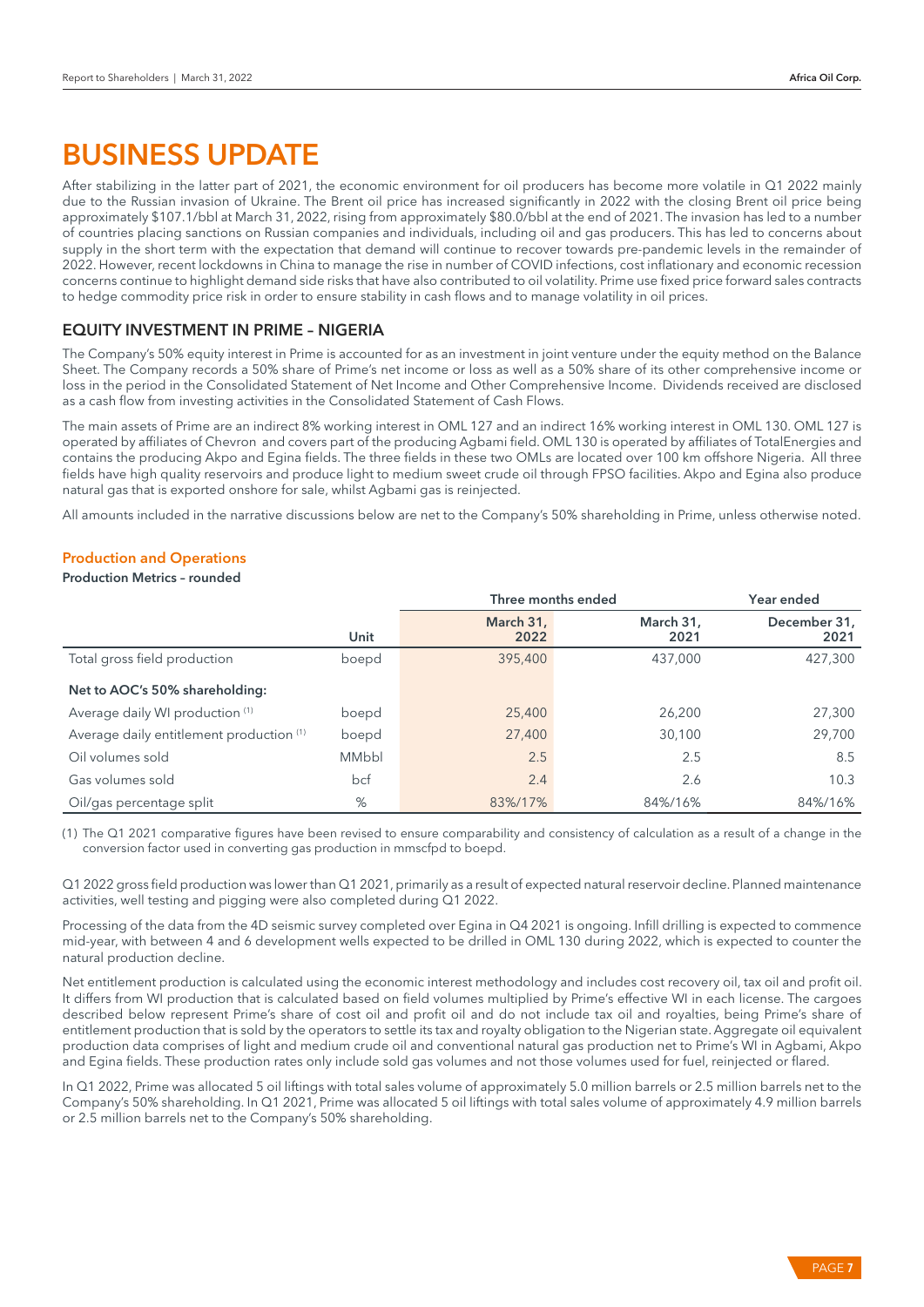# FINANCIAL

Prime's financial information is presented in note 5 of the financial statements on a 100% basis, with a reconciliation to the Company's 50% share of Prime's net assets and net income. In Q1 2022, the share of profit from the 50% investment in Prime was \$51.0 million (Q1 2021 - \$48.8 million). As at March 31, 2022, the Company's investment in Prime was \$568.1 million (as at December 31, 2021 - \$617.1 million).

All amounts presented and discussed below are net to AOC's 50% shareholding in Prime (unless otherwise stated) to reflect AOC's 50% shareholding in Prime.

#### Financial Metrics

|                                          |                             | Three months ended | Year ended               |                      |
|------------------------------------------|-----------------------------|--------------------|--------------------------|----------------------|
| Net to AOC's 50% shareholding:           | Unit                        | March 31,<br>2022  | March 31,<br>2021        | December 31,<br>2021 |
| Total revenues                           | $\frac{\text{S}}{\text{m}}$ | 204.4              | 162.2                    | 610.2                |
|                                          |                             |                    |                          |                      |
| Cost of Sales <sup>(1)</sup>             | $\frac{m}{2}$               | 140.5              | 87.1                     | 271.0                |
| Gross profit                             | $\mathsf{S}'$ m             | 63.9               | 75.1                     | 339.2                |
| Opex/boe <sup>(2,3)</sup>                | $$/$ boe                    | 7.5                | 8.3                      | 7.6                  |
|                                          |                             |                    |                          |                      |
| Cash generated from operating activities | $\mathsf{S}'\mathsf{m}$     | 116.6              | 78.8                     | 526.7                |
| Free cash flow/boe (1,3)                 | $$/$ boe                    | 23.7               | 35.8                     | 33.9                 |
|                                          |                             |                    |                          |                      |
| Capex                                    | $\mathsf{S}'\mathsf{m}$     | 2.5                | 2.6                      | 25.3                 |
| Dividends paid                           | $\mathsf{S}'\mathsf{m}$     | 100.0              | $\overline{\phantom{a}}$ | 200.0                |
| Cash and cash equivalents                | $\mathsf{S}'$ m             | 265.7              | 165.4                    | 258.9                |
| Loans and borrowings                     | $\mathsf{S}'\mathsf{m}$     | 501.0              | 624.9                    | 508.4                |

(1) Given the nature of Prime's operations in terms of oil cargo lifts and the variability in their frequency from one quarter to next, the non-cash accounting treatment of underlift/overlift and the timing between recording revenues and receipts of sales cash, leads to high variability in Prime's quarterly financial metrics. Please refer to the commentary in the rest of this section for the specific details of this period's changes relative to corresponding historical period.

(2) Opex represents production costs presented on Prime's Statement of Net Income and Other Comprehensive Income in note 5 to the financial statements

(3) BOE is calculated on an entitlement basis. Definitions and reconciliations to these non-GAAP measures are provided on pages 9 and 10.

#### Revenues

|                                  |               | Three months ended<br>Year ended |                   |                      |  |
|----------------------------------|---------------|----------------------------------|-------------------|----------------------|--|
|                                  | Unit          | March 31,<br>2022                | March 31,<br>2021 | December 31,<br>2021 |  |
| Per Prime's financial statements |               |                                  |                   |                      |  |
| <b>Total revenue</b>             | $\frac{m}{2}$ | 408.8                            | 324.4             | 1,220.3              |  |
| Net to AOC's 50% shareholding:   |               |                                  |                   |                      |  |
| Oil revenue                      | $\frac{m}{2}$ | 171.4                            | 143.2             | 503.5                |  |
| Gas revenue                      | $\frac{m}{2}$ | 3.9                              |                   | 49.4                 |  |
| PPT revenue                      | $\frac{m}{2}$ | 23.6                             | 10.1              | 41.9                 |  |
| Royalties                        | $\frac{m}{2}$ | 5.5                              | 8.9               | 15.4                 |  |
| <b>Total revenue</b>             | $\frac{m}{2}$ | 204.4                            | 162.2             | 610.2                |  |
| Realized oil prices              | \$/bbI        | 68.8                             | 58.1              | 59.3                 |  |
| Oil volumes sold                 | MMbbl         | 2.5                              | 2.5               | 8.5                  |  |

The increase in oil sales revenue in Q1 2022 was mainly due to a higher realized price of \$68.8/bbl, compared with \$58.1/bbl in Q1 2021.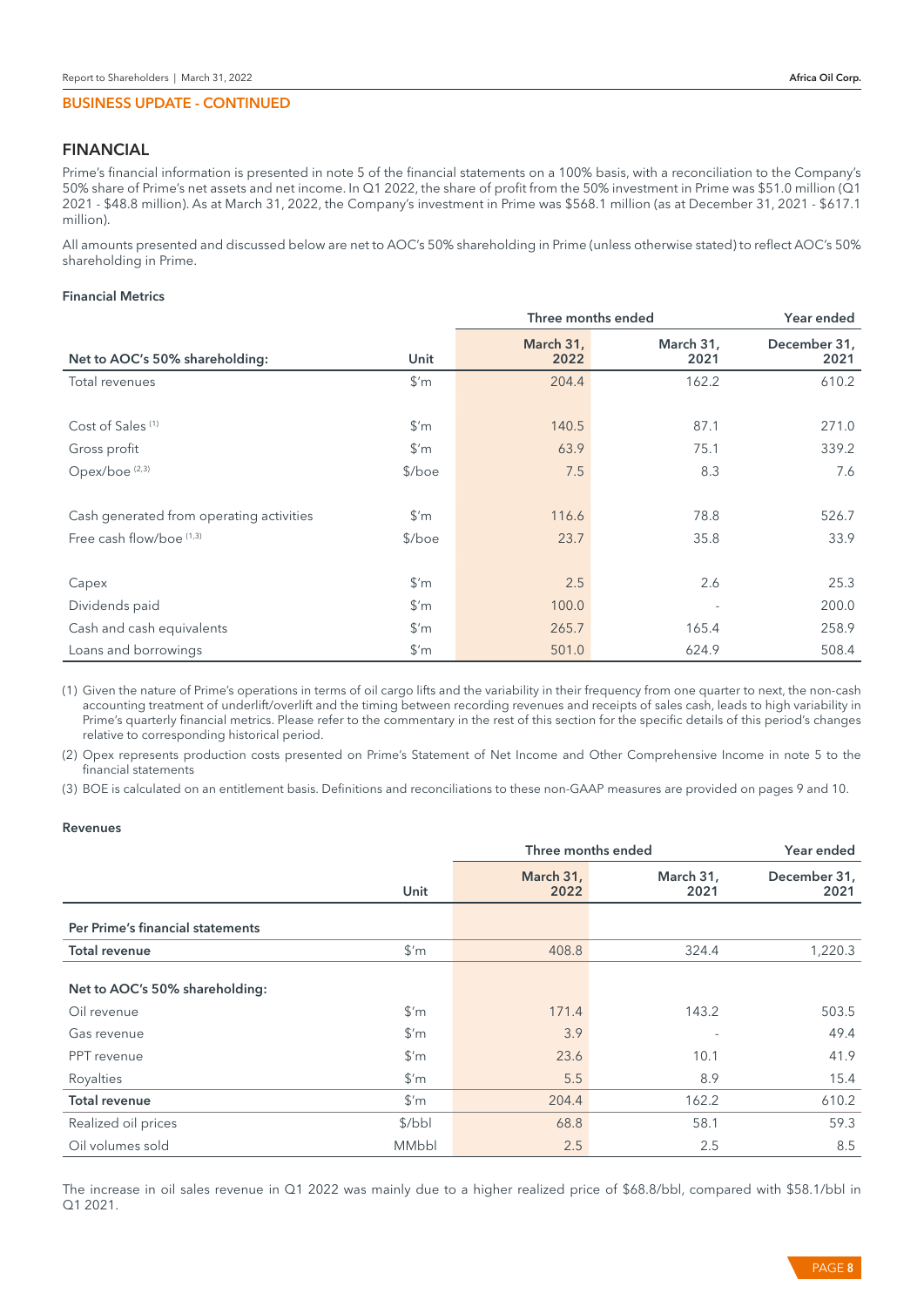Gas sales revenue was recognized for the first time in Q3 2021, due to the signing of the OML 130 Gas Sales and Purchase Agreement in July 2021, which resolved historical gas sales from July 2018. As the terms for sale were only agreed in 2021, Prime did not have the right to recognize gas revenue until then. Revenue from gas sales in 2021 included an additional \$29.2 million recognized, relating to the period from July 2018 to December 2020. Revenue from gas sales in Q1 2022 totaled \$3.9 million (Q1 2021 – nil).

PPT revenue is revenue recognized for tax oil, being Prime's share of entitlement production that is sold by the operators to settle its tax obligation to the Nigerian state. As the tax oil lifted by the operator on behalf of Prime is sold to 3rd party customers and proceeds are used to settle Prime's tax liabilities, this share of PPT is considered to be within the scope of IFRS 15, 'Revenue from contracts with customers'. Consequently, this portion of income tax is presented gross in revenue and offset in current income tax expense.

Royalties were previously recognized net in Prime's income statement and are now presented gross in both revenue and cost of sales. Royalties of \$78.1 million relating to Akpo have not yet been paid and a payment plan is currently being negotiated with the DPR. This unpaid amount related to Q4 2021 and Q1 2022 have been included in working capital as current liabilities. The Akpo royalties were not previously accrued due to uncertainties over payment which were resolved when the PIA was enacted on August 16, 2021.

#### Cost of sales

|                                          | Three months ended | Year ended        |                      |
|------------------------------------------|--------------------|-------------------|----------------------|
| $$^{\prime}$ m                           | March 31,<br>2022  | March 31,<br>2021 | December 31,<br>2021 |
| Per Prime's financial statements         |                    |                   |                      |
| Total cost of sales                      | 281.0              | 174.2             | 542.1                |
| Net to AOC's 50% shareholding:           |                    |                   |                      |
| DD&A                                     | 34.7               | 39.6              | 151.7                |
| Production costs                         | 18.7               | 22.3              | 82.5                 |
| Movements on overlift/underlift balances | 77.3               | 16.3              | (16.0)               |
| Royalties - oil and gas                  | 9.8                | 8.9               | 52.8                 |
| Total cost of sales                      | 140.5              | 87.1              | 271.0                |

Cost of sales has increased in Q1 2022, compared to Q1 2021, due to a larger net overlift position at Q1 2022, representing Prime's excess of liftings over its entitlement share of production, valued at a higher price compared to Q1 2021. This was offset by a reduction in the DD&A charge, which was mainly due to a change in the estimates in 2P reserves and economic cut-off dates. Royalties were first recognized in 2021 on sales made from the Akpo field for the period between November 2019 and December 31, 2021, implemented under the Deepwater Production Act and reaffirmed in the PIA. There are no royalties on sales made from the Egina field as it has been granted a royalty holiday until January 2024, being 5 years after first oil.

## Opex/boe

Opex/boe is a non-GAAP measure which represents production costs on a per barrel of oil equivalent basis (using entitlement production). This allows the Company to better analyze performance against prior periods on a comparable basis. The most direct financial statement measure is production costs, disclosed in note 5 to the financial statements. Net entitlement production is calculated using the economic interest methodology and includes cost recovery oil, tax oil, profit oil and royalties and is different from WI production that is calculated based on project volumes multiplied by Prime's effective WI in each license.

|                                  |                   | Three months ended |                   | Year ended           |
|----------------------------------|-------------------|--------------------|-------------------|----------------------|
|                                  | Unit              | March 31,<br>2022  | March 31,<br>2021 | December 31,<br>2021 |
| Per Prime's financial statements |                   |                    |                   |                      |
| Production costs                 | $\mathfrak{S}'$ m | 37.4               | 44.6              | 165.1                |
| Net to AOC's 50% shareholding:   |                   |                    |                   |                      |
| Production costs                 | $\frac{m}{2}$     | 18.7               | 22.3              | 82.5                 |
| Entitlement production           | MMboe             | 2.5                | 2.7               | 10.8                 |
| Opex/boe <sup>(1)</sup>          | $$/$ boe          | 7.5                | 8.3               | 7.6                  |

(1) The Q1 2021 comparative figures have been revised to ensure comparability and consistency of calculation as a result of a change in the conversion factor used in converting gas production in mmscfpd to boepd.

The decrease in Opex/boe in Q1 2022 compared to Q1 2021 is primarily due to lower production costs in Q1 2022 as a result of production decreasing in Q1 2022 compared to Q1 2021. The operators have also sought to reduce costs in Q1 2022. Due to the implementation of NI52-112 non-GAAP measures, the comparative figures have been revised to ensure comparability and consistency of calculation. Previously reported opex/boe for Q1 2021 was \$6.4/boe due to the former methodology using a weighted average cost per field and a broader definition of operation costs.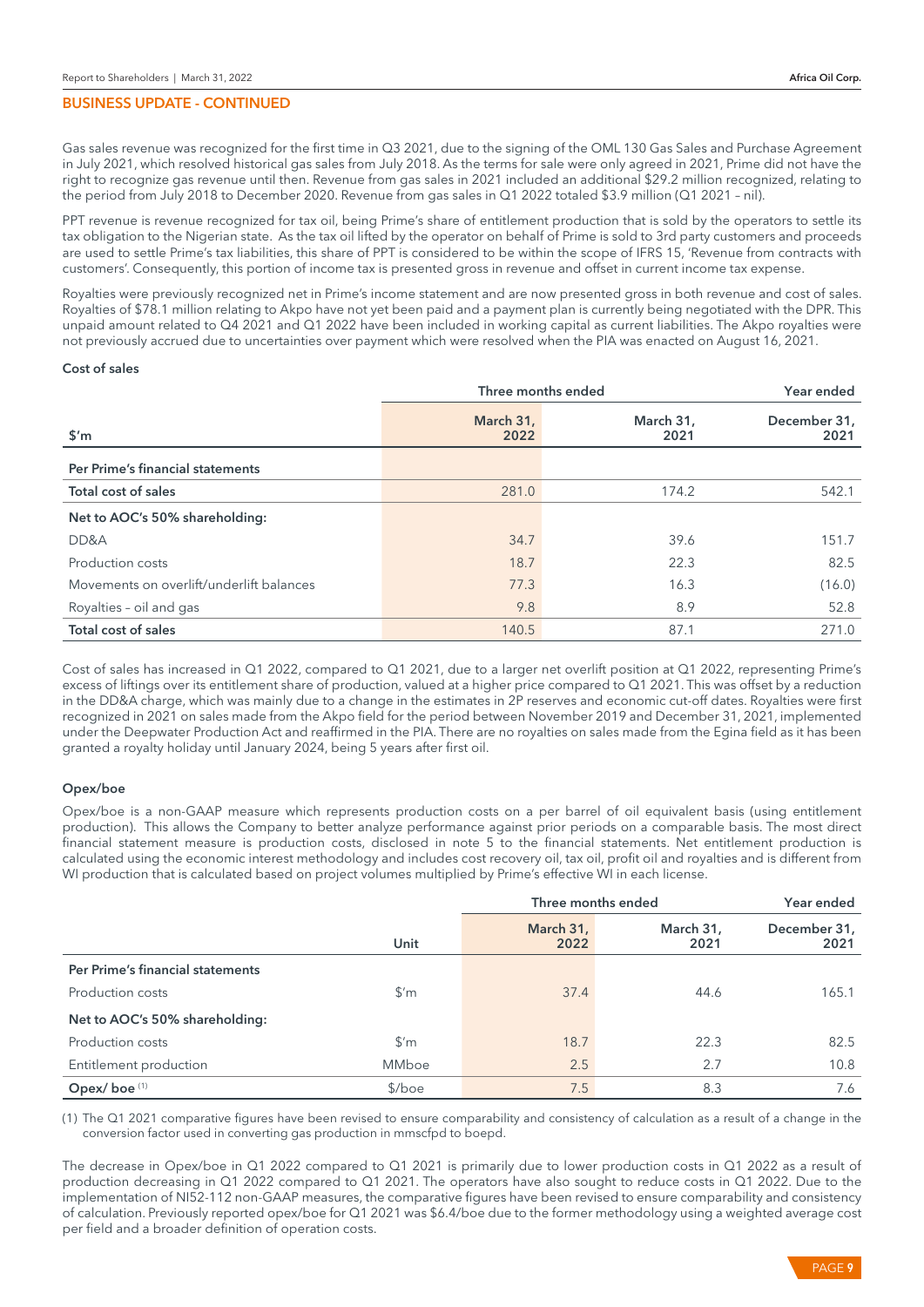#### Cash generated from operating activities

|                                                                                     | Three months ended |                   | Year ended           |
|-------------------------------------------------------------------------------------|--------------------|-------------------|----------------------|
| $$^{\prime}$ m                                                                      | March 31,<br>2022  | March 31,<br>2021 | December 31,<br>2021 |
| Per Prime's financial statements                                                    |                    |                   |                      |
| Cash generated from operating activities (1)                                        | 233.1              | 157.5             | 1,053.4              |
| Net to AOC's 50% shareholding:                                                      |                    |                   |                      |
| Cash generated from operating activities                                            | 116.6              | 78.8              | 526.7                |
| Working capital adjustments included in cash generated<br>from operating activities |                    |                   |                      |
| Changes in trade receivables                                                        | (44.7)             | (25.1)            | (77.6)               |
| Changes in over/underlift balances                                                  | 77.3               | 16.3              | (16.0)               |
| Changes in other working capital balances                                           | 27.8               | (5.4)             | 84.1                 |
| Total working capital adjustments                                                   | 60.4               | (14.2)            | (9.5)                |
| Cash generated from operating activities before<br>working capital                  | 56.2               | 93.0              | 536.2                |

(1) The Q1 2021 comparative figures have been revised to ensure comparability and consistency of calculation as a result of a change in the classification of items between of cash generated from operating activities, cash used in investing activities and cash used in financing activities.

Cash generated from operating activities has increased in Q1 2022 from Q1 2021, as the working capital adjustments have moved to a positive value from a negative value mainly as changes in the over/ underlift balances have increased to \$77.3 million in Q1 2022 from \$16.3 million in Q1 2021 (see cost of sales section for further analysis). This was netted off against an increase in taxes paid in kind in Q1 2022 from Q1 2021 of \$29.3 million as an income tax liability of \$27.6 million outstanding at the end of Q4 2021 was paid in Q1 2022 and there was no liability outstanding at the end of Q4 2020.

#### FCF and FCF/boe

FCF before working capital adjustments is a non-GAAP measure. This measure represents cash generated after costs, and is a measure commonly used to assess the Company's profitability. A reconciliation from total cash flow (a GAAP measure) to FCF (a non-GAAP measure) is shown below:

|                                               |                             | Three months ended<br>Year ended |                   |                      |
|-----------------------------------------------|-----------------------------|----------------------------------|-------------------|----------------------|
|                                               | Unit                        | March 31,<br>2022                | March 31,<br>2021 | December 31,<br>2021 |
| Per Prime's financial statements              |                             |                                  |                   |                      |
| Total cash flow                               | $\frac{m}{2}$               | 13.5                             | 99.3              | 286.5                |
| Add back changes in working capital           | $\frac{\text{S}}{\text{m}}$ | (120.9)                          | 28.5              | 19.2                 |
| Add back dividends                            | $\frac{m}{2}$               | 200.0                            |                   | 400.0                |
| Add back debt service costs (1)               | $\frac{\text{S}}{\text{m}}$ | 26.0                             | 65.6              | 330.9                |
| Less security deposit received (2)            | $\frac{\text{S}}{\text{m}}$ |                                  |                   | (305.0)              |
| FCF (excluding working capital<br>adjustment) | $\frac{m}{2}$               | 118.6                            | 193.4             | 731.6                |
| Net to AOC's 50%<br>shareholding:             |                             |                                  |                   |                      |
| FCF (excluding working capital<br>adjustment) | $\frac{m}{2}$               | 59.3                             | 96.7              | 365.8                |
| Entitlement production                        | <b>MMboe</b>                | 2.5                              | 2.7               | 10.8                 |
| FCF/boe <sup>(3)</sup>                        | $$/$ boe                    | 23.7                             | 35.8              | 33.9                 |

(1) Debt service costs comprise interest payments and repayments and drawdowns of third-party borrowings

(2) The receipt of the deposit has been excluded from the calculation of free cash flow as any imbalance payments under the terms of any future agreement among the Agbami parties will be set-off against this security deposit. See Agbami Securitization Agreement on page 11 for further details of this security deposit.

(3) The Q1 2021 comparative figures have been revised to ensure comparability and consistency of calculation as a result of a change in the conversion factor used in converting gas production in mmscfpd to boepd.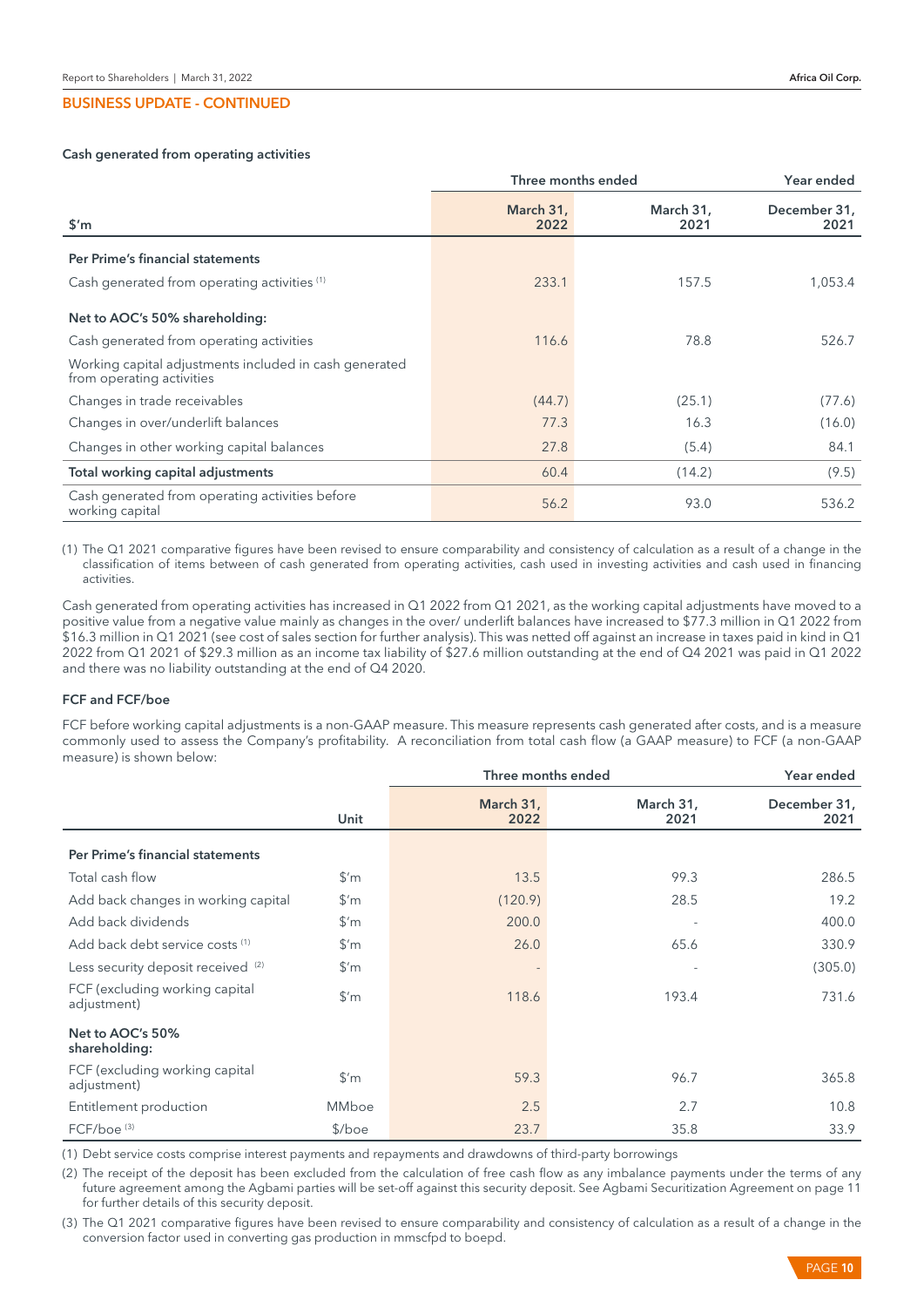FCF has decreased in Q1 2022 compared with Q1 2021 primarily as a result of cost of sales being approximately \$106.8 million higher, this is offset by an increase in revenues of \$84.4 million in Q1 2022 from Q1 2021. Other operating income has also decreased by \$10.5 million in Q1 2022 from Q1 2021.

FCF/boe is a non-GAAP ratio which represents FCF on a per barrel of oil equivalent basis using entitlement production which allows the Company to better analyze performance against prior periods on a comparable basis. Net entitlement production is calculated using the economic interest methodology and includes cost recovery oil, tax oil and profit oil and is different from WI production that is calculated based on project volumes multiplied by Prime's effective WI in each license. The decrease in FCF in Q1 2022 from Q1 2021 has resulted in a reduction in FCF/boe.

## Capital expenditure

Capital expenditures in Q1 2022 of \$2.5 million related to testing and pigging operations and expenditures in Q1 2021 of \$2.6 million related to drilling and additions to facilities.

## Dividends paid

In Q1 2022, Prime distributed one dividend payment totaling \$200.0 million with a net payment to the Company of \$100.0 million (Q1 2021 – nil).

In 2021, Prime distributed four dividend payments totaling \$400.0 million with a net payment to the Company of \$200.0 million. In the period from completion of the Prime acquisition to the date of this MD&A, Prime has distributed eleven dividend payments totaling \$1,000.0 million gross with a net payment to the Company of \$500.0 million related to its 50% interest, covering 96% of the acquisition cost in two years.

## Cash and Borrowing and Net Debt to EBITDAX

At March 31, 2022, Prime had a gross cash balance of \$531.4 million and debt of \$1,002.0 million. Net to AOC's 50% shareholding, Prime has \$265.7 million of cash and debt of \$501.0 million (as at December 31, 2021 - \$258.9 million of cash and debt of \$508.4 million).

The debt outstanding has decreased slightly following gross repayments on the RBL Facility of \$164.8 million which net off a drawdown on the PXF Facility of \$150.0 million. Net to AOC's 50% shareholding, the overall debt has reduced by \$7.4 million during Q1 2022. The next repayment under the RBL facility will not occur until September 2022. The PXF repayments will begin in September 2022.

At March 31, 2022, Prime has a Net Debt of \$470.6 million (as at December 31, 2021 - Net Debt of \$498.9 million) and a Net Debt/ EBITDAX of 0.4x for the twelve months ended March 31, 2022, (0.4x for the twelve months ended December 31, 2021) as Net Debt and EBITDAX remained similar. The strength of this ratio demonstrates the low leverage within Prime compared with industry peers. This strong Net Debt/EBITDAX ratio, combined with the full repayment of the Company's Corporate Facility in 2021 means the Company and Prime are well placed to raise more debt in the future if required. Net Debt/EBITDAX is a non-GAAP measure and a reconciliation is performed on page 12.

## **Hedges**

Prime use fixed price forward sales contracts to hedge commodity price risk in order to ensure stability in cash flows and to manage volatility in oil prices. Prime's hedging policy is to hedge between 50% and 70% of its forecast cargoes for a rolling 12 months. The average cargo lifted is for 1 million barrels of oil.

As at March 31, 2022, Prime has forward sold its next 5 cargos, out of 6-8 cargoes that are expected to be lifted during 2022, at an average Dated Brent price of \$78.8/bbl. The actual price will include a quality adjustment which means the realized price will be different to the hedged prices.

To date in 2022, Prime has lifted 5 cargoes with an average realized price of \$68.8/bbl.

The cargoes that are allocated for lifting to Prime, account for Prime's cost oil and profit oil shares and exclude its tax oil and royalty barrels, which are sold by the operator on behalf of Prime in order to settle Prime's tax and royalty obligations. The timing and number of cargo liftings can vary based on a number of factors including reservoir performance, actual realized oil price, capex, opex, underlift/ overlift positions and marine logistics. The revenue numbers reported for Prime include cost oil, profit oil, tax oil and royalty contributions.

## Agbami Securitization Agreement

On June 25, 2021, Prime signed a Securitization Agreement with Equinor and Chevron, whereby Equinor agreed to pay a security deposit to the two other partners to secure future payments due under that Securitization Agreement, pending a comprehensive resolution being reached among all unit parties in respect of the tract participation in the Agbami field. In accordance with the Securitization Agreement, on June 29, 2021, Prime received from Equinor its portion of the security deposit in the form of a cash payment of \$305.0 million. A provision for the full cash payment has been recorded within Prime's accounts to reflect the mechanism pursuant to which any such imbalance payments due from Equinor to Prime under the terms of any future agreement among the Agbami parties will be set off against this security deposit. The parties will continue ongoing discussions in an attempt to seek final resolution of the formal redetermination of the Agbami tract participation.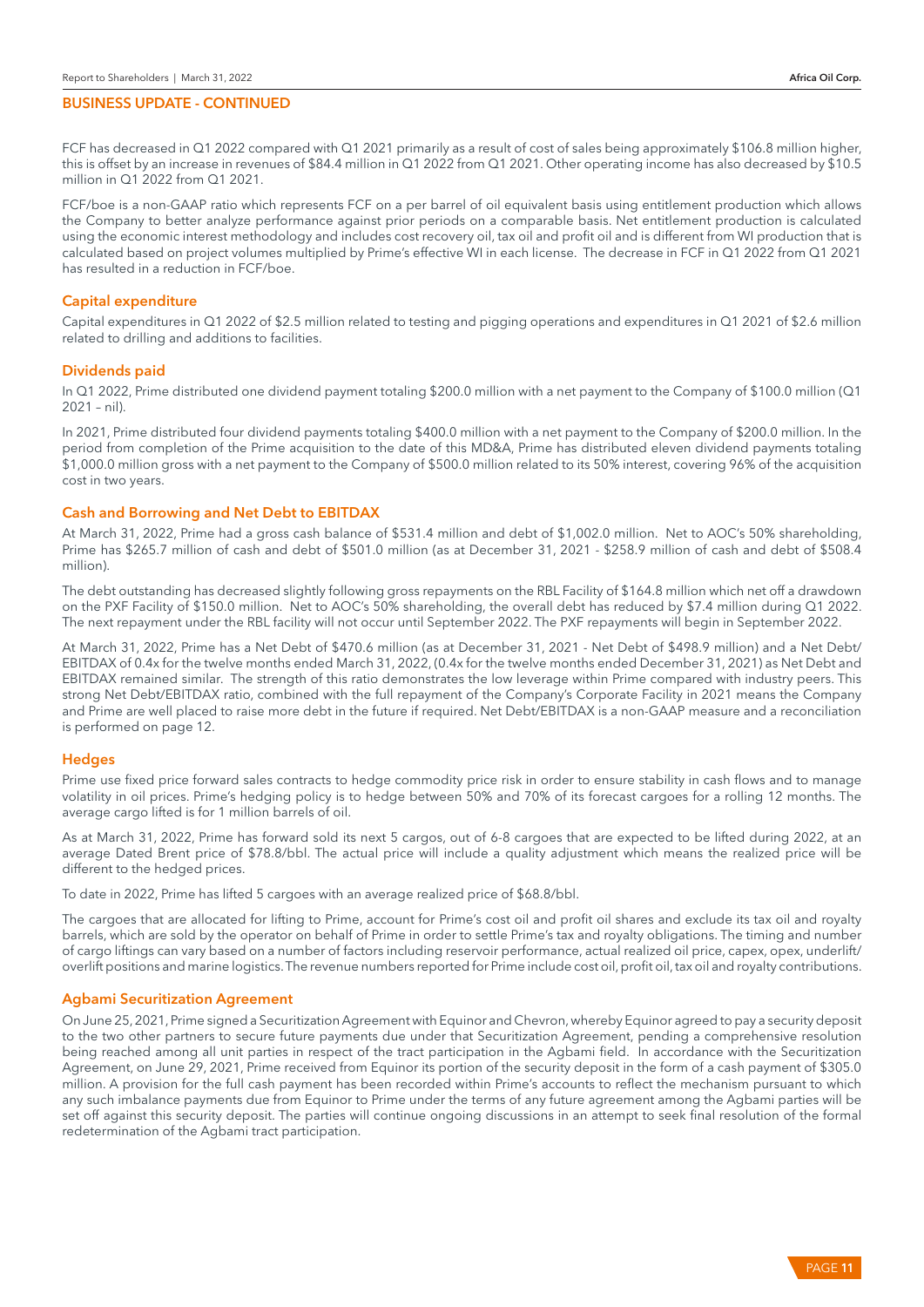#### Petroleum Industry Act

On August 16, 2021, the Nigerian President signed the Petroleum Industry Bill into law as the Petroleum Industry Act 2021 ("PIA"). The PIA will change the terms that are applied to Prime's licenses on renewal, or on voluntary conversion and renewal. A number of amendments to fiscal terms have been made and analysis is ongoing but are expected to be positive overall to Prime when the licenses are renewed.

#### Other non-GAAP measures related to Prime

This MD&A includes non-GAAP measures, non-GAAP ratios and supplementary financial measures as further described herein. These non-GAAP figures do not have a standardized meaning prescribed by IFRS and, therefore, may not be comparable with the calculation of similar measures by other companies. The Company believes that the presentation of these non-GAAP figures provides useful information to investors and shareholders as the measures provide increased transparency and the ability to better analyze performance against prior periods on a comparable basis.

#### Reconciliation of Prime's EBITDAX and Net Debt/EBITDAX

EBITDAX (non-GAAP measure): This is used as a performance measure to understand the financial performance from Prime's business operations without including the effects of the capital structure, tax rates, DD&A, impairment and exploration expenses. A reconciliation from total profit (a GAAP measure) to EBITDAX (a non-GAAP measure) is shown below.

Net Debt (non-GAAP measure): Net Debt is calculated as loans and borrowings less cash and cash equivalents.

Net Debt/EBITDAX (non-GAAP ratio): Net Debt divided by EBITDAX and is a measure of the leverage.

|                                  | Three months ended |                   | Twelve months ended |                      |  |
|----------------------------------|--------------------|-------------------|---------------------|----------------------|--|
| $$^{\prime}$ m                   | March 31,<br>2022  | March 31,<br>2021 | March 31,<br>2022   | December 31,<br>2021 |  |
| Per Prime's financial statements |                    |                   |                     |                      |  |
| Total profit                     | 102.0              | 97.6              | 446.0               | 441.6                |  |
| Add back:                        |                    |                   |                     |                      |  |
| Tax                              | 85.2               | 91.5              | 453.7               | 460.0                |  |
| Finance costs                    | (12.7)             | 18.0              | 69.7                | 100.4                |  |
| Finance income                   | (0.1)              | (0.1)             | (0.4)               | (0.4)                |  |
| DD&A and Impairment              | 69.4               | 79.2              | 293.6               | 303.4                |  |
| <b>Exploration expenses</b>      | 0.5                | 0.6               | 3.8                 | 3.9                  |  |
| <b>EBITDAX</b>                   | 244.3              | 286.8             | 1,266.4             | 1,308.9              |  |
|                                  |                    |                   |                     |                      |  |
| Loans and borrowings             |                    |                   | (1,002.0)           | (1,016.8)            |  |
| Cash and cash equivalents        |                    |                   | 531.4               | 517.9                |  |
| Net Debt                         |                    |                   | (470.6)             | (498.9)              |  |
| Net Debt/ EBITDAX                |                    |                   | 0.4                 | 0.4                  |  |
|                                  |                    |                   |                     |                      |  |
| Net to AOC's 50% shareholding:   |                    |                   |                     |                      |  |
| <b>EBITDAX</b>                   |                    |                   | 633.2               | 654.5                |  |
| Net Debt/ EBITDAX                |                    |                   | 0.4                 | 0.4                  |  |

# THE SOUTH LOKICHAR DEVELOPMENT PROJECT (BLOCKS 10BB AND 13T)

The Company has a 25% WI in Blocks 10BB and 13T (before Government's back-in rights) with Tullow Oil plc (50% and Operator) and TotalEnergies (25%) holding the remaining interests.

In Q1 2022, the Company incurred \$0.5 million of capital expenditure directly associated with Blocks 10BB and 13T (Q1 2021 - \$1.2 million). In December 2021, as per the license extension obligations provided by the GoK in September 2020, the Project Oil Kenya JV Partners submitted a Field Development Plan for the 10BB and 13T licenses, including the additional E&A opportunities within the 10BB and 13T licenses. The revised development plan is a more economically beneficial and sustainable development plan. The submission of the Field Development Plan (FDP) is followed by a period of review by the Government of Kenya, during which time the licenses remain in good standing.

The Company and its JV Partners are actively seeking strategic partners for the project. It is intended that a strategic partner will be secured ahead of the FID.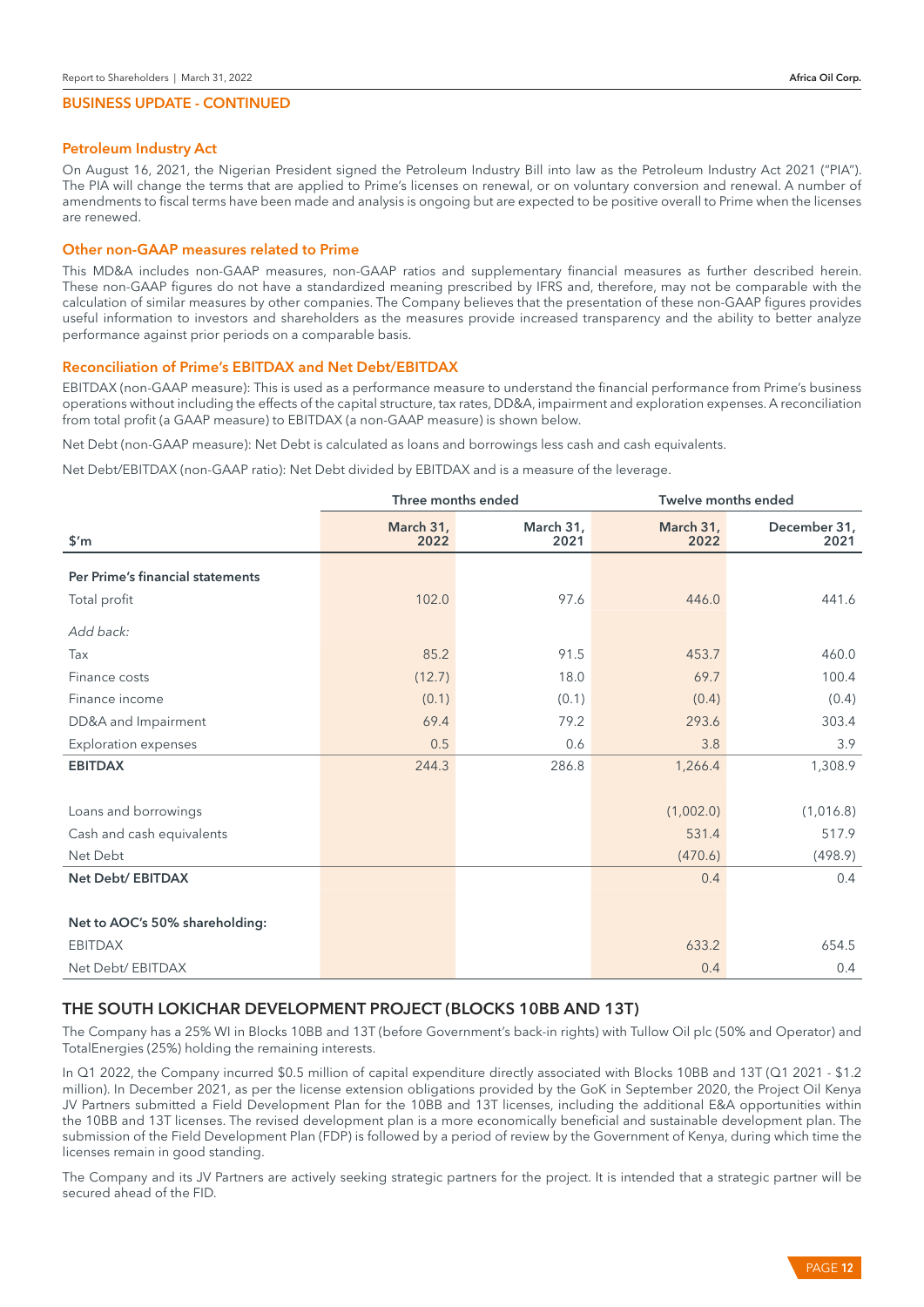## EXPLORATION BLOCK 10BA – KENYA

The Company has a 25% WI in Block 10BA (subject to the Government's back-in rights) with Tullow Oil plc (50% and Operator) and TotalEnergies (25%) holding the remaining interests.

The license was extended to April 26, 2022, allowing time for the joint venture to include and align the Block 10BA work program with the proposed FDP for Blocks 10BB and 13T, which was submitted in December 2021. The license remains in good standing, despite the license expiring on April 26, 2022, until the work program has been reviewed by the GoK. The Company expects the license to be extended at the same time that the proposed FDP for Blocks 10BB and 13T is approved. The work commitments remain unchanged and include an exploratory well. No letters of credit or guarantees have been provided by the JV. The license has a carrying value of nil at March 31, 2022.

# BLOCK 3B/4B – SOUTH AFRICA

The Company farmed in to Block 3B/4B, offshore South Africa, in July 2019. The Company holds a 20% participating interest and operatorship. The initial results from the Venus discovery, along with the Graff discovery, has opened a new petroleum province in the Orange Basin with significant upside potential. These discoveries support the exploration case for 3B/4B.

The 2D and 3D seismic data previously acquired in the Block is being evaluated by the JV partners and will form the basis for the initial period work program along with other regional and technical studies. The joint venture is reprocessing 3D seismic data in the areas of interest.

Block 3B/4B is currently in the initial period, having a term of three years which expired on March 26, 2022. The Company has filed an application to move into the first extension period. The licenses are in good standing while this occurs, and the Company consider the risk of non-renewal to be low. The Company has completed its work commitments.

# EQUITY INVESTMENTS IN ASSOCIATES

The Company holds equity investments in three oil and gas companies, which provides exposure to several high-impact exploration drilling prospects in South Africa, Namibia, and Guyana.

The Company held the following equity investments in associates as of March 31, 2022:

|                                        | <b>Africa Energy</b> | Eco         | Impact $(1)$ |
|----------------------------------------|----------------------|-------------|--------------|
| Issued and Outstanding                 | 1,398,603,039        | 224,989,935 | 827,862,299  |
| Shares held by AOC at January 1, 2022  | 276,982,414          | 39,898,763  | 255,629,487  |
| Shares acquired in the period          |                      |             |              |
| Shares held by AOC at March 31, 2022   | 276,982,414          | 39,898,763  | 255,629,487  |
| AOC's holding (%) - March 31, 2022     | 19.80%               | 17.73%      | 30.88%       |
| AOC's holding (%) - December 31, 2021  | 19.80%               | 19.96%      | 30.88%       |
| Share price on March 31, 2022          | CAD \$0.26           | CAD \$0.62  |              |
| Exchange rate to USD on March 31, 2022 | 0.80                 | 0.80        |              |

(1) Impact is a privately held UK company and no share price is available.

## Africa Energy

Africa Energy is an international oil and gas exploration company that holds a 27.5% participating interest in the offshore Exploration Right for Block 2B in South Africa, an effective 10% participating interest in offshore PEL 37 in Namibia, and an effective 10% participating interest in the Exploration Right for Block 11B/12B offshore South Africa. The Company's ownership interest is approximately 19.8% at March 31, 2022.

The Block 11B/12B joint venture is proceeding with development studies and engaging with authorities on gas commercialization due to the success of the Brulpadda and Luiperd gas condensate discoveries. The development of Block 11B/12B will have positive implications for the South African economy and will be critical in facilitating the country's energy transition away from coal with a domestic natural gas supply.

Africa Energy held a 90% participating interest in Block 2B. On April 20, 2021, Africa Energy closed a farmout transaction with Azinam to transfer operatorship and an aggregate 62.5% participating interest in the Exploration Right for Block 2B in consideration for a carry through the next exploration well, Gazania-1. On March 3, 2022, Africa Energy contracted the Island Innovator semi-submersible rig to drill the well by October 2022. Africa Energy retains a 27.5% participating interest in Block 2B.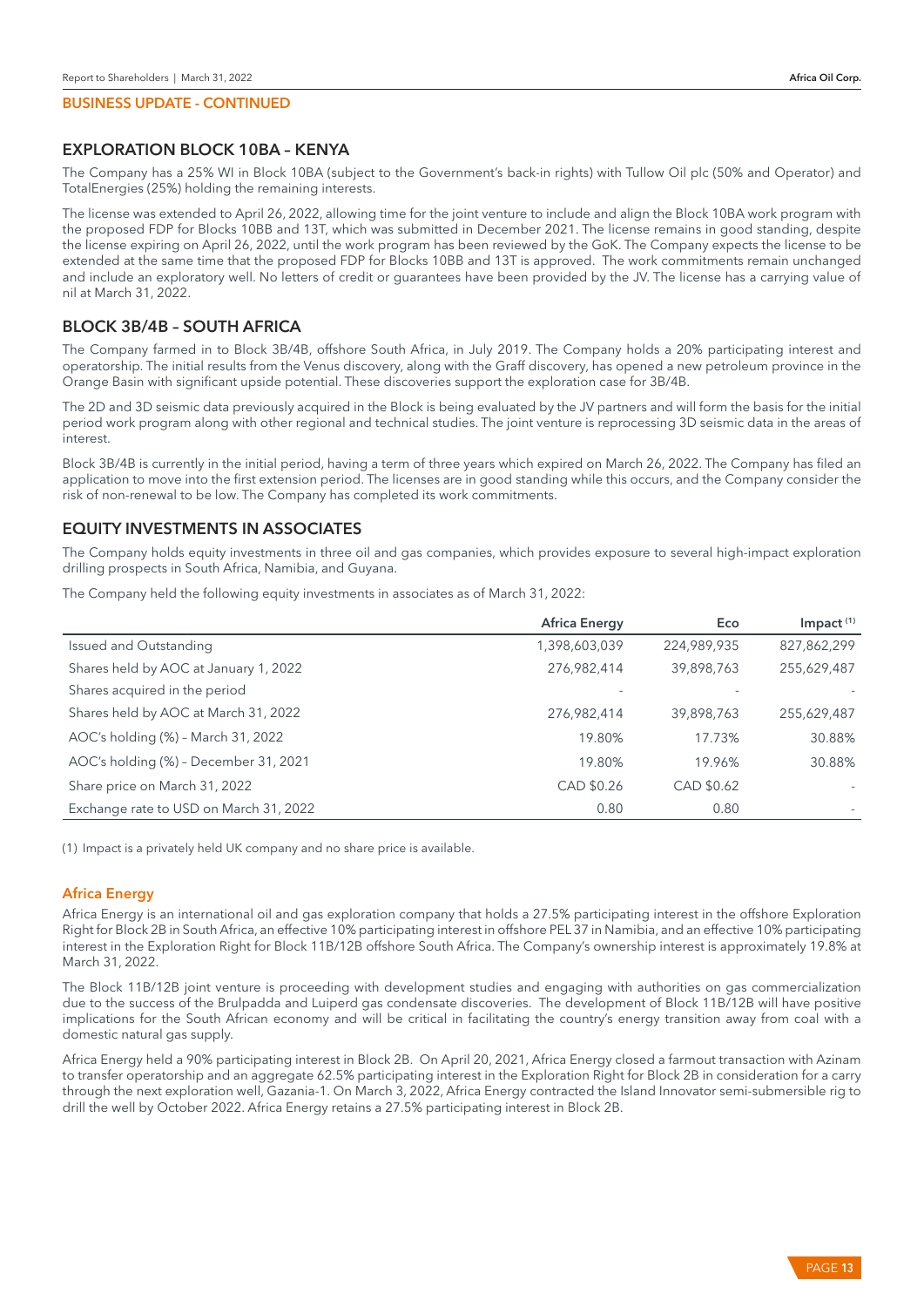# Eco

Eco holds WI in four exploration blocks offshore Namibia and one exploration block offshore Guyana. The Company's ownership interest is approximately 17.7% at March 31, 2022.

Eco and its partners are currently studying the feasibility of monetizing two heavy oil discoveries in the Orinduik block offshore Guyana and are reprocessing 3D seismic data to help high grade deeper prospects in the block that could have a higher chance of encountering lighter oil.

On January 19, 2022, Eco purchased an additional 800,000 shares in JHI in return for 1,200,000 new common shares in Eco, increasing its shareholding in JHI to 5,800,00 shares, representing approximately 7.35% of the issued common shares in JHI. Eco also retained a warrant to subscribe for a further 9,155,471 new common shares in JHI at an exercise price of \$2.0 per share for a period of eighteen months.

On February 8, 2022, Eco signed a Sales and Purchase Agreement to acquire 100% of AGL, in return for a 16.6% equity stake in Eco on completion of the acquisition. Eco will issue 40,170,474 shares to Azinam in total, reducing the Company's share in Eco from 19.7% to approximately 16.3%. Key assets acquired are a 50% WI and Operatorship in Block 2B, where Africa Energy and Panoro Energy ASA are partners, and a 20% WI in 3B/4B Block where the Company is the Operator and 20% WI partner. Eco and Azinam completed all conditions required for the acquisition on March 11, 2022. On March 28, 2022, Eco received final approval from the TSX Venture Exchange for the transaction and issued 22,296,300 shares to Azinam representing 9.9% of the enlarged share capital.

On March 14, 2022, Eco signed a commercially binding term sheet to acquire 100% of JHI including the 17.5% working interest in the Canje Block. The proposed cashless acquisition would have a value of approximately \$52.0 million at the share price on the date of signing of the term sheet. The consideration in the form of new common shares issued to JHI's shareholders would lead to them holding approximately 34% of Eco's share capital post acquisition.

On April 6, 2022, Eco completed an equity fundraise. A total of 64,885,496 new Common Shares were conditionally placed with, or subscribed for by, new and existing institutional investors at a price of £0.30 per Placing Share (CAD\$0.50). The equity fundraise raised gross proceeds of approximately \$25.5 million for Eco before expenses. The Company subscribed for 10,178,116 common shares for a consideration of \$4.0 million and following this the Company now holds 17.3% of the enlarged share capital in Eco.

On May 11, 2022, Eco received clearance from the TSX Venture Exchange for the second tranche of shares and issued 17,874,174 shares to Azinam following the acquisition of AGL. In addition, Azinam have been issued 40,000,000 warrants over common shares, exercisable only in the case of a producible commercial discovery on Block 2B or Block 3B/4B, as follows: 20,000,000 warrants exercisable at a price of CAD\$1.00 per Common Shares for a period of two years and 20,000,000 warrants exercisable at a price of CAD\$1.50 per Common Share for a period of three years. This has reduced the Company's share in Eco to 16.3% before the exercise of any warrants.

## Impact

Impact is a private UK oil and gas exploration company with assets located offshore Namibia, South Africa and West Africa. The Company's ownership interest is approximately 30.9% at March 31, 2022.

On February 24, 2022, Impact announced that the Venus-1X exploration well in Block 2913B, offshore Namibia was drilled to a total depth of 6,296 meters by the operator TotalEnergies. It encountered a high-quality, light oil-bearing sandstone reservoir of Lower Cretaceous age, with an estimated 86 meters of net oil pay. The Company has an indirect effective interest of approximately 6.2% to this block through its shareholding in Impact. The Company expects the appraisal drilling program on the Venus discovery to commence later this year.

Impact has an indirect interest in Block 11B/12B, South Africa.

# ENVIRONMENTAL, SOCIAL AND GOVERNANCE

The Company is committed to being a full-cycle E&P company that integrates sustainability considerations throughout its decision making and operational management. As a non-operating investor in exploration and production assets, the Company is focused on the effective identification and management of risk. The Company selects its operating partners in part on their ability and commitment to manage ESG risks effectively. The Company monitors operator performance and works with operators where possible and necessary to improve performance. The Company's role as the custodians of its shareholders' capital is to ensure robust governance systems are in place to deliver our sustainability goals.

Towards those ends, the Company is working with its operating partners to define and agree appropriate ESG monitoring and reporting frameworks, with a view to increasing both the breadth and depth of reported metrics. In addition to enabling performance monitoring and improvement, these expansions support enhanced reporting, aligned with guidelines issued by the Sustainability Accounting Standards Board ("SASB"), Global Reporting Initiative and Taskforce for Climate-related Financial Disclosures ("TCFD"). The 2021 Sustainability Report, released February 28, 2022, builds upon the inaugural ESG Review released in March 2021 and reflects the early results of this work, including a more comprehensive set of ESG performance metrics and an expanded TCFD section. Notably, the TCFD section contains an assessment of the resilience of the Company's portfolio under two potential low-carbon scenarios. Under both these scenarios, decreasing commodity prices and the addition of carbon pricing would be expected to negatively affect NPV; however, the Company's assets would remain NPV positive, reflecting their low breakeven costs and lower than average emissions intensity. Though the Company is currently voluntarily disclosing according to TCFD guidelines, the Canadian Securities Administrators (CSA) have issued a proposed rule that would make TCFD aligned climate risk disclosures mandatory for Canadian listed companies as early as year-end 2022.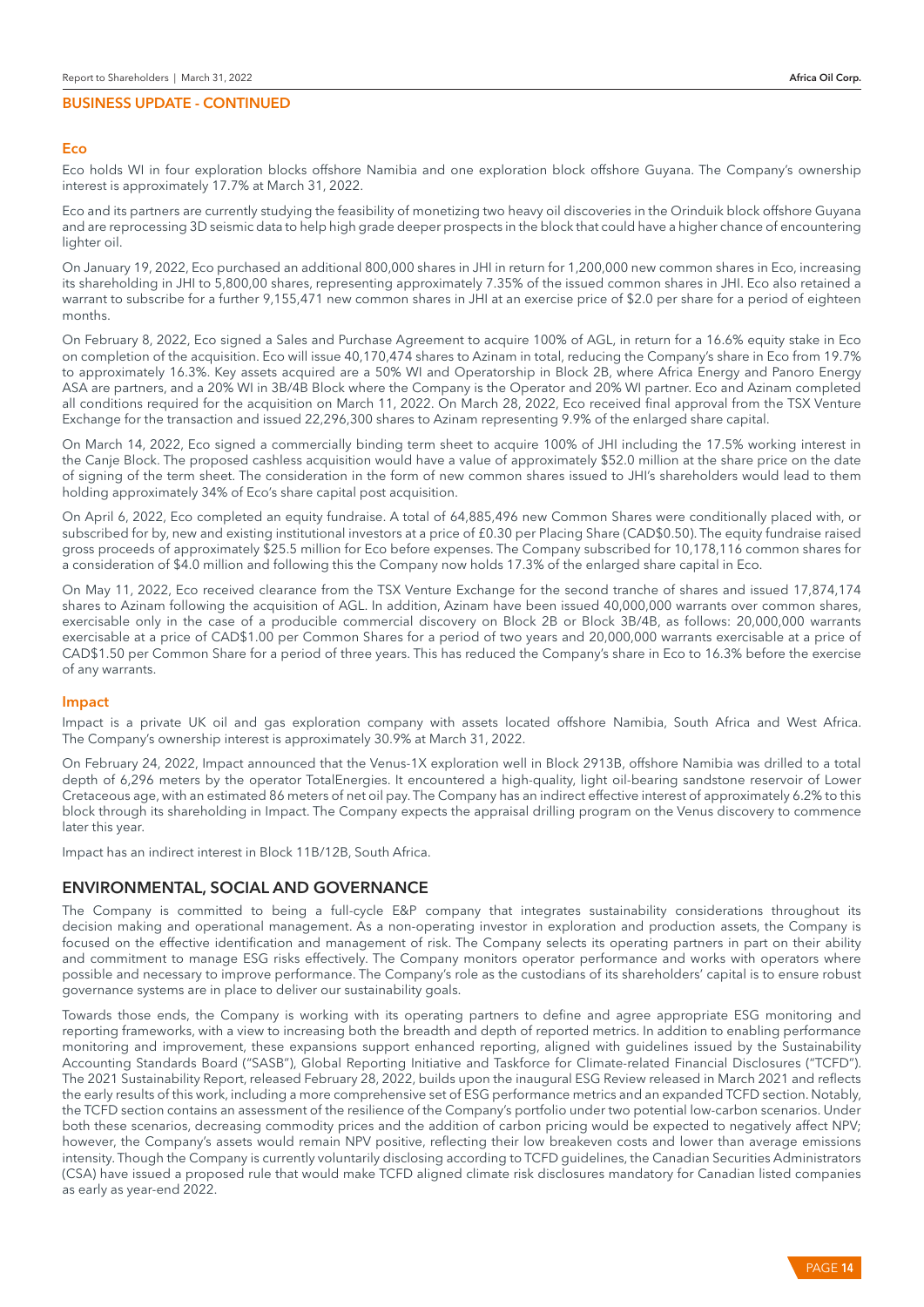The Company has enhanced its reporting of climate-related risks in response to and anticipation of shareholder and broader stakeholder focus on issues related to climate change risk and greenhouse gas emissions. In 2021, the Company set a target to achieve carbon neutrality by 2025. In 2022, the Company is working to develop a comprehensive Energy Transition Strategy to meet this goal. This strategy will set out the steps the Company will undertake over the short, medium and long-term to minimize Scope 1 and Scope 2 operational emissions. Any emissions that cannot otherwise be mitigated will then be offset. The Company has already started work to identify and progress high-quality emissions offset projects that also deliver social and environmental benefits within its areas of operation and influence. The preference is to invest directly in nature-based carbon removal projects to develop a dedicated source of emissions offsets, where the Company has full transparency into and control over the project quality. Since H2 2021, the Company has identified two potential offset project sites in Kenya, including one prospective for soil carbon sequestration using a proven methodology for rangeland management, and another that would reduce emissions from deforestation and forest degradation, and contribute to broader forest conservation, management and enhancement (REDD+). Feasibility and detailed technical studies are ongoing, and the Company intends to provide an update later in 2022. Depending on the scale and success of these projects, the Company may also choose to purchase offsets over the counter.

In Nigeria, the Company has continued to work with Prime to develop appropriate and timely ESG performance monitoring and reporting procedures, Standards of Operation and an ESG strategy aligned with the Company's ESG strategic goals. Prime is providing ESG performance data to the Company on a quarterly basis and full-year data is presented in the 2021 Sustainability Report, available on the Company's website. In addition to providing transparency to the Company's stakeholders, this data will enable better engagement with the operating partners around performance and opportunities for improvement.

In Kenya, the revised Field Development Plan for Block 10BB and Block 13T, which was submitted to the Government of Kenya in December 2021, minimizes production-related greenhouse gas emissions, a key focus and objective for the Company. The Company also worked with the project partners to revise the route for the pipeline intended to supply water for operations from the Turkwel Dam to further minimize ecosystem disturbance and cost. A revised ESIA for the pipeline was submitted to the Government in February 2022. The Company is currently awaiting approval of the FDP, along with the Upstream and water pipeline ESIAs. Approval of both the Upstream and water pipeline ESIAs are anticipated in Q2 2022, dependent on the outcome of the farm-out process. Ahead of these decisions, the Company has begun developing stakeholder engagement and community development plans and reviewing and updating relevant environmental, health and safety policies to ensure they are fit-for-purpose for the next stage of project development, should it proceed.

In order to comply with requirements imposed by IFC, one of the Company's major shareholders, independent monitoring reviews are conducted on a regular basis to assess compliance with IFC Performance Standards. The most recent review of Company performance, including a review of the ESIA for the Upstream project in Kenya, was undertaken in Q1 2022 with no material adverse findings reported. All Independent Monitoring Group reports can be found on Africa Oil's website.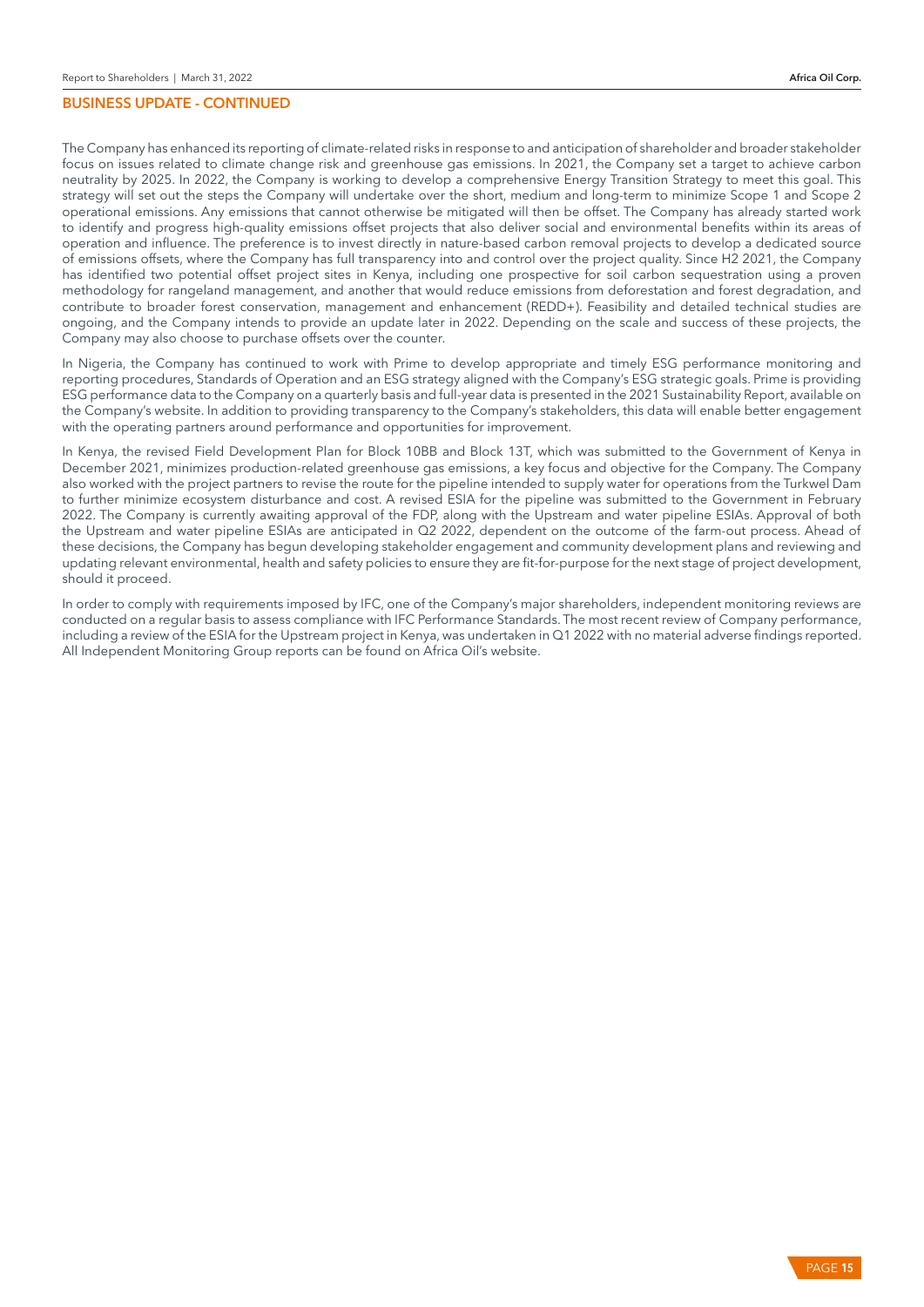# SUMMARY OF QUARTERLY INFORMATION

Summarized quarterly results for the past eight quarters are as follows:

| For the three months ended                                                           | $31 -$ Mar<br>2022 | 31-Dec<br>2021 | $30-$ Sep<br>2021 | $30 - Jun$<br>2021 | 31-Mar<br>2021 | $31 - Dec$<br>2020 | $30-$ Sep<br>2020 | $30 - Jun$<br>2020 |
|--------------------------------------------------------------------------------------|--------------------|----------------|-------------------|--------------------|----------------|--------------------|-------------------|--------------------|
| Share of profit from equity<br>investments in joint venture and<br>$associates ($\)$ | 53,738             | 61,843         | 69.748            | 47.359             | 47.929         | $91.234^{(1)}$     | 31,755            | 30,318             |
| Net income/(loss) attributable to<br>common shareholders (\$)                        | 45,608             | 54,912         | 58,506            | 38,384             | 38,920         | 79.845             | 21.189            | 19,234             |
| Weighted average shares<br>- Basic                                                   | 475,090            | 474.192        | 473,505           | 473.253            | 472.147        | 471.954            | 471.950           | 471,950            |
| Weighted average shares<br>- Diluted                                                 | 485,113            | 479,611        | 477.799           | 476,398            | 475.011        | 475.144            | 475,150           | 475,150            |
| Basic income/(loss) per share $(\$)$                                                 | 0.10               | 0.12           | 0.12              | 0.08               | 0.08           | 0.17               | 0.04              | 0.04               |
| Diluted income/(loss) per share (\$)                                                 | 0.09               | 0.12           | 0.12              | 0.08               | 0.08           | 0.17               | 0.04              | 0.04               |

(1) The share of profit from equity investments in joint ventures and associates in Q4 2020 contains a gain on dilution of the equity investment in Africa Energy of \$19.9 million and a share of income from the investment in Impact of \$11.9 million.

# SUMMARY OF KEY ITEMS OF FINANCIAL PERFORMANCE IN THE THREE MONTHS ENDED MARCH 31, 2022, AND MARCH 31, 2021

|                          | Three months ended |                   |  |
|--------------------------|--------------------|-------------------|--|
|                          | March 31,<br>2022  | March 31,<br>2021 |  |
| Total operating income   | 53,738             | 47,929            |  |
| Salaries and benefits    | (1,910)            | (1, 299)          |  |
| Share-based compensation | (3,694)            | (1, 106)          |  |
| Office and general       | (1, 345)           | (1, 318)          |  |
| Net operating income     | 46,789             | 44,206            |  |
|                          |                    |                   |  |
| Finance expense          | (1,232)            | (5,308)           |  |

## Total and net operating income

In Q1 2022, the Company recognized net operating income amounting to \$46.8 million (Q1 2021 - \$44.2 million).

In Q1 2022, included in the Company's share of profit from equity investments is profit from its 50% investment in Prime of \$51.0 million (Q1 2021 - \$48.8 million). The share of profit from the Company's investment in Prime is higher in Q1 2022 primarily as the tax expense has decreased compared to Q1 2021 with the profit from continuing operations in both quarters being relatively consistent. Prime's gross profit in Q1 2022 was lower by \$22.5 million which is offset in positive movements in finance costs of \$30.7 million and a decrease in other operating income of \$10.5 million when comparing Q1 2022 to Q1 2021.

#### Salaries and benefits

In Q1 2022, salaries and benefits are higher compared to Q1 2021, due to new hires in the second half of 2021 and payments made relating to the settlement of tax on exercised share units in Q1 2022.

## Share based compensation

The share-based compensation charge relates to the LTIP and Stock Option Plan. In Q1 2022, the higher charge compared with Q1 2021, is due to the relative share price movement in Q1 2022 compared with Q1 2021, which affects the PSU and RSU valuation.

#### Office and general

In Q1 2022, the operating costs relating to corporate overheads were in line with Q1 2021.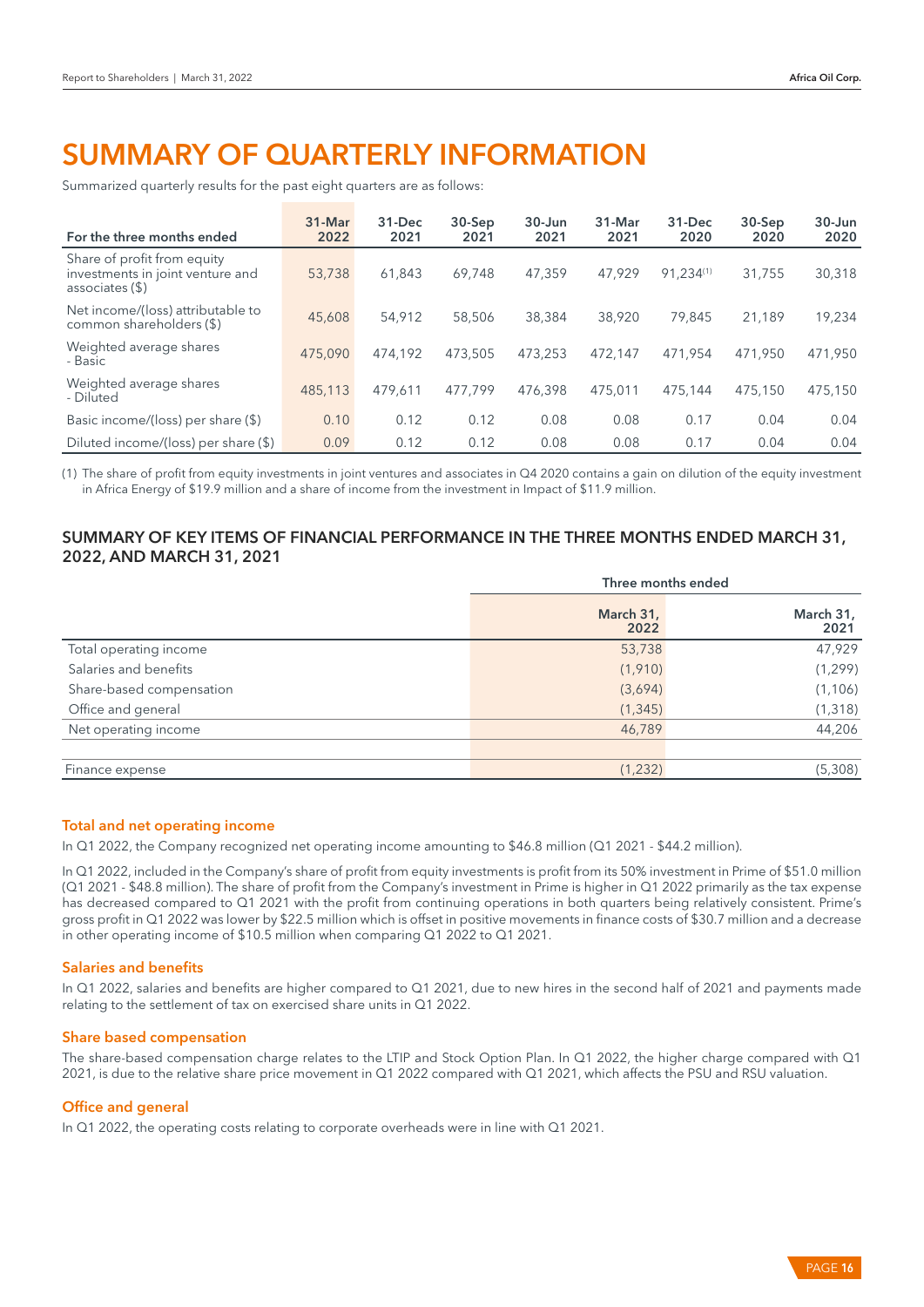#### SUMMARY OF QUARTERLY INFORMATION - CONTINUED

#### Finance expense

In Q1 2022, the Company recognized finance expenses of \$1.2 million (Q1 2021 - \$5.3 million).

In Q1 2022, the finance expense is primarily made up of commitment fees and amendment fees associated with the changes to the Corporate Facility and in Q1 2021 the expense was made up of interest payable on the Term Loan, which had an average balance of \$141.0 million in the period.

# SUMMARY OF KEY ITEMS OF FINANCIAL POSITION AS AT MARCH 31, 2022, AND DECEMBER 31, 2021

| As at                                | March 31,<br>2022 | December 31,<br>2021 |
|--------------------------------------|-------------------|----------------------|
| <b>Assets</b>                        |                   |                      |
| Equity investment in joint venture   | 568,132           | 617,127              |
| Equity investments in associates     | 123,421           | 120,688              |
| Intangible exploration assets        | 194,966           | 194,051              |
| Cash                                 | 140,607           | 58,885               |
| <b>Liabilities</b><br>Long-term debt |                   |                      |

#### Equity investment in joint venture

As at March 31, 2022, the Company's investment in Prime was \$568.1 million compared to \$617.1 million as at December 31, 2021. The carrying value of the investment increased from the share of Prime's profit of \$51.0 million in Q1 2022, offset by dividends received of \$100.0 million in March 2022.

#### Equity investments in associates

As at March 31, 2022, the Company's investment in associates was \$123.4 million compared to an investment value of \$120.7 million as at December 31, 2021. The increase in the investment is primarily because of the share of the income from investments in associates of \$2.4 million in Q1 2022.

#### Intangible exploration assets

The Company's intangible exploration assets relate to its interests in Block 10BB and 13T in Kenya, and Block 3B/4B in South Africa.

#### Kenya

In Q1 2022, the expenditure on projects in Kenya was \$0.5 million (Q1 2021 - \$1.2 million). In December 2021, the Company and its JV Partners submitted an FDP to the GoK in accordance with the terms of the license extension. The Partners are currently in discussions with the GoK to agree on the final terms of the FDP.

At March 31, 2022, there have been no indicators of impairment identified relating to the Company's intangible exploration assets. However, the Company determined that due to an increase in the oil price and a reduction of the impact from the global pandemic to the wider global market since 2020, that it was deemed appropriate to consider if there had been a reversal of previous impairments. An impairment reversal test was conducted. The key assumptions included in the test were the quantity of contingent resources, future commodity prices, production forecasts, operating expenses, development costs, the timing of FID and the discount rate. A market based oil price forecast was used which contained a forward curve plus a long-term real oil price of \$72.9/bbl and a discount rate of 18% was used in the test. No impairment reversal was identified.

#### South Africa

On February 7, 2020, a wholly owned subsidiary of the Company acquired a 20% participating interest in the Block 3B/4B Exploration Right from Azinam. In Q1 2022, the Company incurred \$0.2 million on Block 3B/4B reevaluating 2D and 3D seismic data previously acquired (Q1 2021 - \$0.1 million), and its expenditure to date is \$4.7 million.

#### Cash

As at March 31, 2022, the Company had cash of \$140.6 million compared to cash of \$58.9 million as at December 31, 2021. The increase to cash is due to a dividend received from Prime in Q1 totaling \$100.0 million offset by the dividend payment to shareholders in Q1 2022 totalling approximately \$11.9 million and other corporate costs.

#### Long-term debt

As at March 31, 2022, and December 31, 2021, the Company had no long-term debt following the full repayment of the Corporate Facility in November 2021.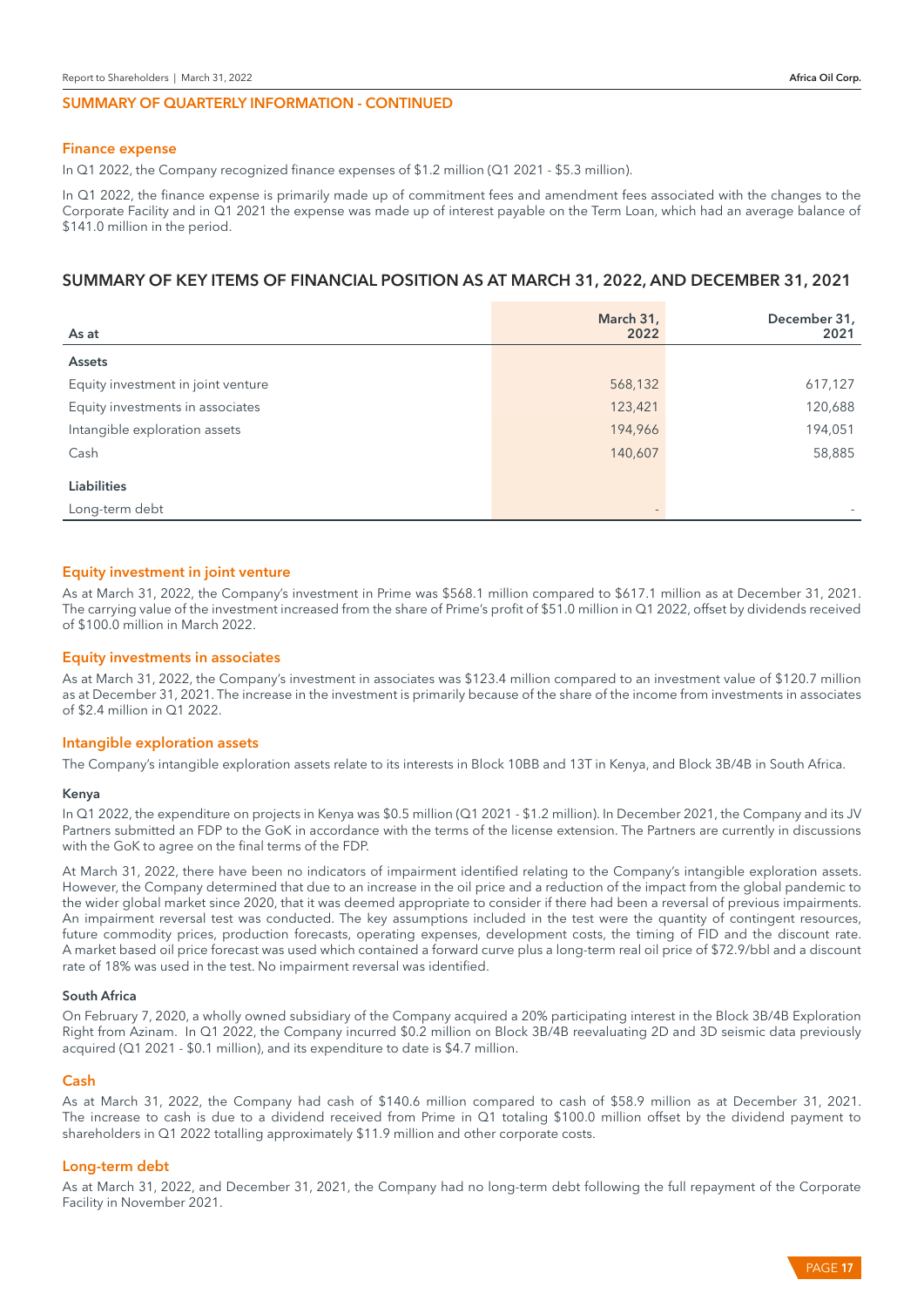# LIQUIDITY AND CAPITAL RESOURCES

As at March 31, 2022, the Company had cash of \$140.6 million and working capital of \$124.9 million.

The Company's primary source of liquidity is dividends received from Prime. In Q1 2022, Prime distributed one dividend payment totaling \$200.0 million with a net dividend to the Company of \$100.0 million related to its 50% interest. In Q1 2021, Prime did not distribute any dividend payments.

# Corporate Facility

On May 13, 2021, the Company agreed a new Corporate Facility for an amount up to \$150.0 million with a three-year term. Post signing, the facility amount and commitments increased to \$160.0 million. Completion occurred on July 16, 2021, and on July 30, 2021, \$98.0 million was drawn down under the Corporate Facility to repay the Term Loan in full. An additional \$62.0 million could be drawn until May 13, 2022, subject to the satisfaction of certain covenants. The Corporate Facility was used to repay the Term Loan and is also available for general corporate purposes. This facility carries interests of 1 month-Libor plus a margin of 6.5% in the first year, 7.0% in the second year and 7.5% in the third year.

In September and November 2021, two dividends were received totaling \$125.0 million from Prime and the Company applied the amounts received to repay the facility in full.

On January 28, 2022, the Company agreed a number of amendments to the Corporate Facility with the existing lenders. The available amount increased to \$100.0 million from \$62.0 million, and the availability period has been extended to December 31, 2022, from May 13, 2022. The principal amounts, if drawn, may not exceed \$80.0 million by June 30, 2023, and \$50.0 million by February 29, 2024. The maturity date, the loan purpose and interest margins are unchanged. The lenders also waived certain conditions in support of the Company's plans to implement a shareholder returns program, which was executed in Q1 2022.

Any loan repayments are calculated to be protective of the Company's liquidity position. Prior to maturity, repayments under the loan are made in the month a dividend is received from Prime. The Company's loan repayments reduce commensurately with any reduction in dividends from Prime. If drawn, the loan principal would be repaid by the lesser of 100% of the dividends received from Prime, and of an amount that ensures the Company hold a minimum projected consolidated cash balance in the six months following the repayment.

The Company provided security in respect of the Corporate Facility mainly in the form of share pledges, over the shares of Petrovida (which holds 50% of Prime), Africa Energy, Eco and Impact owned by the Company and a charge over the bank account into which the Prime dividends are paid. The security over the shares in Africa Energy, Eco and Impact were released in the amendment to the facility on January 28, 2022.

The Corporate Facility is subject to financial and liquidity covenants. The Company has been in compliance with the covenants in the three months ended March 31, 2022.

The Company has no off-balance sheet arrangements.

## Future Funding Outlook

Regarding the South Lokichar Basin development, the Company will continue to minimize capital investment until a field development plan and strategic partner is approved. The Company's current working capital position may not provide it with sufficient capital resources to complete development activities being considered in the South Lokichar Basin (Kenya) or to settle its ongoing tax disputes with the KRA.

To finance its future acquisition, exploration, development and operating costs, the Company may require financing from external sources, including issuance of new shares, issuance of debt or executing farmout or disposition arrangements. There can be no assurance that such financing will be available to the Company or, if available, that it will be offered on terms acceptable to the Company.

The Company believes that its existing cash balances combined with anticipated funds flow from Prime dividends will provide sufficient liquidity for the Company to meet its financing, operating and capex commitments as they fall due.

# UTSTANDING SHARE DATA

The following table outlines the maximum potential impact of share dilution upon full execution of outstanding convertible instruments as at the effective date of the MD&A.

| Common shares outstanding                         | 477,140,631 |
|---------------------------------------------------|-------------|
| Outstanding share purchase options                | 6,181,616   |
| Outstanding performance share units               | 7,623,479   |
| Outstanding restricted share units                | 2,001,978   |
| Full dilution impact on common shares outstanding | 492,947,704 |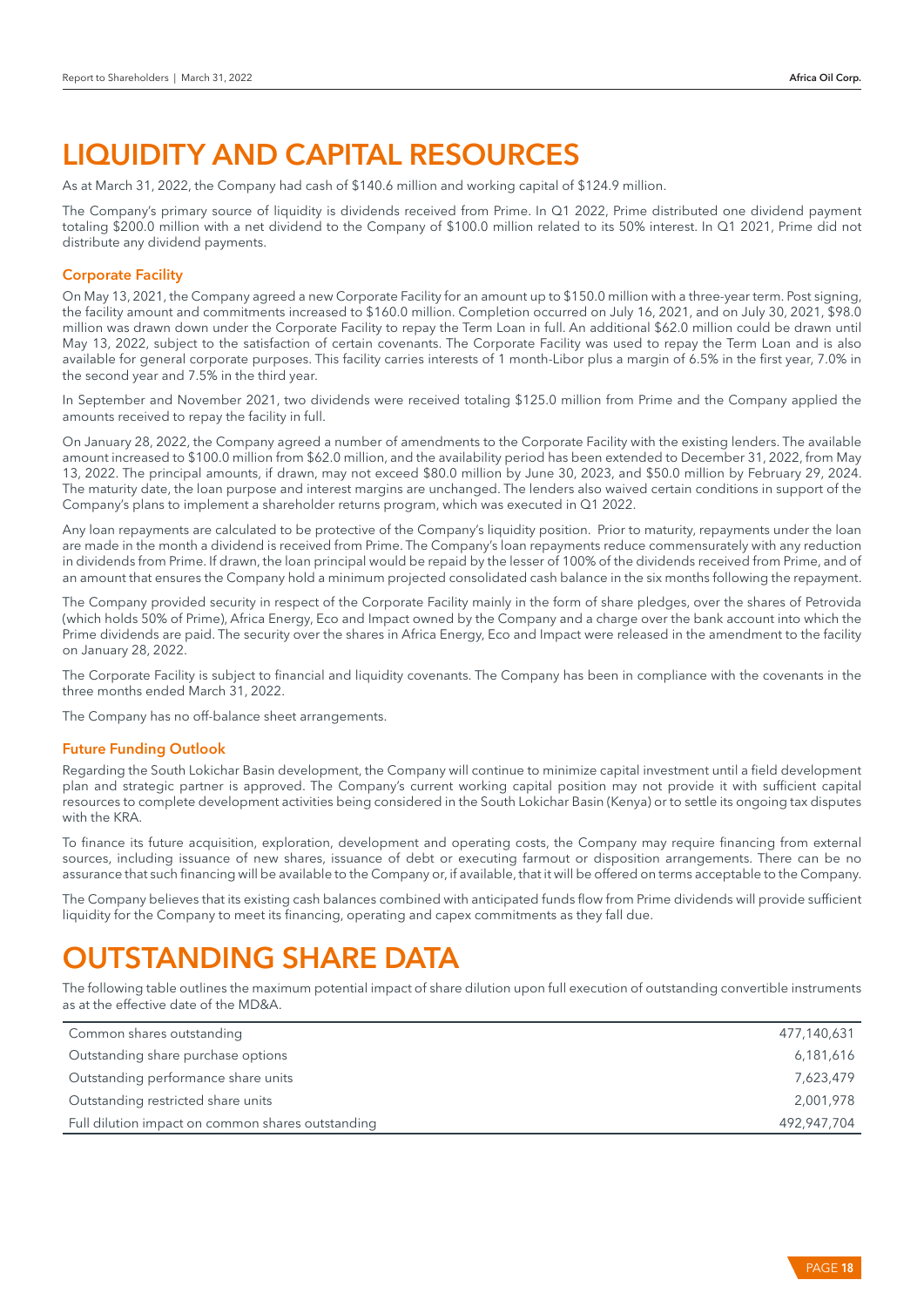# RELATED PARTY TRANSACTIONS

## Transactions with Africa Energy:

As at March 31, 2022, the Company's ownership interest in Africa Energy is approximately 19.8%.

#### Services Agreements:

|                                                                                    |                                  |                                                                                                                 | For the three months ended |                   |
|------------------------------------------------------------------------------------|----------------------------------|-----------------------------------------------------------------------------------------------------------------|----------------------------|-------------------|
|                                                                                    | Service provider                 | Service provided                                                                                                | March 31,<br>2022          | March 31,<br>2021 |
| General Management<br>and Service Agreement                                        | AOC to Africa<br>Energy          | Administrative services provided<br>to Africa Energy.                                                           | 11                         |                   |
| General Technical and<br><b>Administrative Service</b><br>Agreement <sup>(1)</sup> | Africa Energy to<br><b>AOSAC</b> | Technical and administrative<br>services relating to its operating<br>interest in Block 3B/4B,<br>South Africa. | 96                         | 96                |

(1) Contract date July 1, 2020

As at March 31, 2022, and December 31, 2021, Africa Energy owed the Company nil.

## Transactions with Eco

As at March 31, 2022, the Company's ownership interest in Eco is approximately 17.7% which has reduced from 19.9% at December 31, 2021. See page 14 for further details.

#### Transactions with Impact

As at March 31, 2022, the Company's ownership interest in Impact is approximately 30.9%.

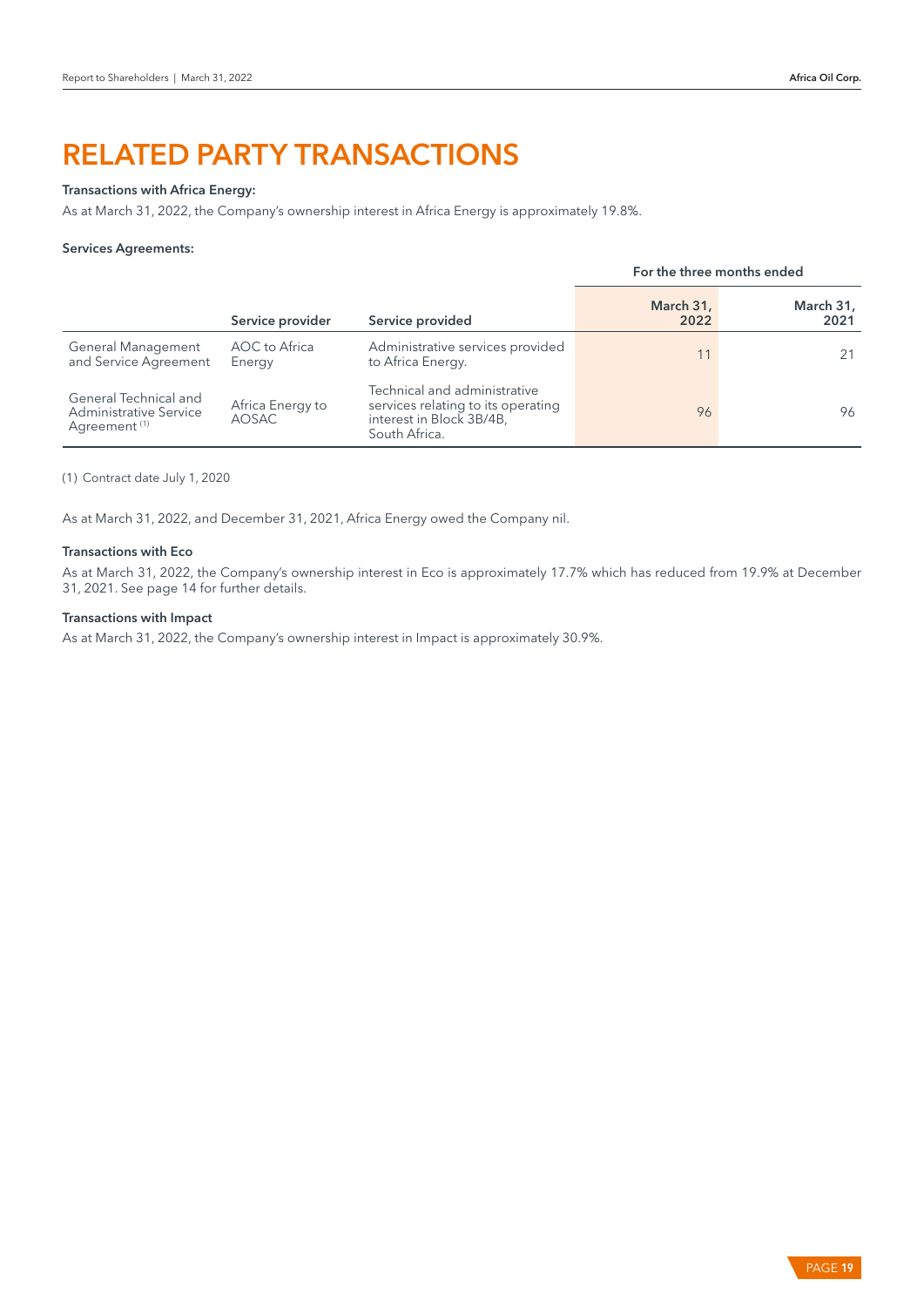# COMMITMENTS AND CONTINGENCIES

The following commitments and contingencies are representative of AOC's net obligations at the effective date of the MD&A.

# KENYA REVENUE AUTHORITY

The Company's Kenyan Branch of its wholly owned subsidiary, Africa Oil Kenya B.V., has been assessed for CIT and VAT by the KRA relating to farmout transactions completed during the period 2012 to 2017.

The Kenyan TAT has ruled in favor of the Company with regards to the CIT assessments, which amounts to \$20.7 million, plus interest and penalties. However, the TAT ruled in favor of the KRA with regards to the VAT assessments which amounts to \$24.2 million plus interest. The Company maintains its position that the VAT assessment is without merit and has duly filed an appeal with Kenya's High Court to challenge the position. The KRA appealed the CIT assessment. The Judge has not communicated a date for the next hearing, at which they are expected to give their judgement. The Company expects it is more likely than not that it will be successful in upholding the CIT and defending the VAT assessments and therefore no liability has been recognized in the financial statements. If the High Court rules against the Company, the Company will consider the option to appeal, factoring in the amount of any financial security required as part of the appeals process. An unfavorable decision could have a material negative impact on the value of the Company's Kenyan Intangible Exploration Assets.

# PRIME OIL AND GAS COÖPERATIEF U.A:

On June 25, 2021, Prime signed a Securitization Agreement with Equinor and Chevron, whereby Equinor agreed to pay a security deposit to the two other partners to secure future payments due under that Securitization Agreement, pending a comprehensive resolution being reached among all unit parties in respect of the tract participation in the Agbami field. In accordance with the Securitization Agreement, on June 29, 2021, Prime received from Equinor its portion of the security deposit in the form of a cash payment of \$305.0 million. A provision has been recorded within Prime to reflect the mechanism pursuant to which any such imbalance payments due from Equinor to Prime under the terms of any future agreement among the Agbami parties will be set-off against this security deposit. The parties will continue ongoing discussions in an attempt to seek final resolution of the formal redetermination of the Agbami tract participation.

Under the Prime Sale and Purchase Agreement completed on January 14, 2020, a deferred payment of \$118.0 million, subject to adjustment, may be due to the seller contingent upon the timing and ultimate OML 127 tract participation in the Agbami field. The signing of the Securitization Agreement by Prime has led to the Company reassessing its view of the likelihood of making a contingent consideration payment to the seller. The signing of the Securitization Agreement by Prime does not constitute a redetermination of the tract participation, therefore does not trigger the payment of a contingent consideration under the Sale and Purchase Agreement but, at the Company's discretion, could trigger discussions with the seller. The outcome of this process is uncertain. The Company has therefore recorded \$32.0 million as contingent consideration as the best estimate of the most likely outcome and increases the Company's investment in Prime.

# KENYA LICENSE COMMITMENTS:

Blocks 10BB and 13T are in the second additional exploration periods for both PSCs, which expired on December 31, 2021. In December 2021, as per the license extension obligations provided by the Government of Kenya in September 2020, the Project Oil Kenya JV Partners submitted a Field Development Plan for the 10BB and 13T licenses. This included the additional E&A opportunities within the 10BB and 13T licenses and holds the licenses in good standing while the Government of Kenya reviews the FDP submissions.

Block 10BA PSC is in the second additional exploration period which expires on April 26, 2022. During the second additional exploration period, the Company and its partners are obligated to complete geological and geophysical operations, including 500 kilometers of 2D. Additionally, the Company and its partners are obligated to drill one exploration well or to complete 45 square kilometers of 3D seismic. The total minimum gross expenditure obligation for the second additional exploration period is \$19.0 million. The JV partners have not provided any letters of credit or guarantees for this commitment. The Block 10BA E&A plan was included in the proposed FDP for Blocks 10BB and 13T. At March 31, 2022, the Company's WI in Block 10BA was 25%.

The Company expects the three licenses to be renewed once the GoK has completed its review of the FDP submission.

# SOUTH AFRICA LICENSE COMMITMENTS:

Block 3B/4B is currently in the Initial Period, having a term of three years which expired in March 2022. The Company has filed an application to move into the first extension period. The licenses are in good standing while this occurs, and the Company consider the risk of non-renewal to be low. The work commitments during this Initial Period for Block 3B/4B consist of regional subsurface evaluation and mapping, petrophysical analysis of nearby wells, basin modelling, prospect maturation and prospect ranking, leading to recommendations on future investments. The total minimum gross expenditure obligation for the Initial Period was 11.4 million Rand (approximately \$0.7 million), which has been met. At March 31, 2022, the Company's WI in Block 3B/4B was 20%.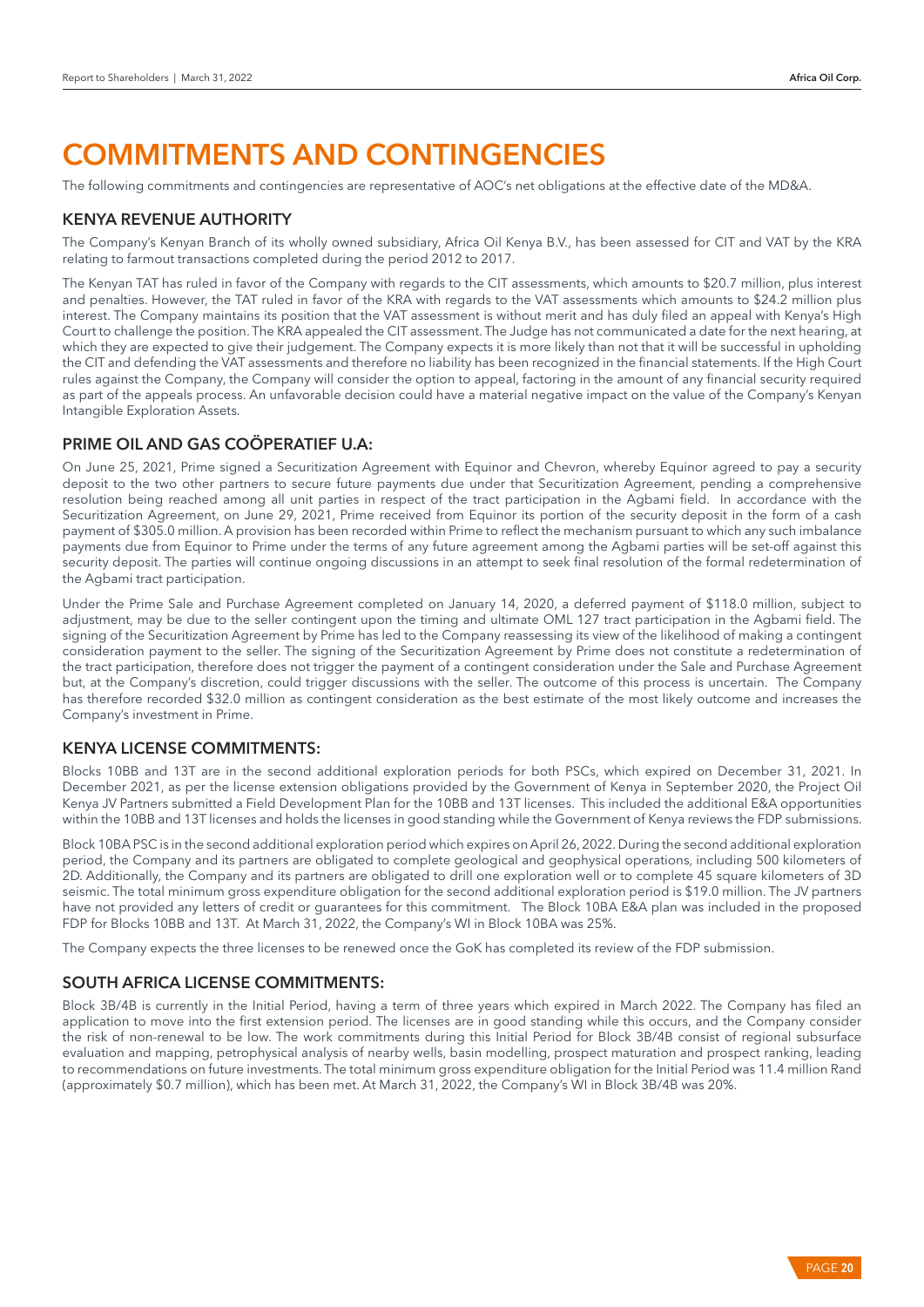# CRITICAL ACCOUNTING ESTIMATES

The Company's critical accounting estimates are defined as those estimates that have a significant impact on the portrayal of its financial position and operations and that require management to make judgements, assumptions and estimates in the application of IFRS. Judgements, assumptions and estimates are based on historical experience and other factors that management believes to be reasonable under current conditions. As events occur and additional information is obtained, these judgements, assumptions and estimates may be subject to change.

# USE OF ESTIMATES

The preparation of the consolidated financial statements in conformity with IFRS requires management to make estimates and assumptions that affect the reported amounts of assets and liabilities and disclosure of contingent assets and liabilities as at the date of the consolidated financial statements, and the reported amounts of revenues and expenses during the reporting period. Such estimates include unsettled transactions and events as of the date of the consolidated financial statements. Accordingly, actual results may differ from these estimated amounts as future confirming events occur. Significant estimates used in the preparation of the consolidated financial statements include, but are not limited to, recovery of exploration costs capitalized in accordance with IFRS, equity method accounting, valuation and impairment of equity investments and contingent consideration arising from the acquisition of Prime.

The Company' significant accounting policies can be found in the Company's Financial Statements for the year ended December 31, 2021.

# INTANGIBLE EXPLORATION ASSETS

The Company capitalizes costs related to the acquisition of a license interest, directly attributable general and administrative costs, expenditures incurred in the process of determining oil and gas exploration targets, and exploration drilling costs. All exploration expenditures that related to properties with common geological structures and with shared infrastructure are accumulated together within intangible exploration assets. Costs are held un-depleted until such time as the exploration phases on the license area are complete or commercially viable reserves have been discovered and extraction of those reserves is determined to be technically feasible. The determination that a discovery is commercially viable, and extraction is technically feasible requires judgement.

Where results of exploration drilling indicate the presence of hydrocarbons which are ultimately not considered commercially viable, all related costs are recognized in the Consolidated Statement of Net Income and Comprehensive Income. If commercial reserves are established and technical feasibility for extraction demonstrated, then the related capitalized intangible exploration costs are transferred into the smallest group of assets that generate cash inflows from continuing use that are largely independent of the cash inflows of other assets or groups of assets (CGU) within intangible exploration assets. The allocation of the Company's assets into CGUs requires judgement.

Intangible exploration assets are assessed for impairment when they are reclassified to property and equipment, and also if facts and circumstances suggest that the carrying amount exceeds the recoverable amount.

The recoverable amount of an asset or a CGU is the greater of its value in use and its fair value less costs of disposal. In assessing value in use, the estimated future cash flows are discounted to their present value using a pre-tax discount rate that reflects current market assessments of the time value of money and the risks specific to the asset. Value in use is generally computed by reference to the present value of the future cash flows expected to be derived from production of proven and probable reserves. In determining fair value less costs of disposal, recent market transactions are taken into account, if available. In the absence of such transactions, an appropriate valuation model is used.

The key assumptions the Company uses for estimating future cash flows are the quantity of contingent resources, future commodity prices, expected production volumes, future operating and development costs, timing of FID and discount rate. The estimated useful life of the CGU, the timing of future cash flows and discount rates are also important assumptions made by management.

The changing worldwide demand for energy and the global advancement of alternative sources of energy could result in a change in the assumptions used to determine the recoverable amount and could affect estimating the future cash flows which could impact carrying amount of the Company's intangible exploration assets. The timing of when global energy markets transition from carbon based sources to alternative energy sources is highly uncertain. Environmental considerations are built into our estimates through the use of key assumptions in estimating fair value including future commodity prices and discount rates. The energy transition could impact the future prices of commodities and discount rates used to appraise oil and gas projects. Pricing assumptions used in the determination of recoverable amounts incorporate markets expectations and the evolving worldwide demand for energy.

# EQUITY METHOD

Investments in joint ventures and investments in associates are accounted for using the equity method. Investments of this nature are recorded at original cost. Investments in joint ventures or associates which arise from a loss in control of a subsidiary are recorded at fair value on the date of the loss of control. The investment is adjusted periodically for the Company's share of the profit or loss of the investment after the date of acquisition. The investor's share of the profit or loss of the investee is also recognized in the Company's Consolidated Statement of Net Income and Comprehensive Income. Distributions received reduce the carrying amount of the investment.

Additionally, estimates associated with investments in joint ventures include the determination of amounts allocated to non-current assets as well as any negative goodwill associated with the acquisition.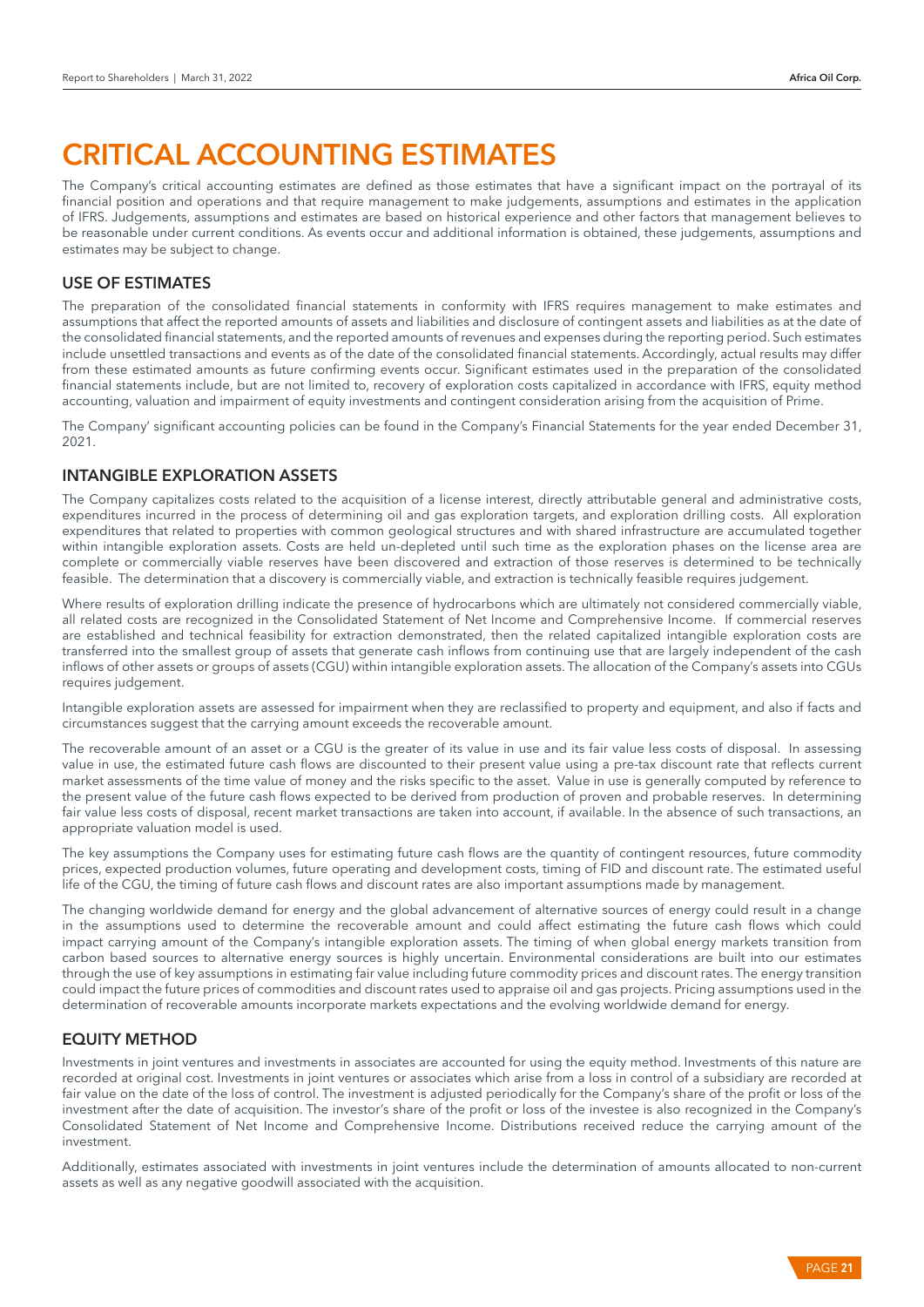# CRITICAL ACCOUNTING ESTIMATES - CONTINUED

# IMPAIRMENT OF JOINT VENTURES AND ASSOCIATES

The amounts for investments in joint ventures and associates represent the Company's equity interest in other entities, where there is either joint control or significant influence. The Company assesses investments in joint ventures and associates for impairment whenever changes in circumstances or events indicate that the carrying value may not be recoverable. The process of determining whether there is an indicator for impairment or calculating the recoverable amount requires judgement.

The most material area in which the Company has applied judgement in the period is in relation to the investment in Prime. In assessing whether there are any indicators of impairment the Company has considered any effects of Prime's hedging arrangements, the loan facility, and any operational and contractual implications on the future dividend stream when assessing for impairment indicators. When any impairment indicators are identified, the entire carrying amount of the investment in the associate is compared to recoverable amount, which is the higher of value in use or fair value less costs of disposal. The Company has determined the recoverability of its investment will be in the form of dividends, and therefore has assessed the impact of current conditions on the recoverability of the dividends relative to the investment carrying value. The key assumptions the Company uses for estimating dividends include future commodity prices, operational scenarios provided by Prime, the timing of future cash flows and discount rates.

#### CONTINGENT CONSIDERATION

Contingent consideration formed part of the overall consideration for the acquisition of Prime. At the date of acquisition, an estimate of the contingent consideration is determined and included as part of the cost of the acquisition.

Subsequent to acquisition, contingent consideration can be treated using two acceptable methods, the cost-based approach and the fair value-based approach. The Company have determined the cost-based approach to give the best estimate of the value of the contingent consideration. Any revisions to the contingent consideration estimates, after the date of acquisition, are accounted for as changes in estimates in accordance with IAS 8, to be accounted for on a prospective basis. The change in the liability, as a result of the revised cash flows, would be adjusted to the cost of the investment and, in accordance with paragraph 37 of IAS 8, recognized as part of the investment's carrying amount rather than in profit or loss.

The estimates involved in assessing the value of the contingent consideration include the expected timing of payments, the expected settlement value, the likelihood of settlement and the probability of the assessed outcomes occurring. There is significant judgement used in the determination of these estimates.

# INTERNAL FINANCIAL REPORTING AND DISCLOSURE **CONTROLS**

# DISCLOSURE CONTROLS AND PROCEDURES

Disclosure controls and procedures are designed to provide reasonable assurance that information required to be disclosed by the Company in its annual filings, interim filings or other reports filed or submitted by it under securities legislation is recorded, processed, summarized and reported within the time periods specified in the securities legislation and include controls and procedures designed to ensure that information required to be disclosed by the Company in its annual filings, interim filings or other reports filed or submitted under securities legislation is accumulated and communicated to the Company's management, including its Chief Executive Officer and Chief Financial Officer, as appropriate to allow timely decisions regarding required disclosure.

Management, including the Chief Executive Officer and Chief Financial Officer, has evaluated the effectiveness of the design and operation of the Company's disclosure controls and procedures. As of March 31, 2022, the Chief Executive Officer and Chief Financial Officer have each concluded that the Company's disclosure controls and procedures, as defined in NI 52-109 - Certification of Disclosure in Issuer's Annual and Interim Filings, are effective to achieve the purpose for which they have been designed.

#### INTERNAL CONTROLS OVER FINANCIAL REPORTING

Internal controls over financial reporting are designed to provide reasonable assurance regarding the reliability of financial reporting and the preparation of financial statements in accordance with IFRS. Management is also responsible for the design of the Company's internal control over financial reporting in order to provide reasonable assurance regarding the reliability of financial reporting and the preparation of financial statements for external purposes in accordance with IFRS.

The Company's internal controls over financial reporting include policies and procedures that: pertain to the maintenance of records that, in reasonable detail accurately and fairly reflect the transactions and disposition of assets; provide reasonable assurance that transactions are recorded as necessary to permit preparation of the financial statements in accordance with IFRS and that receipts and expenditures are being made only in accordance with authorization of management and directors of the Company; and provide reasonable assurance regarding prevention or timely detection of unauthorized acquisition, use or disposition of assets that could have a material effect on the financial statements.

Management, including the Chief Executive Officer and Chief Financial Officer, has evaluated the effectiveness of the design and operation of the Company's internal controls over financial reporting. As at March 31, 2022, the Chief Executive Officer and Chief Financial Officer have each concluded that the Company's internal controls over financial reporting, as defined in NI 52-109 - Certification of Disclosure in Issuer's Annual and Interim Filings, are effective to achieve the purpose for which they have been designed. Because of their inherent limitations, internal controls over financial reporting can provide only reasonable assurance and may not prevent or detect misstatements. Furthermore, projections of any evaluation of effectiveness to future periods are subject to the risk that controls may become inadequate because of changes in conditions, or that the degree of compliance with the policies or procedures may deteriorate.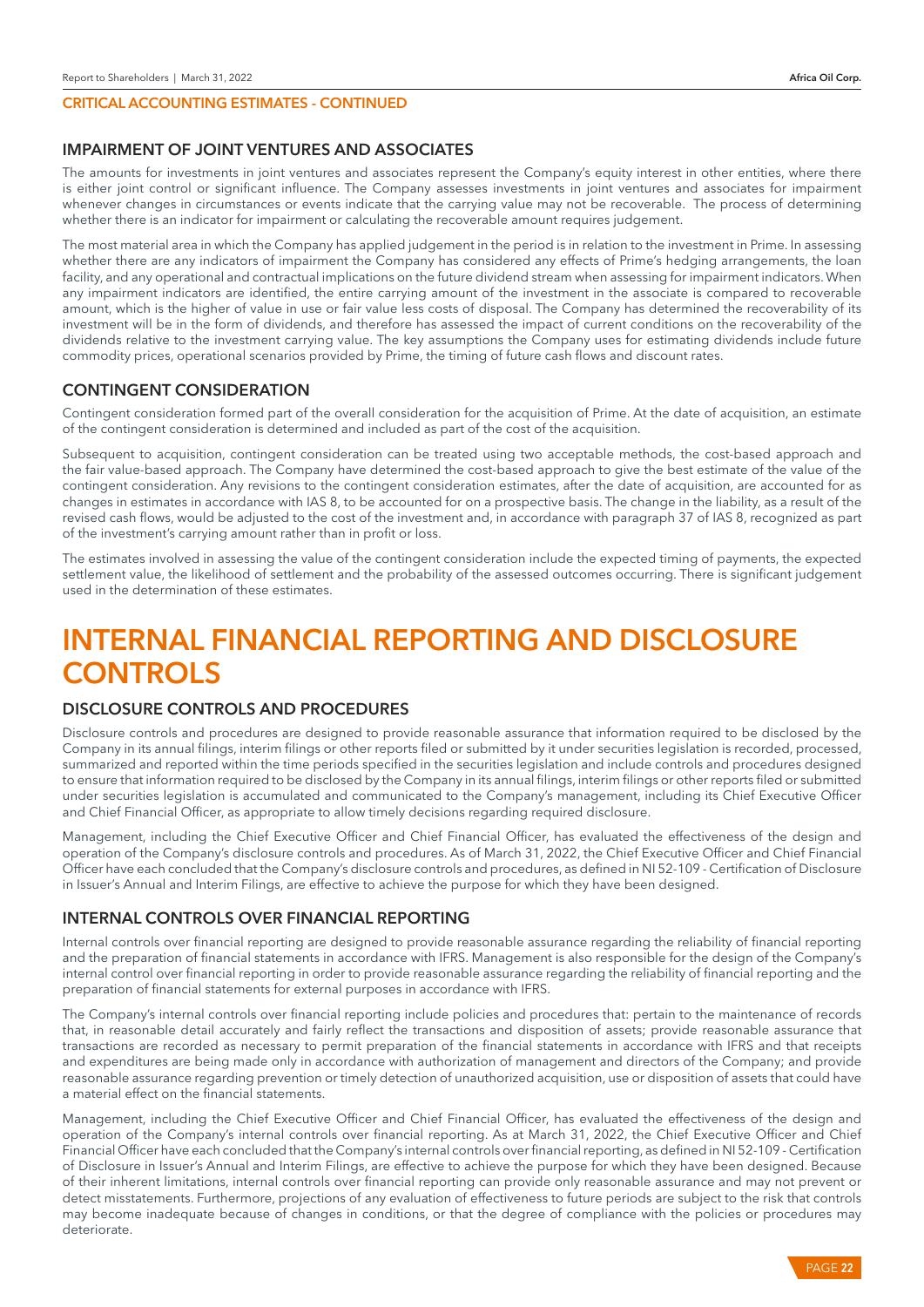# ADVISORY REGARDING OIL AND GAS INFORMATION

The terms boe (barrel of oil equivalent) and MMboe (millions of barrels of oil equivalent) are used throughout this report. Such terms may be misleading, particularly if used in isolation. The conversion ratio of six thousand cubic feet per barrel (6 Mcf:1 Bbl) of conventional natural gas to barrels of oil equivalent and the conversion ratio of 1 barrel per six thousand cubic feet (1 Bbl:6 Mcf) of barrels of oil to conventional natural gas equivalent is based on an energy equivalency conversion method primarily applicable at the burner tip and does not represent a value equivalency at the wellhead. Given that the value ratio based on the current price of crude oil as compared to conventional natural gas is significantly different from the energy equivalency of 6:1, utilizing a conversion on a 6:1 basis may be misleading as an indication of value.

In this report, references are made to historical and potential future oil production in Nigeria and Kenya. In all instances these references are to light and medium crude oil category in accordance with NI 51-101 and the COGE Handbook.

Reserves are estimated remaining quantities of petroleum anticipated to be recoverable from known accumulations, as of a given date, based on the analysis of drilling, geological, geophysical, and engineering data; the use of established technology; and specified economic conditions, which are generally accepted as being reasonable. Reserves are further classified according to the level of certainty associated with the estimates and may be sub-classified based on development and production status. Proved Reserves are those quantities of petroleum, which, by analysis of geoscience and engineering data, can be estimated with reasonable certainty to be economically producible from a given date forward, from known reservoirs and under existing economic conditions, operating methods and government regulations. Probable Reserves are those additional quantities of petroleum that are less certain to be recovered than Proved Reserves, but which, together with Proved Reserves, are as likely as not to be recovered. Possible Reserves are those additional reserves that are less certain to be recovered than probable reserves. It is unlikely that actual remaining quantities recovered will exceed the sum of the estimated proved plus probable plus possible reserves.

# RISK FACTORS

With Board oversight, the Company proactively manages the identification, assessment and mitigation of risks, many of which are common to operations in the oil and gas industry as a whole, whilst others are unique to the Company. The realization of any of the risks listed below could have a material adverse effect on the Company's business, financial condition, reserves and results of operations, such list being non-exhaustive.

# CONFLICT IN UKRAINE

The conflict in Ukraine has impacted global markets and may continue to result in increased volatility in financial markets and commodity prices and disruption in supply chains.

The Company does not have a direct exposure to operations in Ukraine or Russia and does not have any business relationships with any sanctioned entities or people. The Company will continue to review all its engagements with new stakeholders to ensure this remains the case.

# GLOBAL HEALTH EMERGENCY

The on-going COVID-19 pandemic, and the actions that have been taken by governmental authorities in response to it have resulted, and may continue to result in, increased volatility in financial markets and commodity prices, disruption in supply chains, labour shortages, temporary operational restrictions and restrictions on gatherings and travel, as well as quarantine orders and business closures. In particular, the COVID-19 pandemic has resulted and may continue to result in volatility in demand for, and prices of, crude oil.

The Company's business, financial condition and results of operations could be materially and adversely affected by the COVID-19 pandemic, as well as any other epidemic, pandemic or other public health crisis. The degree to which the COVID-19 pandemic impacts our results will depend on future developments, which are uncertain and cannot be predicted, including, but not limited to, the duration and spread of the outbreak, its severity, the actions to contain the virus and its variants or treat their impact, the efficiency of vaccination campaigns against the virus and all its variants, and how quickly and to what extent the worldwide economic activity can recover to pre-crisis levels.

# CLIMATE CHANGE AND ENVIRONMENTAL COMPLIANCE

## Litigation Risks

Climate-related litigation is a rapidly evolving and increasingly important issue for our industry. The Company is monitoring developments closely, realizing that the possibility of legal challenges could rise as the costs of climate change mitigation and adaptation increase, and as more climate laws and agreements are put in place. While the majority of cases continue to be brought in developed economies, the number of climate litigation cases in developing countries is growing, with at least 58 cases recorded in developing country jurisdictions in the Southern Hemisphere. These include cases relevant to the oil and gas industry in Guyana and South Africa, as well as before the East African Court of Justice. While these cases do not directly concern the Company's assets and licenses, their outcomes could have indirect implications for the Company's exploration and development activities.

# Regulatory Risks

Global commitment to addressing the causes and impacts of anthropogenic climate change have steadily increased since the Paris Agreement was signed in 2015. Efforts have focused on reducing emissions of greenhouse gases, particularly carbon dioxide and methane.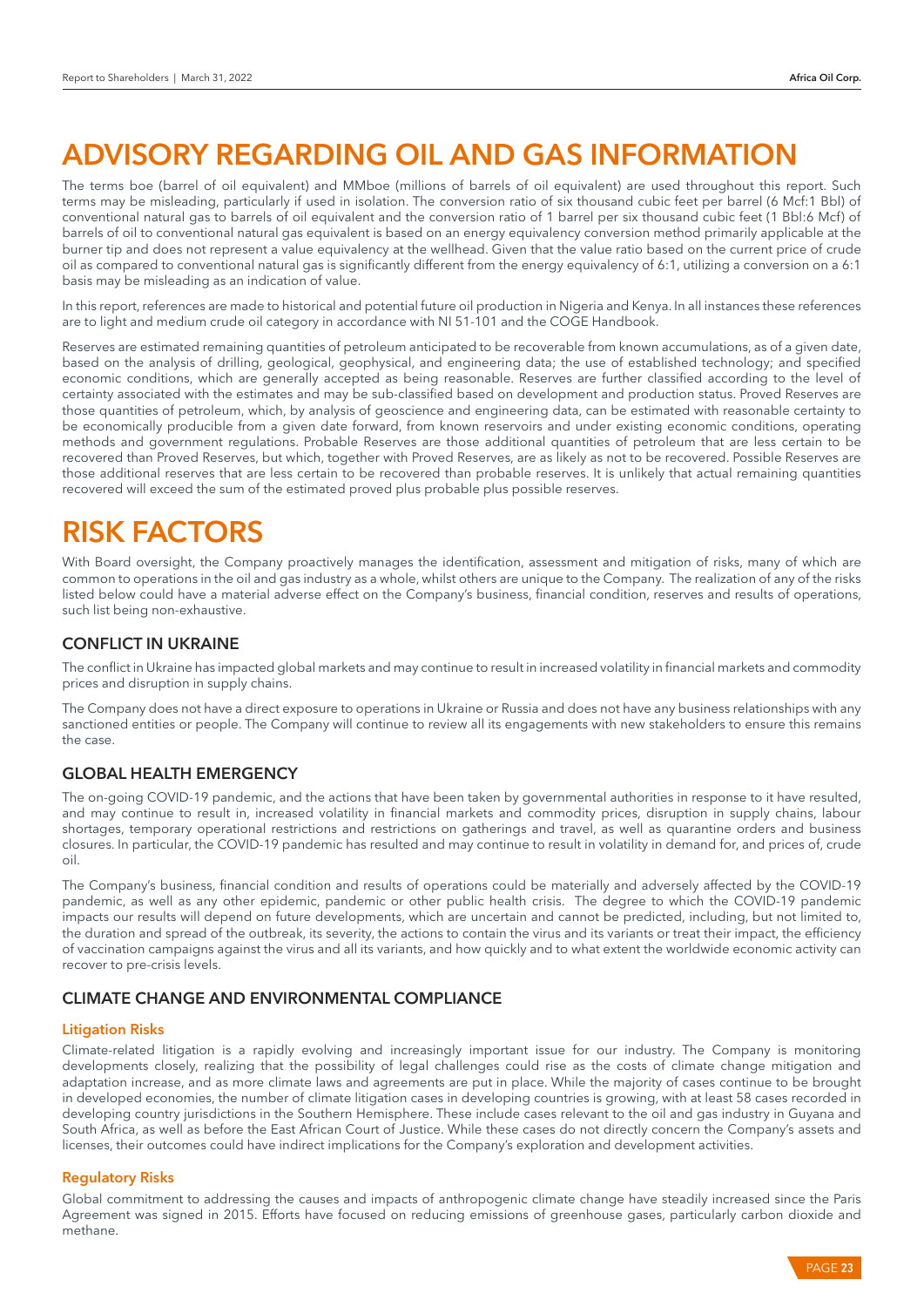The upstream oil and natural gas industry is a significant producer of greenhouse gases due to the energy intensive nature of its operations; in addition, carbon dioxide and methane are released as a by-product of natural gas production and handling. The oil and gas produced then generates indirect emissions when converted into end-use products, such as gasoline and diesel, and ultimately burned as fuel in combustion engines, generators or turbines.

As a result, the industry is subject to increasingly stringent regulations regarding energy and emissions management. Climate change policy is quickly evolving at local, national, regional and international levels. In the run-up to the 26th Conference of the Parties (COP26) to the UN Convention on Climate Change, which took place in Glasgow in November 2021, 155 countries submitted updates to their Nationally Determined Contributions to the Paris Agreement. These included four out of the five countries in which the Company owns assets, either directly or indirectly through joint ventures or equity affiliates. COP26 also saw the announcement of a number of multilateral initiatives with implications for the oil and gas industry and the Company. Most notably, more than 100 countries—including Nigeria—committed to reduce global methane emissions by 20% by 2030. Additionally, 34 countries and five public finance institutions committed to end direct support for unabated fossil fuels by the end of 2022.

As countries implement laws to meet these commitments, the Company is likely to face new or increased regulations restricting oil and gas activities, limiting emissions from operations or imposing additional costs, including direct costs on emissions. The Company may also find access to select markets or financial capital restricted. These measures could have a material impact on the operations and financial condition of the Company. Political and economic events may significantly affect the scope and timing of the measures that are ultimately put in place. Costs of compliance with existing emissions regulations in the Company's countries of operation have been immaterial to date. Various climate change scenarios suggest these could increase significantly in the medium and long-term, particularly in scenarios consistent with the Paris Agreement objectives to limit global warming to "well below" 2 degrees Celsius this century. Scenario analysis conducted by the Company suggests our assets would remain economic even if carbon costs were to increase to the levels assumed under these scenarios.

#### Physical Risks

Climate change has already resulted in significant shifts in global weather patterns, including an increase in the number and severity of heat waves, cold spells, droughts and storms, including hurricanes and tropical cyclones. Longer term, climate change may also result in rising sea levels due to melting polar ice caps.

The physical effects of climate change have the potential to directly impact the Company's assets and operations. With the exception of Kenya, the Company's assets are located offshore, where they are subject to disruption and damage from more frequent and severe storms and sea level rises. In Kenya, increased temperatures and changes in precipitation levels could alternately lead to flooding and erosion impacting the future project site, facilities and infrastructure, or shortages of water for operations as a result of drought.

The exact nature, magnitude and timing of physical climate impacts is difficult to predict. The Company will continue to develop its understanding of long-term weather patterns in order to anticipate the need for additional adaptation measures to protect associated infrastructure.

#### Reputational Risk

Concerns about climate change have resulted in increasing environmental activism aimed at the oil and gas industry. The Company has not been directly targeted by environmental activists. However, the Company could be targeted in the future. Moreover, activism aimed at other companies or the industry more broadly could indirectly impact the Company's assets or license to operate.

In addition to environmental activists, numerous banks and large institutional investors have communicated an intention to divest from select fossil fuels, particularly coal and unconventional oil and gas activities, such as oil sands and shale oil and gas. Conventional oil and gas activities are increasingly coming under similar pressure, and the Company may find access to capital limited, more expensive or made contingent upon environmental performance standards.

#### Business Model Risks

Changing consumer preferences for low carbon sources of energy, transport and products and services may erode demand for oil and gas as clean alternatives come to market and gain scale. In addition to limiting the Company's ability to sell into the market, these trends could lead to lower commodity prices in the medium and long-term, putting further pressure on revenues. In the short-term, unbalanced investment in traditional vs. new energy technologies and sources, combined with uncertain demand dynamics, may lead to commodity price volatility, as we have witnessed already in late 2021 and early 2022. Supply chains may also become constrained, as suppliers adjust their strategies and product mix in response to the energy transition, resulting in increasing costs for some goods and services. The Company has conducted scenario analysis that suggests its assets are resilient to the types of changes in oil and gas price levels that might be expected under a low-carbon future.

At the same time, markets for new products and services may present new opportunities for the Company to expand or diversify the Company's lines of business. For instance, the Company is exploring development of two offset projects in Kenya of sufficient scale to help reduce both the Company's own emissions as well as potential third-party emissions. Likewise, clean energy technologies, such as renewables, hydrogen and carbon capture and storage (CCS), present opportunities for integration with the Company's operations to lower the Company's own emissions footprint. Specifically, the Field Development Plan for the Company's Kenyan assets includes use of solar power to support administrative loads related to the midstream component, and the Company has explored broader use of renewables to power operations at the facility. Though deemed uneconomic at this time, the Company will continue to consider ways to expand integration of renewable or low carbon technologies to reduce its operational footprint.

See the Company's 2021 Sustainability Report for a thorough discussion of climate-related risks and opportunities in accordance with guidelines issued by the Task Force on Climate-related Financial Disclosures. The Sustainability Report is available on the Company's website.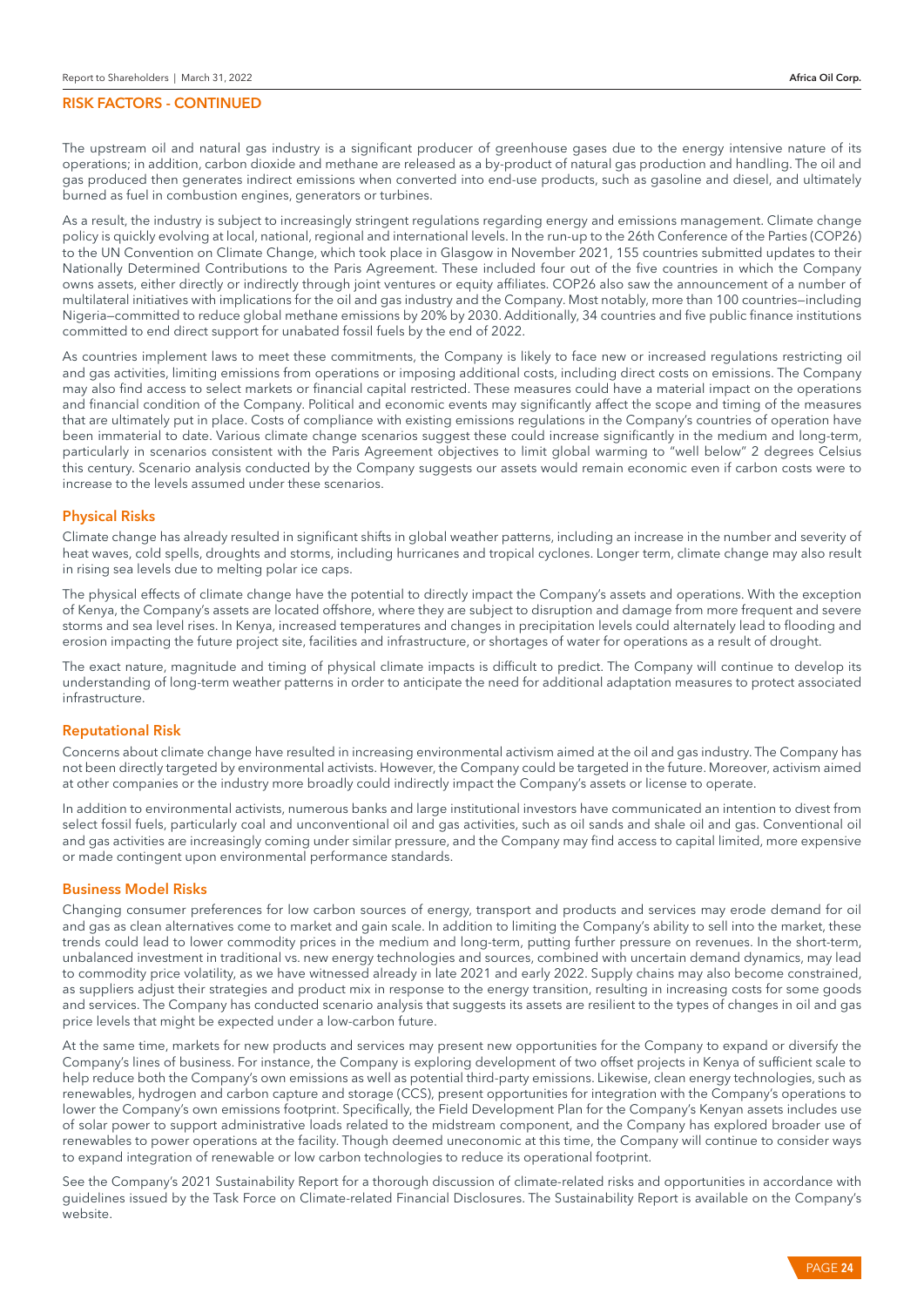#### Other Environmental Risks

The regulatory frameworks in the Company's countries of operation extend beyond emissions to include broader areas of environmental concern, including water management, waste handling, soil pollution and biodiversity protection. These regulations typically include environmental licensing and permitting subject to the conduct of Environmental and Social Impact Assessments prior to any new development phase, as well as ongoing monitoring and reporting.

Non-compliance with these environmental regulations can result in fines or permits being revoked, both of which could materially impact the Company's financial position or license to operate. Breaches could also lead to civil or criminal litigation, particularly in cases resulting in significant environmental damage.

The Company is committed to minimizing the broader environmental impact of our oil and gas activities. The Company acts in compliance with the applicable environmental laws and regulations of its countries of operation and manages activities according to international industry best practice. This includes taking a rigorous approach to operational planning, including identifying potential environmental or ecological risks and impacts of operations, and obtaining and maintaining all necessary permits and licenses. The Company also consults with stakeholders on environmental issues that may affect them, investigates any environmental incidents, and maintains emergency response procedures for protection of the operating environment.

In particular, the Company strives to minimize water consumption, mitigate impact upon water sources and monitor and safely dispose of waste streams. The Company assesses and puts measures in place to minimize impact on biodiversity and ecosystems in line with the mitigation hierarchy and, where appropriate, undertakes offsetting measures to ensure that activities lead to no net loss of important biodiversity and habitats.

Where the Company does not operate, it monitors and manages environmental risks via regular reports from project partners and operators and participation in quarterly operating and technical committee meetings.

In some cases, damage cannot be avoided, and in those cases, the Company works quickly to contain and mitigate the risk and restore any affected areas.

Though the Company endeavors to engage all relevant stakeholders proactively and early in the planning process, environmental activism is increasing, and in some cases has resulted in delays or disruptions to activities, including delays to permitting where activists have challenged permits in courts. Africa Oil has not to date suffered impacts to operations due to environmental activism. However, such delays could affect project economics by incurring additional costs or delaying forecast production and revenues.

The Company does not currently face any environmental fines or charges and rates the risk of future fines or charges as low. However, accidents can occur; the unexpected nature of these events makes the timing and scope challenging to quantify with respect to financial impacts.

# PRICES, MARKETS AND MARKETING OF CRUDE OIL AND NATURAL GAS

Oil and natural gas are commodities whose prices are determined based on world demand, supply and other factors, all of which are beyond the control of the Company. World prices for oil and natural gas have fluctuated widely in recent years. Any material decline in prices could have an adverse effect on the Company's business and prospects. The Company may be required by Government authorities to limit production due to OPEC+ quotas from time to time.

The Company may undertake hedging activities when efficient to do so, however, they may not fully mitigate, in whole or in part, the risk and effect of lower oil prices.

The Company or its investee company's ability to market its oil and natural gas may depend upon its ability to acquire space on vessels or pipelines that deliver oil and natural gas to commercial markets. The Company could also be affected by deliverability uncertainties related to the proximity of its reserves to pipelines and processing and storage facilities and operational issues affecting such pipelines and facilities as well as government regulation relating to prices, taxes, royalties, land tenure, allowable production, the export of oil and natural gas and many other aspects of the oil and natural gas business.

# PRIME DIVIDENDS

The Company periodically receives dividends from Prime related to the Company's 50% shareholding in Prime, the amount and timing of which the Company does not control. However, a significant reduction, infrequent distributions, or no payment of Prime's dividends to the Company could have a material adverse effect on the Company's business and financial condition. Such result could occur due to, among other things, the following:

- global health emergencies
- an inability of Prime to hedge the production of future assets
- Prime's off-takers defaulting on forward sale agreements or banks defaulting on hedging agreements
- significant or extended declines in oil and natural gas prices
- decline in the demand for oil and natural gas
- changes to the applicable tax and other laws and regulations in Nigeria and the Netherlands
- capital or liquidity constraints experienced by Prime, including restrictions imposed by lenders
- the license renewal not occurring
- accounting delays or adjustments for prior periods
- shortages of, or delays in obtaining skilled personnel or equipment, including drilling rigs
- delays in the sale or delivery of products
- title defects

A significant reduction or no payment of Prime's dividends to the Company could significantly reduce the amount of the Company's anticipated cash flow and could also expose the Company to financial risk.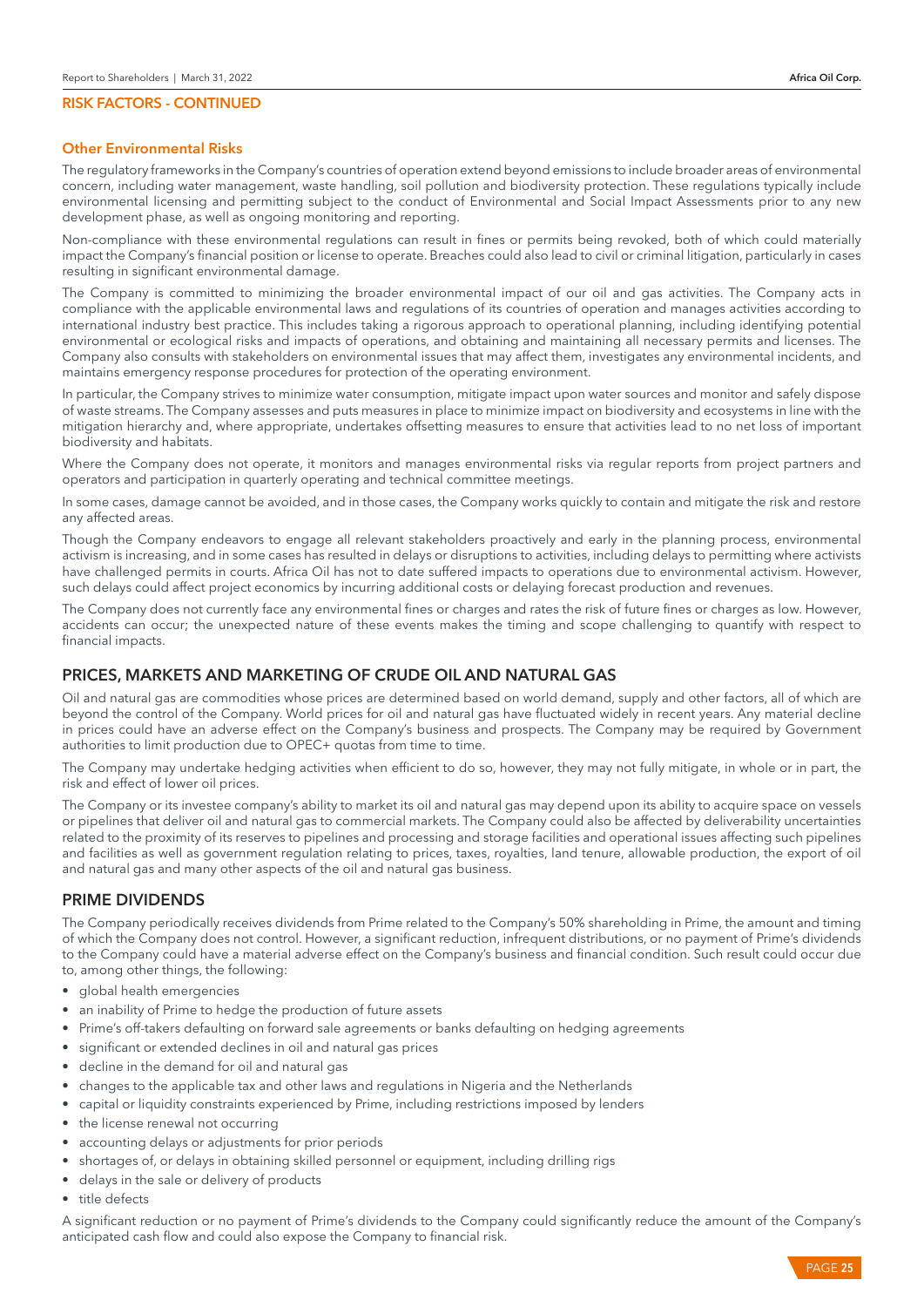# LIQUIDITY

Liquidity risk is the risk that the Company will not be able to meet its financial obligations as they become due. Liquidity describes a company's ability to access cash. Companies operating in the upstream oil and gas industry require sufficient cash in order to fulfill their work commitments in accordance with contractual obligations, and to be able to potentially acquire strategic oil and gas assets and face potentially unexpected liabilities.

The Company will potentially issue debt or equity, extend its debt maturities and enter into farmout agreements to ensure it has sufficient available funds to meet current and foreseeable financial requirements. Concerns around climate change have resulted in some lenders and investors moving away from financing oil and gas activities, and the Company may find access to capital limited, more expensive or made contingent upon environmental performance standards.

The Company actively monitors its liquidity to ensure that its cash flows and working capital are adequate to support these financial obligations and the Company's capital programs. The Company will also adjust the pace of its activities to manage its liquidity position. Notwithstanding any mitigation efforts, the Company remains exposed to erosion of its balance sheet and revenues and may have difficulty in securing necessary funding, which may lead to insufficient liquidity.

# GOVERNMENT, LOCAL REGULATIONS AND TAX

The Company is subject to Applicable Law. The Company may be adversely affected by changes to Applicable Laws to which it is subject and its host Governments may implement new Applicable Laws, modify existing ones, or interpret them in a manner that is detrimental to the Company. Such changes to the Applicable Law to which the Company is subject could, amongst other things, result in an increase in existing tax rates or the imposition of new ones or the Company may be subject to tax assessments, all of which on their own or taken together could have a material adverse effect on the Company's business, financial condition, results of operations and prospects of the Company's oil and gas assets. In Nigeria, the fiscal regime to which Prime is subject has recently been affected by the passing of the PIA, 2021. The impact on the Company is being assessed.

General elections are scheduled to be held in Kenya on August 9, 2022, and in Nigeria between February 25, 2023, and March 11, 2023. The Company is currently awaiting the approval of the FDP for Blocks 10BB and 13T, submitted in December 2021, and Prime are considering the voluntary early conversion of its licenses in Nigeria to the new PIA terms.

The election could delay the approval for the FDP due the formation of a new government. The application for the license renewal in Nigeria could be delayed if made near the time in which the election is being conducted.

# INVESTMENTS IN ASSOCIATES AND INVESTMENTS IN JOINT VENTURES

The Company has invested in other frontier oil and gas exploration companies that are similar to it, and that face similar risks and uncertainties, which could have a material adverse effect on their businesses, prospects and results of operations. Such risks include, without limitation, equity risk, liquidity risk, commodity price risk, credit risk, currency risk, foreign investment risk, and changes in environmental regulations, economic, political or market conditions, or the regulatory environment in the countries in which they operate. The associates or joint ventures are entities in which the Company has influence but given its equal interest or minority interest, no or limited control over their decisions, including, without limitation, financial and operational policies, and has no or limited control over financial outcomes and performances. The Company's investments are not diversified over different types of investments and industries, rather, they are concentrated in one type of investment. If an associated company or jointly controlled entity in which the Company has invested fails, liquidates, or becomes bankrupt, it could face the potential risk of loss of some, or all, of its investments, and the Company may be unable to recover its initial investment amount, or any amount, from its various investments in other frontier oil and gas exploration companies.

# RISKS INHERENT IN OIL AND GAS EXPLORATION, AND DEVELOPMENT, AND PRODUCTION

Oil and gas operations involve many risks, which even a combination of experience, knowledge, and careful evaluation may not be able to overcome. The long-term commercial success of the Company depends on its ability to find, acquire, develop and commercially produce oil and natural gas reserves. No assurance can be given that the Company will be able to locate satisfactory properties for acquisition or participation. Moreover, if such acquisitions or participations are identified, the Company may determine that current markets, terms of acquisition and participation or pricing conditions make such acquisitions or participations uneconomic. There is no assurance that expenditures made on future exploration by the Company will result in discoveries of oil or natural gas in commercial quantities or that commercial quantities of oil and natural gas will be discovered or acquired by the Company. It is difficult to project the costs of implementing an exploratory drilling program due to the inherent uncertainties of drilling in unknown formations, the costs associated with encountering various drilling conditions such as over pressured zones and tools lost in the hole, and changes in drilling plans and locations as a result of prior exploratory wells or additional seismic data and interpretations thereof. Without the continual addition of new reserves, any existing reserves associated with the Company's oil and gas assets at any particular time, and the production therefrom, could decline over time as such existing reserves are exploited. There is a risk that additional commercial quantities of oil and natural gas may not be discovered or acquired by the Company. Production delays and declines from normal field operating conditions cannot be eliminated and may adversely affect revenue and cash flow levels to varying degrees. There is no certainty that any discovered resources will be commercially viable to produce. There is no certainty that any portion of undiscovered resources will be discovered. If discovered, there is no certainty that it will be commercially viable to produce any portion of the resources.

Future oil and gas exploration may involve unprofitable efforts, not only from dry wells, but from wells that are productive but do not produce sufficient net revenues to return a profit after drilling, operating and other costs. Completion of a well does not assure a profit on the investment or recovery of drilling, completion and operating costs. In addition, drilling hazards or environmental damage could greatly increase the cost of operations, and various field operating conditions may adversely affect the production from successful wells. These conditions include delays in obtaining governmental approvals or consents, shut-ins of connected wells resulting from extreme weather conditions, insufficient storage or transportation capacity or other geological and mechanical conditions. While close well supervision and effective maintenance operations can contribute to maximizing production rates over time, production delays and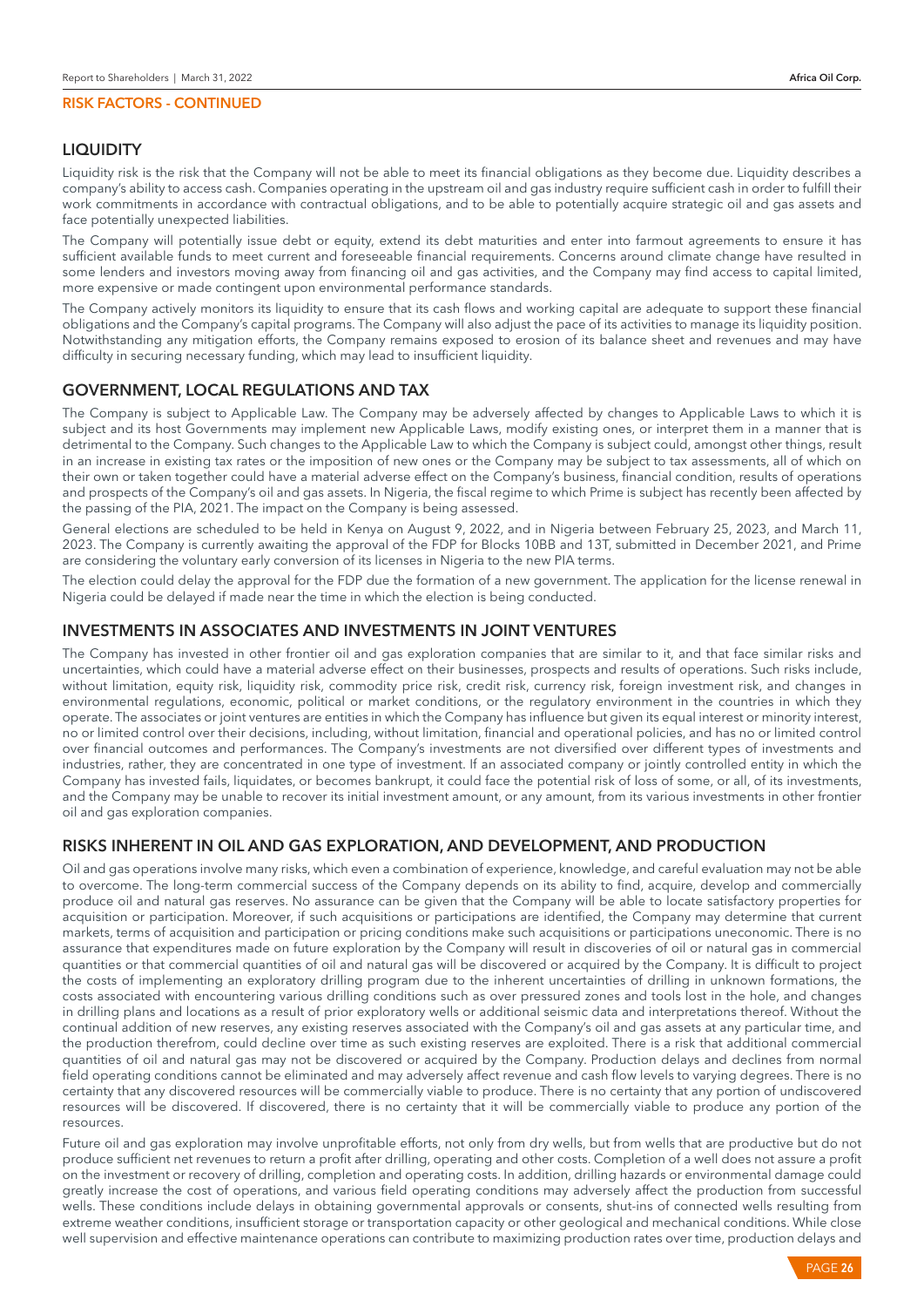declines from normal field operating conditions cannot be eliminated and can be expected to adversely affect revenue and cash flow levels to varying degrees.

The Company's business is subject to all of the risks and hazards inherent in businesses involved in the exploration for, and the acquisition, development, production and marketing of, oil and natural gas, many of which cannot be overcome even with a combination of experience and knowledge and careful evaluation. The risks and hazards typically associated with oil and gas operations include fire, explosion, blowouts, sour gas releases, pipeline ruptures and oil spills, each of which could result in substantial damage to oil and natural gas wells, production facilities, other property, the environment or personal injury, and such damages may not be fully insurable.

# INTERNATIONAL OPERATIONS

The Company participates in oil and gas projects located in emerging markets, primarily in Africa. Oil and gas exploration, development and production activities in these emerging markets are subject to significant political, economic, and other uncertainties that may adversely affect the Company's operations. The Company could be adversely affected by changes in applicable laws and policies in the countries where the Company has interests. Additional uncertainties include, but are not limited to, the risk of war, terrorism, expropriation, civil unrest, nationalization, renegotiation or nullification of existing or future concessions and contracts, the imposition of international sanctions, a change in crude oil or natural gas pricing policies, changes to taxation laws and policies, assessments and audits (including income tax) against the Company by regulatory authorities, difficulty or delays in obtaining necessary regulatory approvals, risks associated with potential future legal proceedings, and the imposition of currency controls. These uncertainties, all of which are beyond the Company's control, could have a material adverse effect on the Company's business, prospects and results of operations. In addition, if legal disputes arise related to oil and gas concessions acquired by the Company, they could be subject to the jurisdiction of courts other than those of Canada. The Company's recourse may be very limited in the event of a breach by a government or government authority of an agreement governing a concession in which the Company acquires an interest. The Company may require licenses or permits from various governmental authorities to carry out future exploration, development and production activities. There can be no assurance that the Company will be able to obtain all necessary licenses and permits when required.

# DIFFERENT LEGAL SYSTEM AND LITIGATION

The Company's exploration, development and production activities are located in countries with legal systems that in various degrees differ from that of Canada. Rules, regulations and legal principles may differ in respect of matters of substantive law and of such matters as court procedure and enforcement. Almost all material exploration and production rights and related contracts of the Company are subject to the national or local laws and jurisdiction of the respective countries in which the operations are carried out. This means that the Company's ability to exercise or enforce its rights and obligations may differ between different countries and also from what would have been the case if such rights and obligations were subject to Canadian law and jurisdiction.

The Company's operations are, to a large extent, subject to various complex laws and regulations as well as detailed provisions in concessions, licenses and agreements that often involve several parties. If the Company was to become involved in legal disputes in order to defend or enforce any of its rights or obligations under such concessions, licenses, and agreements or otherwise, such disputes or related litigation could be costly, time consuming and the outcome would be highly uncertain. Even if the Company ultimately prevailed, such disputes and litigation may still have a substantially negative effect on the Company's business, assets, financial conditions, and its operations.

# ANTI-BRIBERY AND ANTI-CORRUPTION LAWS

The Company is subject to various anti-bribery and anti-corruption laws, including the Corruption of Foreign Public Officials Act (Canada) and the Bribery Act 2010 (United Kingdom). Failure to comply with such laws could subject the Company to, among other things, reputational damage, civil and criminal penalties, other remedial measures and legal expenses which could adversely affect the Company's business, results in operations, and financial condition. To mitigate this risk, the Company has implemented an anticorruption compliance and onboarding program for anyone that does business with the Company, anti-corruption training initiatives for its personnel and consultants, and an anti-corruption policy for its personnel, and consultants. However, the Company cannot guarantee that its personnel, contractors, or business partners have not in the past or will not in the future engage in conduct undetected by the onboarding processes and procedures adopted by the Company, and it is possible that the Company, its personnel or contractors, could be subject to investigations or charges related to bribery or corruption as a result of actions of its personnel or contractors.

# CREDIT FACILITIES

The Company is party to credit facilities. The terms of the facility contain covenants and restrictions on the ability of the Company to, among other things, incur or lend additional debt, pay dividends and make restricted payments, and encumber its assets. The failure of the Company to comply with the covenants contained in the facility or to repay or refinance the facility by its maturity date could result in an event of default, which could, through acceleration of debt, enforcement of security or otherwise, materially and adversely affect the operating results and financial condition of the Company.

# FINANCIAL STATEMENTS PREPARED ON A GOING CONCERN BASIS

The Company's financial statements have been prepared on a going concern basis under which an entity is considered to be able to realize its assets and satisfy its liabilities in the ordinary course of business. The Company's operations to date have been primarily financed by equity financing, dividends received from equity investments, debt financing and the completion of WI farmout agreements. The Company's future operations may be dependent upon the identification and successful completion of additional equity or debt financing, the achievement of profitable operations (and profitable operations within equity investments) or other transactions. There can be no assurances that the Company will be successful in completing additional financings, achieving profitability or completing future transactions. The consolidated financial statements do not give effect to any adjustments relating to the carrying values and classification of assets and liabilities that would be necessary should the Company be unable to continue as a going concern.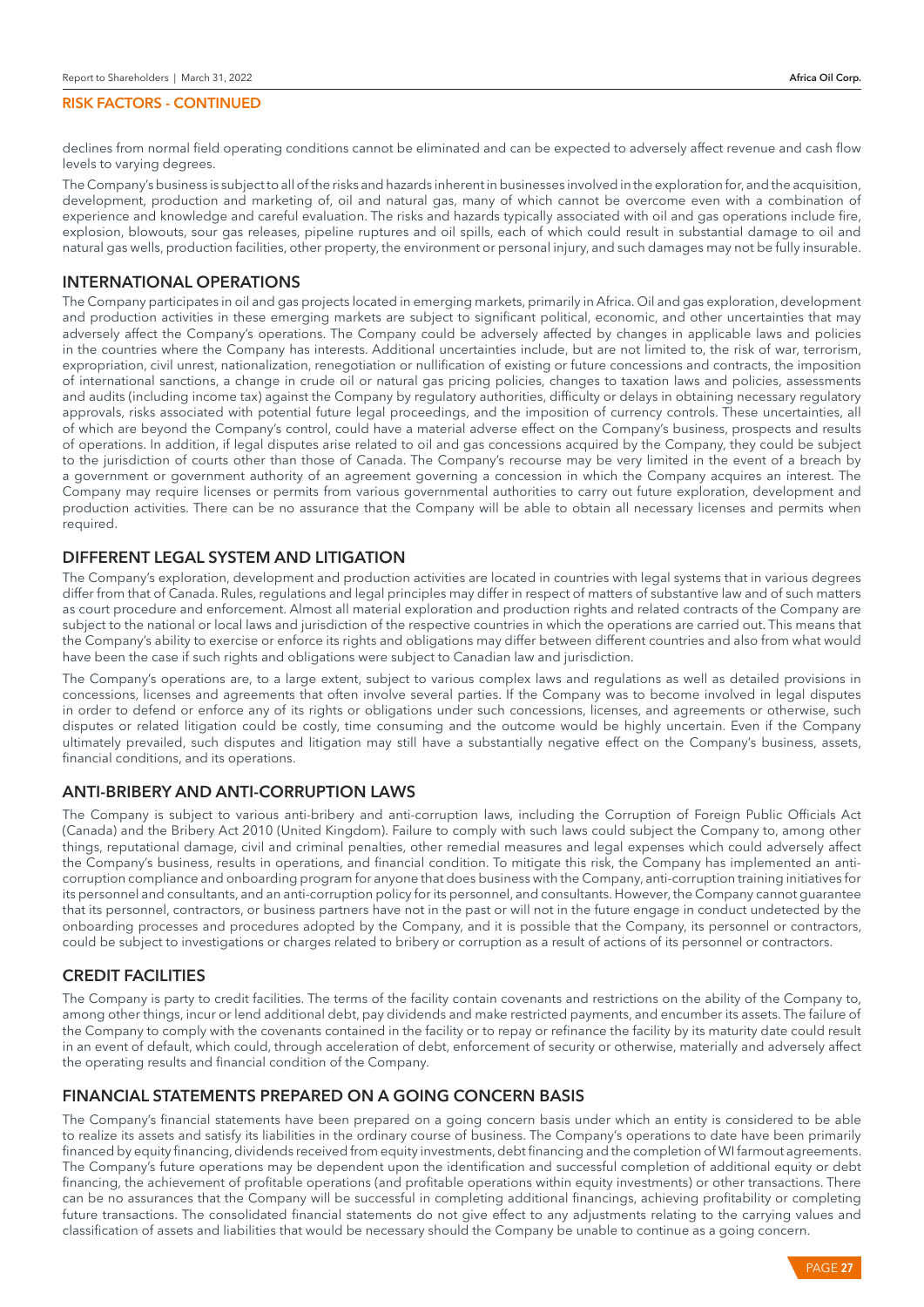# SHARED OWNERSHIP AND DEPENDENCY ON PARTNERS

The Company's operations are primarily conducted together with one or more joint venture partners through contractual arrangements, including unincorporated associations. In such instances, the Company may be dependent on, or affected by, the due performance and financial strength of its partners. If a partner fails to perform or becomes insolvent, the Company may, among other things, risk losing rights or revenues or incur additional obligations or costs, experience delays, or be required to perform such obligations in place of its partners. The Company and its partners may also, from time to time, have different opinions on how to conduct certain operations or on what their respective rights and obligations are under a certain agreement. If a dispute were to arise with one or more partners relating to a project, such dispute may have material adverse effect on the Company's operations relating to such project.

# UNCERTAINTY OF TITLE

Although the Company conducts title reviews prior to acquiring an interest in a concession, such reviews do not guarantee or certify that an unforeseen defect in the chain of title will not arise that may call into question the Company's interest in the concession. Any uncertainty with respect to one or more of the Company's concession interests could have a material adverse effect on the Company's business, prospects and results of operations.

# RISKS RELATING TO CONCESSIONS, LICENSES AND CONTRACTS

The Company's operations are based on a relatively limited number of concession agreements, licenses and contracts. The rights and obligations under such concessions, licenses and contracts may be subject to interpretation and could also be affected by, among other things, matters outside the control of the Company. In case of a dispute, it cannot be certain that the view of the Company would prevail or that the Company otherwise could effectively enforce its rights which, in turn, could have significantly negative effects on it. Also, if the Company or any of its partners were found to have failed to comply with their obligations or liabilities under a concession, license or contract, including record-keeping, budgeting, and time scheduling requirements under production sharing contracts, the Company's or partner's rights under such concession, license or contract may be terminated or otherwise relinquished in whole or in part. The Company cannot guarantee that requirements are adequately met by its joint venture partners, which could bring an increased risk of impairment and reduced future cash flow.

# RISKS RELATING TO AUDITS AND COST-RECOVERY OIL (KENYA)

Under the terms of the Company's Block 10BA, Block 10BB, and Block 13T production sharing contracts, up to a stated maximum percentage of net available oil is available for cost-recovery by the respective joint venture partners. Costs subject to cost recovery include all costs and expenditures incurred by the joint venture partners for exploration, development, production, and decommissioning operations, as well as any other applicable costs and expenditures incurred directly or indirectly with such activities. Such costs may be subject to audits which could identify amounts claimed by the joint venture partners as being disallowed expenditures, which could negatively impact the joint ventures' ability to recover and develop projects, as planned. Such costs may also form the basis of consideration in historical and future farm out agreements. The Company cannot guarantee that record-keeping, accounting, budgeting, and time scheduling requirements are adequately met by its joint venture partners, which could bring an increased risk of impairment, claims between joint venture partners, and reduced future cash flow.

# RELIANCE ON THIRD-PARTY INFRASTRUCTURE

The amount of oil and natural gas that the Company and its joint venture partners are able to produce, and sell is subject to the accessibility, availability, proximity and capacity of gathering, processing and pipeline systems. The lack of availability of capacity in any of the gathering, processing and pipeline systems, and in particular the processing facilities could result in the Company's inability to realize the full economic potential of its production or in a reduction of the price offered for the Company's production. Any significant change in market factors or other conditions affecting these infrastructure systems and facilities, as well as any delays in constructing new infrastructure systems and facilities could harm the Company's business financial condition, results of operations, cash flows and future prospects.

# RISKS ASSOCIATED WITH DISCOVERING OIL

While the Company has made discoveries, there is no certainty that any additional resources will be discovered. Once discovered, there is no certainty that the discovery will be commercially viable to produce any portion of the resources. The portion of the Company's portfolio which include discoveries require additional data to fully define their potential and significant changes to the resource estimates will occur with the incorporation of additional data and information.

# RISKS ASSOCIATED WITH ESTIMATES

In the event of a discovery, basic reservoir parameters, such as porosity, net hydrocarbon pay thickness, fluid composition and water saturation, may vary from those assumed by the Company's independent third-party resource evaluator affecting the volume of hydrocarbon estimated to be present. Other factors such as the reservoir pressure, density and viscosity of the oil and solution gas/ oil ratio will affect the volume of oil that can be recovered. Additional reservoir parameters such as permeability, the presence or absence of water drive and the specific mineralogy of the reservoir rock may affect the efficiency of the recovery process. Recovery of the resources may also be affected by well performance, reliability of production and process facilities, the availability and quality of source water for enhanced recovery processes and availability of fuel gas. There is no certainty that certain interests are not affected by ownership considerations that have not yet come to light.

# WELL-FLOW TEST RESULTS

Drill stem tests are commonly based on flow periods of 1 to 5 days and build up periods of 1 to 3 days. Pressure transient analysis has not been carried out on all well tests and the results should therefore be considered as preliminary. Well test results are not necessarily indicative of long-term performance or of ultimate recovery.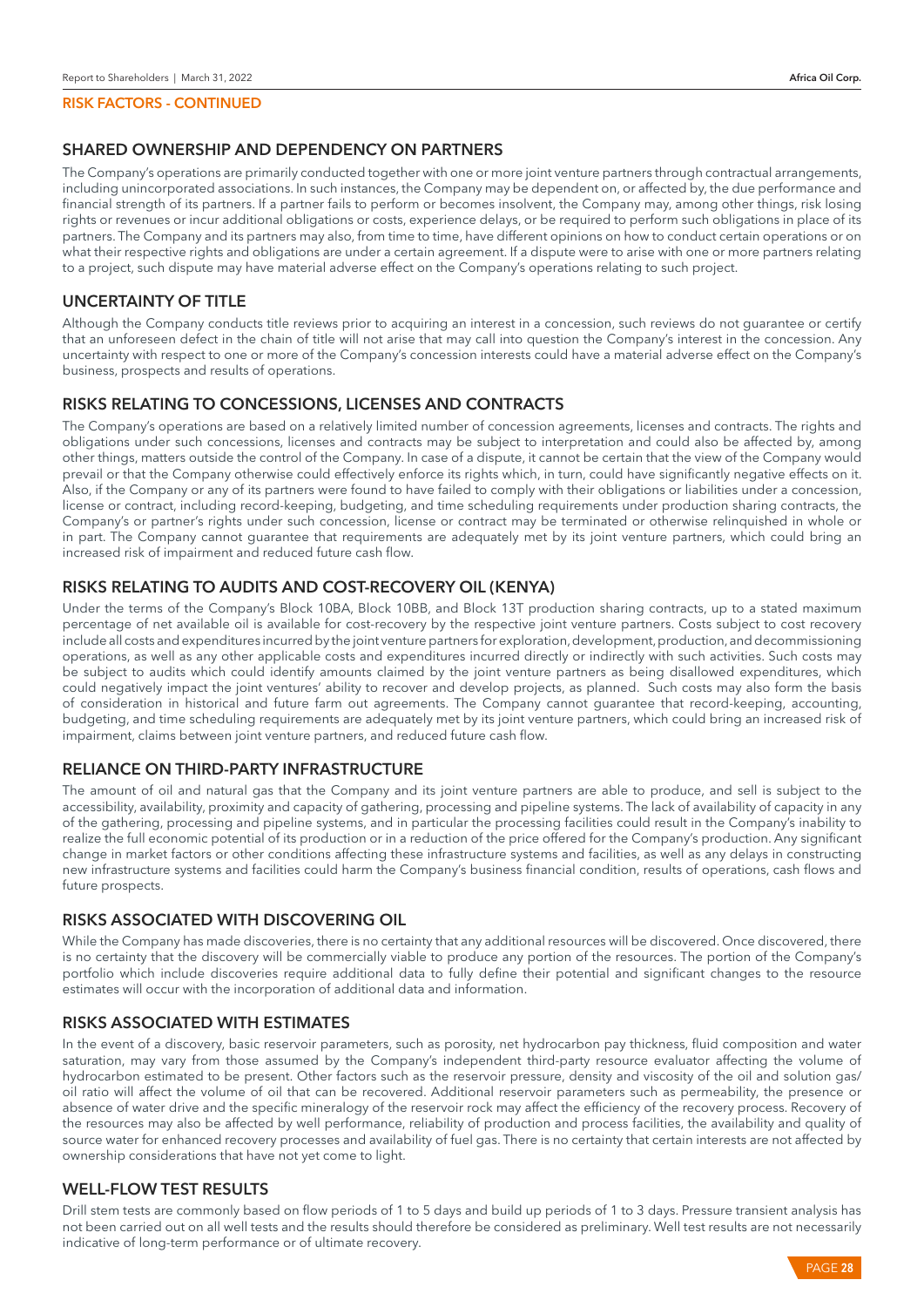# SUBSTANTIAL CAPITAL REQUIREMENTS

The Company expects to make substantial capital expenditures for exploration, development and production of oil and gas reserves in the future. The Company's ability to access the equity or debt markets may be affected by any prolonged market instability and changing requirements relating to climate change. The inability to access the equity or debt markets for sufficient capital, at acceptable terms and within required time frames, could have a material adverse effect on the Company's financial condition, results of operations and prospects.

To finance its future acquisition, exploration, development and operating costs, the Company may require financing from external sources, including from the issuance of new shares, issuance of debt or execution of WI farm-out agreements. There can be no assurance that such financing will be available to the Company or, if available, that it will be offered on terms acceptable to the Company. If additional financing is raised through the issuance of equity or convertible debt securities, control of the Company may change and the interests of shareholders in the net assets of the Company may be diluted. If unable to secure financing on acceptable terms, the Company may have to cancel or postpone certain of its planned exploration and development activities which may ultimately lead to the Company's inability to fulfill the minimum work obligations under the terms of its various concessions. Availability of capital will also directly impact the Company's ability to take advantage of acquisition opportunities.

# AVAILABILITY OF EQUIPMENT AND STAFF

The Company's oil and natural gas exploration and development activities are dependent on the availability of drilling and related equipment and qualified staff in the particular areas where such activities are or will be conducted. The Company currently leases all the drilling rigs used for its exploration and development activities. Shortages of such equipment or staff may affect the availability of such equipment to the Company and may delay the Company's exploration and development activities and result in lower production.

# RELIANCE ON KEY PERSONNEL

The loss of the services of key personnel could have a material adverse effect on the Company's business, prospects and results of operations. The Company has not obtained key person insurance in respect of the lives of any key personnel. In addition, competition for qualified personnel in the oil and gas industry is considerable and there can be no assurance that the Company will be able to attract and retain the skilled personnel necessary for operation and development of its business. Success of the Company is largely dependent upon the performance of its management and key employees.

# RESERVES AND RESOURCES VOLUMES

There are many uncertainties inherent in estimating quantities of oil and natural gas reserves and resources (contingent and prospective) and the future cash flows attributed to such reserves and resources. The actual production, revenues, taxes and development and operating expenditures with respect to the reserves and resources associated with the Company's assets will vary from estimates thereof and such variations could be material. Estimates of reserves that may be developed and produced in the future are often based upon volumetric calculations and upon analogy to similar types of reserves rather than actual production history. There is uncertainty that it will be commercially viable to produce any portion of the contingent resources. Actual future net cash flows will be affected by other factors, such as actual production levels, supply and demand for oil and natural gas, curtailments or increases in consumption by oil and natural gas purchasers, changes in governmental regulation or taxation and the impact of inflation on costs.

# RISKS RELATING TO INFRASTRUCTURE

The Company is dependent on available and functioning infrastructure relating to the properties on which it operates, such as roads, power and water supplies, pipelines and gathering systems. If any infrastructure or systems failures occur or do not meet the requirements of the Company, its operations may be significantly hampered. Currently there is limited local infrastructure for the production and distribution of oil and gas in the countries in which the Company operates. Export infrastructure to enable other markets to be accessed has not yet been developed and is contingent on numerous factors including, but not limited to, sufficient reserves being discovered to reach a commercial threshold to justify the construction of export pipelines and agreement amongst various government agencies regulating the transportation and sale of oil and gas. The Company is working with its joint venture partners and government authorities to evaluate the commercial potential and technical feasibility of discoveries made to date and potential future discoveries.

# CURRENT GLOBAL FINANCIAL CONDITIONS

Global financial conditions have always been subject to volatility. These factors may impact the ability of the Company to obtain equity or debt financing in the future, and, if obtained, on terms favorable to the Company. Increased levels of volatility and market turmoil can adversely impact the Company's operations and the value, and the price of the common shares could be adversely affected.

## INFLATION RISK

A failure to secure the services and equipment necessary to the Company's operations for the expected price, on the expected timeline, or at all, may have an adverse effect on the Company's financial performance and cash flows. The Company's operating costs could escalate and become uncompetitive due to supply chain disruptions, inflationary cost pressures, equipment limitations, escalating supply costs, commodity prices, and additional government intervention through stimulus spending or additional regulations. The Company's inability to manage costs may impact project returns and future development decisions, which could have a material adverse effect on its financial performance and cash flows.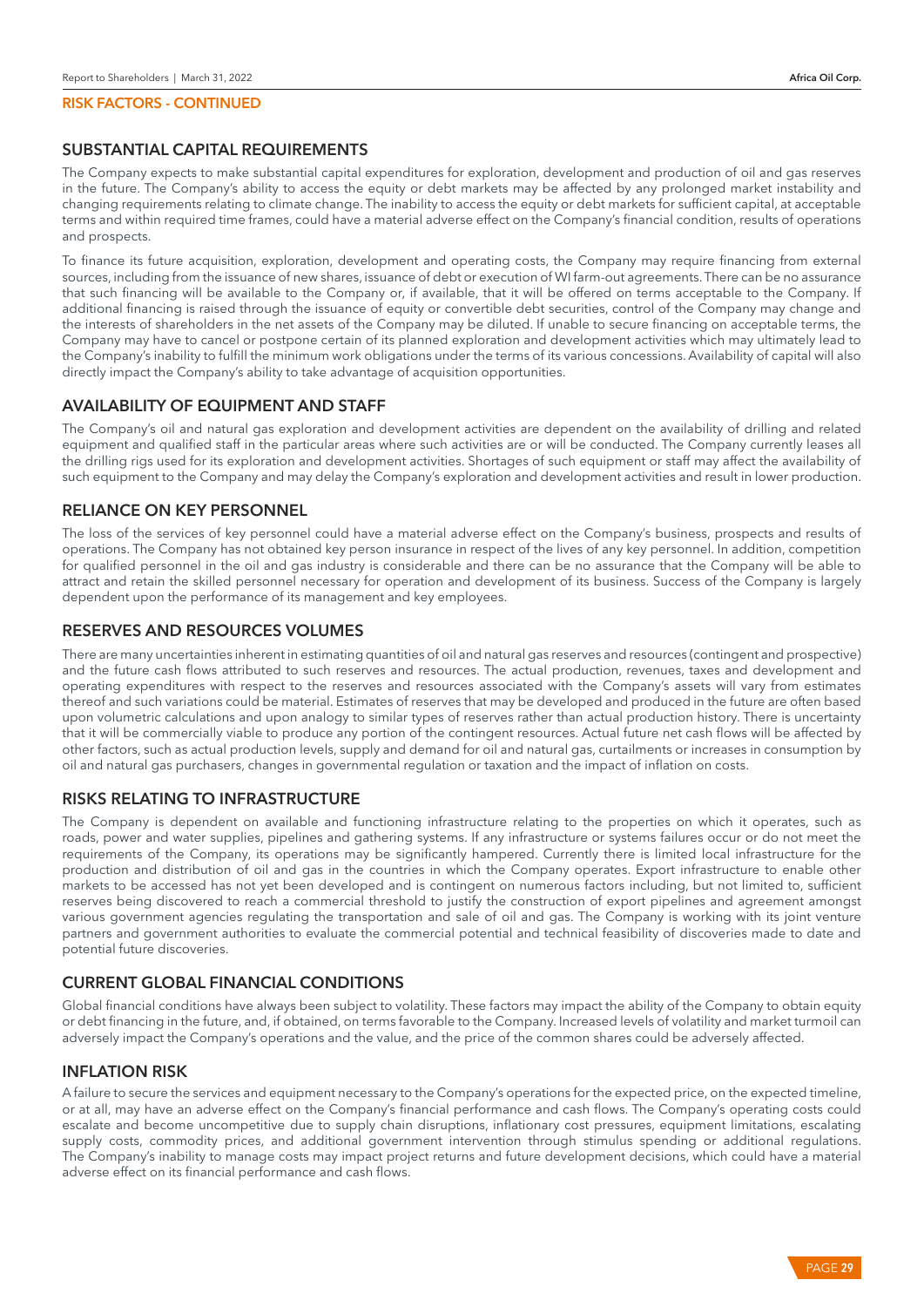# FOREIGN CURRENCY EXCHANGE RATE RISK

The Company is exposed to changes in foreign exchange rates as expenses in international subsidiaries, oil and gas expenditures, or financial instruments may fluctuate due to changes in rates. The Company's exposure is partially offset by sourcing capital projects and expenditures in US dollars. The Company had no forward exchange contracts in place as at March 31, 2022.

# CREDIT RISK

Credit risk is the risk of loss if counterparties do not fulfill their contractual obligations. The majority of the Company's credit exposure relates to amounts due from its joint venture partners. The risk of the Company's joint venture partners defaulting on their obligations per their respective joint operating and farmout agreements is mitigated as there are contractual provisions allowing the Company to default joint venture partners who are non-performing and reacquire any previous farmed out WI. The maximum exposure for the Company is equal to the sum of its cash, restricted cash, and accounts receivable. A portion of the Company's cash is held by banks in foreign jurisdictions where there could be increased exposure to credit risk.

# **CYBERSECURITY**

The Company has become increasingly dependent upon the availability, capacity, reliability and security of its IT infrastructure, and its ability to expand and continually update this infrastructure, to conduct daily operations. It depends on various IT systems to estimate resources and reserve quantities, process and record financial and operating data, analyze seismic and drilling information, and communicate with employees and third-party partners. The Company's IT systems are increasingly integrated in terms of geography, number of systems, and key resources supporting the delivery of IT systems. The performance of key suppliers is critical to ensure appropriate delivery of key services. Any failure to manage, expand and update the IT infrastructure, any failure in the extension or operation of this infrastructure, or any failure by key resources or service providers in the performance of their services could materially and adversely affect the Company's business, financial condition and results of operations.

The ability of the IT function to support the Company's business in the event of a disaster such as fire, flood or loss of any of the office locations and the ability to recover key systems from unexpected interruptions cannot be fully tested. There is a risk that, if such an event actually occurs, the Company's continuity plan may not be adequate to immediately address all repercussions of the disaster. In the event of a disaster affecting a data centre or key office location, key systems may be unavailable for a number of days, leading to inability to perform some business processes in a timely manner.

The Company applies technical and process controls and security measures in line with industry-accepted standards to protect information, assets and systems. However, these controls and measures on which the Company relies may not be adequate due to the increasing volume, sophistication and rapidly evolving nature of cyber threats. The Company's information technology and infrastructure, including process control systems, may be vulnerable to attached by malicious persons or entities or breached due to employee error, malfeasance or other disruptions, including natural disasters and acts of war. There is no assurance that the Company will not suffer losses associated with cyber-security attacks, breaches, access, disclosure or loss of information in the future and may be required to expend significant additional resources to investigate, mitigate and remediate any potential vulnerabilities or could result in legal claims or proceedings, liability under laws that protect the privacy of personal information, regulatory penalties, disruptions to the Company's operations, decreased performance and production, increased costs and damage to the Company's reputation or other negative consequences to the Company, which could have a material adverse effect on the Company's business, financial condition and results of operations.

# CONFLICT OF INTERESTS

Certain directors of the Company are also directors or officers of other companies, including oil and gas companies, the interests of which may, in certain circumstances, come into conflict with those of the Company. If and when a conflict arises with respect to a particular transaction, the Company requires that its affected directors and officers must disclose the conflict, recuse themselves, and abstain from voting with respect to matters relating to the transaction. All conflicts of interest will be addressed in accordance with the provisions of the BC BCA and other applicable laws.

## LIMITATION OF LEGAL REMEDIES

Securities legislation in certain of the provinces and territories of Canada provides purchasers with various rights and remedies when a reporting issuer's continuous disclosure contains a misrepresentation and ongoing rights to bring actions for civil liability for secondary market disclosure. Under the legislation, the directors would be liable for a misrepresentation. It may be difficult for investors to collect from the directors who are resident outside Canada on judgements obtained in courts in Canada predicated on the purchaser's statutory rights and on other civil liability provisions of Canadian securities legislation.

## SELLING OFF OF SHARES

The market price for the Company's common shares may be volatile, and subject to some fluctuations. To the extent that any issued and outstanding common shares of the Company are sold into the market, there may be an oversupply of common shares and an undersupply of purchasers. If this occurs the market price for the common shares of the Company may decline significantly and investors may be unable to sell their common shares at a profit, or at all.

# INDUSTRY REGULATORY RISK

Existing regulations in the oil industry, and changes to such regulations, may present regulatory and economic barriers to the purchase and use of certain products, which may significantly reduce the Company's revenues.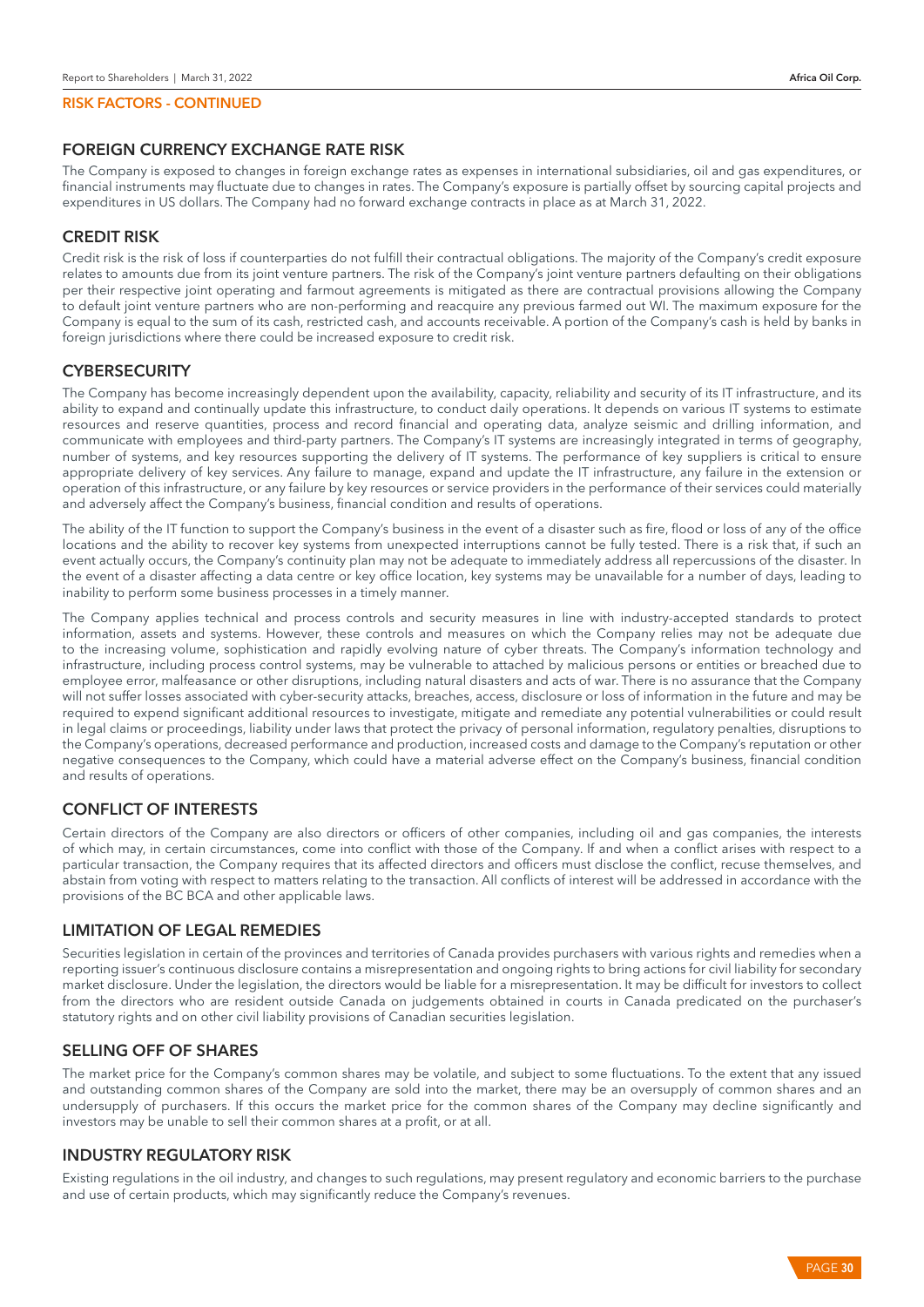# FORWARD-LOOKING STATEMENTS

Certain statements in this document may constitute forward-looking information or forward-looking statements under applicable Canadian securities law (collectively "forward-looking statements"). Forward-looking statements are statements that relate to future events, including the Company's future performance, opportunities or business prospects. Any statements that express or involve discussions with respect to expectations, forecasts, assumptions, objectives, beliefs, projections, plans, guidance, predictions, future events or performance (often, but not always, identified by words such as "believes", "seeks", "anticipates", "expects", "continues", "may", "projects", "estimates", "forecasts", "pending", "intends", "plans", "could", "might", "should", "will", "would have" or similar words suggesting future outcomes) are not statements of historical fact and may be forward-looking statements.

By their nature, forward-looking statements involve assumptions, inherent risks and uncertainties, many of which are difficult to predict, and are usually beyond the control of management, that could cause actual results to be materially different from those expressed by these forward-looking statements. Undue reliance should not be placed on these forward-looking statements because the Company cannot assure that the forward-looking statements will prove to be correct. As forward-looking information address future conditions and events, they could involve risks and uncertainties including, but are not limited to, risk with respect to general economic conditions, regulations and taxes, civil unrest, corporate restructuring and related costs, capital and operating expenses, pricing and availability of financing and currency exchange rate fluctuations. Readers are cautioned that the assumptions used in the preparation of such information, although considered reasonable at the time of preparation, may prove to be imprecise and, as such, undue reliance should not be placed on forward-looking statements.

COVID-19 has had a significant impact on the oil and gas industry, including a substantial reduction in oil demand worldwide, market volatility and oil price weakness. There has been a robust response by international oil producers led by the group of OPEC+ countries to reduce supply and address the challenge of demand destruction. The group have started to relax the quotas they have imposed but the Company cannot assure that the oil producers' response can remove significant supply to address the demand destruction, flatten the curve of inventory builds and set a course to rebalance markets, nor can the Company predict the time it will take for oil demand to recover to the pre-pandemic level. Such adverse effects may continue and could affect the Company and the Company's share price.

Forward-looking statements include, but are not limited to, statements concerning:

- The Company plans to institute a shareholder capital return program or the implementation of share buy-backs
- The Company's plans to prepare an Energy Transition Plan and the steps to be taken by the Company in relation to the Energy Transition Plan;
- Expected closing dates for the completion of proposed transactions;
- Planned exploration, appraisal and development activity including both expected drilling and target drilling dates, and geological and geophysical related activities;
- Potential for an improved economic environment;
- The Company's anticipated timing for the receipt of dividends from Prime
- The Company's plans to prioritize repayment of its long-term debt, utilizing dividends received from Prime
- Proposed development plans;
- Future development costs and the funding thereof;
- Expected finding and development costs;
- Anticipated future financing requirements;
- Future sources of funding for the Company's capital program;
- Future capital expenditures and their allocation to exploration and development activities;
- Ability for the Company to remain within existing financial headroom
- Expected operating costs;
- Future sources of liquidity, ability to fully fund the Company's expenditures from cash flows, and borrowing capacity;
- Availability of potential farmout partners;
- Government or other regulatory consent for exploration, development, farmout, or acquisition activities;
- Future production levels;
- Future crude oil, natural gas or chemical prices;
- Future earnings;
- Future asset acquisitions or dispositions;
- Future debt levels;
- Availability of committed credit facilities, including existing credit facilities, on terms and timing acceptable to the Company;
- Possible commerciality;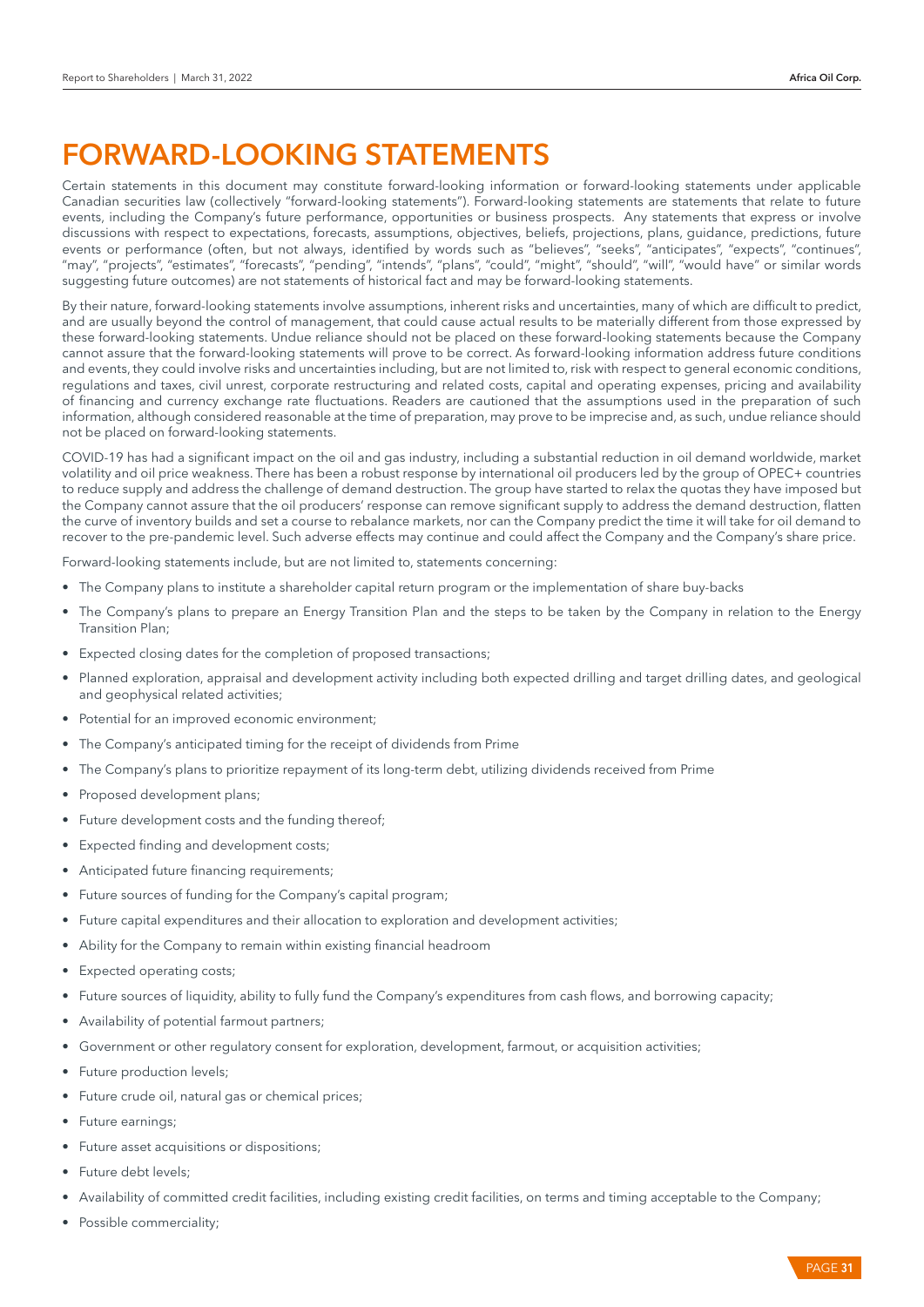#### FORWARD-LOOKING STATEMENTS - CONTINUED

- Development plans or capacity expansions;
- Future ability to execute dispositions of assets or businesses;
- Future drilling of new wells;
- Ultimate recoverability of current and long-term assets;
- Ultimate recoverability of reserves or resources;
- Estimates on a per share basis;
- Future foreign currency exchange rates;
- Future market interest rates;
- Future expenditures and future allowances relating to environmental matters;
- Dates by which certain areas will be explored or developed or will come on stream or reach expected operating capacity;
- The Company's ability to comply with future legislation or regulations;
- Future staffing level requirements; and
- Changes in any of the foregoing.

Statements relating to "reserves" or "resources" are forward-looking statements, as they involve the implied assessment, based on estimates and assumptions, that the reserves and resources described exist in the quantities predicted or estimated, and can be profitably produced in the future.

These forward-looking statements are subject to known and unknown risks and uncertainties and other factors, which may cause actual results, levels of activity and achievements to differ materially from those expressed or implied by such statements. Such factors include, among others:

- Market prices for oil and gas and chemical products;
- Uncertainty of estimates and projections relating to reserves, resources, production, revenues, costs and expenses;
- Changes in exploration or development project plans or capital expenditures;
- The Company's ability to explore, develop, produce and transport crude oil and natural gas to markets;
- Production and development costs and capital expenditures;
- The imprecise nature of reserve estimates and estimates of recoverable quantities of oil, natural gas and liquids;
- Changes in oil prices;
- Availability of financing;
- Uninsured risks;
- Changes in interest rates and exchange rates
- Regulatory changes;
- Changes in the social climate in the regions in which the Company operates;
- Health, safety and environmental risks;
- Climate change legislation and regulation changes;
- Defects in title;
- Availability of materials and equipment;
- Timelines of government or other regulatory approvals;
- Ultimate effectiveness of design or design modification to facilities;
- The results of exploration, appraisal and development drilling and related activities;
- Short-term well test results on exploration and appraisal wells do not necessarily indicate the long-term performance or ultimate recovery that may be expected from a well;
- Pipeline or delivery constraints;
- Volatility in energy trading markets;
- Incorrect assessments of value when making acquisitions;
- Foreign-currency exchange rates;
- Economic conditions in the countries and regions in which the Company carries on business;
- Governmental actions including changes to taxes or royalties, and changes in environmental and other laws and regulations;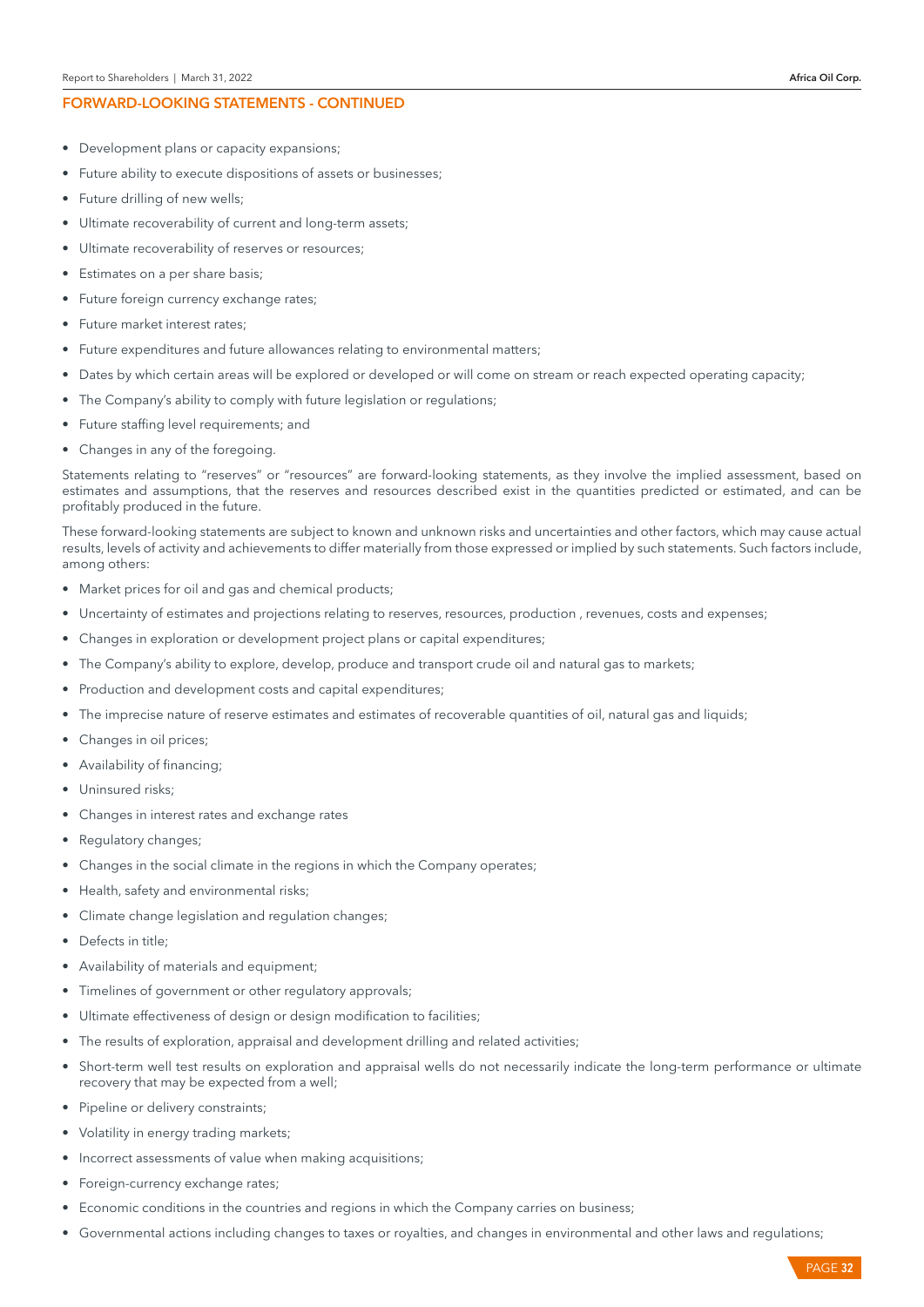## FORWARD-LOOKING STATEMENTS - CONTINUED

- The Company's treatment under governmental regulatory regimes and tax laws;
- Renegotiations of contracts;
- Results of litigation, arbitration or regulatory proceedings;
- Political uncertainty, including actions by terrorists, insurgent or other groups, or other armed conflict; and
- Internal conflicts within states or regions.

The impact of any one risk, uncertainty or factor on a particular forward-looking statement is not determinable with certainty as these factors are interdependent, and management's future course of action would depend on its assessment of all available information at that time. Although management believes that the expectations conveyed by the forward-looking statements are reasonable based on the information available to it on the date such forward-looking statements were made, no assurances can be given that such expectations will prove to be correct, and such forward-looking statements included in this document should not be unduly relied upon.

The forward-looking statements are made as of the date hereof or as of the date specified in this document, as the case may be, and except as required by law, the Company undertakes no obligation to update publicly, re-issue, or revise any forward-looking statements, whether as a result of new information, future events or otherwise. This cautionary statement expressly qualifies the forward-looking statements contained herein.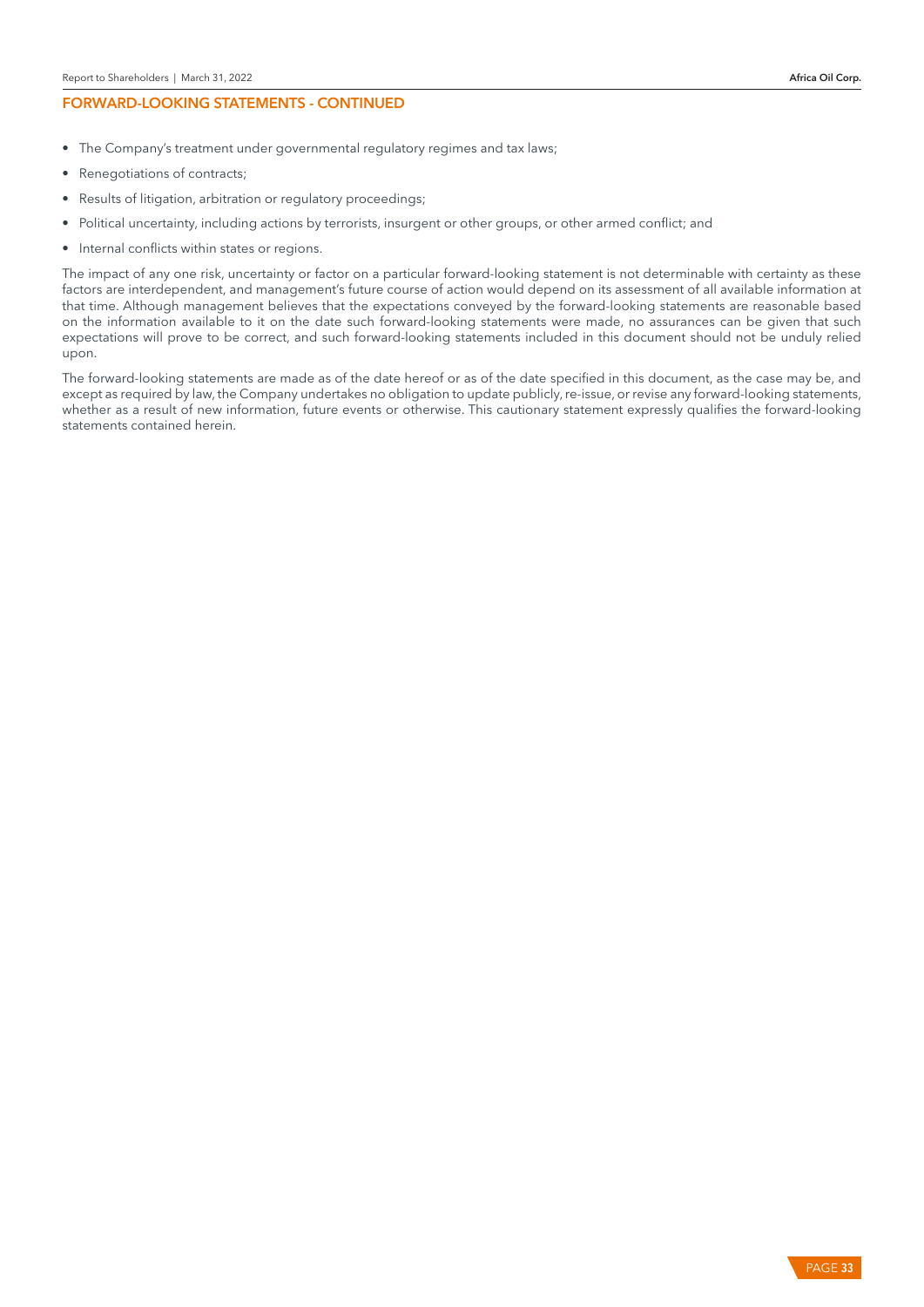# **CONSOLIDATED** BALANCE SHEETS

(Expressed in thousands of United States dollars)

| As at                                                            | <b>Note</b> | March 31,<br>2022 | December 31,<br>2021 |
|------------------------------------------------------------------|-------------|-------------------|----------------------|
| <b>ASSETS</b>                                                    |             |                   |                      |
| <b>Current assets</b>                                            |             |                   |                      |
| Cash and cash equivalents                                        | 4           | 140,607           | 58,885               |
| Accounts receivable and prepaid expenses                         |             | 2,061             | 658                  |
|                                                                  |             | 142,668           | 59,543               |
| Long-term assets                                                 |             |                   |                      |
| Equity investment in joint venture                               | 5           | 568,132           | 617,127              |
| Equity investments in associates                                 | 6           | 123,421           | 120,688              |
| Property and equipment                                           |             | 193               | 209                  |
| Intangible exploration assets                                    | 7           | 194,966           | 194,051              |
|                                                                  |             | 886,712           | 932,075              |
| <b>Total assets</b>                                              |             | 1,029,380         | 991,618              |
|                                                                  |             |                   |                      |
| <b>LIABILITIES AND EQUITY</b>                                    |             |                   |                      |
| <b>Current liabilities</b>                                       |             |                   |                      |
| Accounts payable and accrued liabilities                         | 8           | 4,897             | 3,649                |
| Share-based compensation liability                               |             | 4,830             | 3,971                |
|                                                                  |             | 9,727             | 7,620                |
| Long-term liabilities                                            |             |                   |                      |
| Share-based compensation liability                               |             | 2,105             | 3,940                |
| Provision for contingent consideration                           | 5           | 32,000            | 32,000               |
|                                                                  |             | 34,105            | 35,940               |
| <b>Total liabilities</b>                                         |             | 43,832            | 43,560               |
|                                                                  |             |                   |                      |
| Equity attributable to common shareholders                       |             |                   |                      |
| Share capital                                                    | 10(B)       | 1,312,858         | 1,309,127            |
| Contributed surplus                                              |             | 51,170            | 51,143               |
| Deficit                                                          |             | (378, 480)        | (412, 212)           |
| Total equity attributable to common shareholders                 |             | 985,548           | 948,058              |
|                                                                  |             |                   |                      |
| Total liabilities and equity attributable to common shareholders |             | 1,029,380         | 991,618              |
| Commitments and contingencies                                    | 11          |                   |                      |

The notes are an integral part of the consolidated financial statements.

Approved on behalf of the Board

*"ANDREW BARTLETT" "KEITH HILL"*

ANDREW BARTLETT, DIRECTOR KEITH HILL, DIRECTOR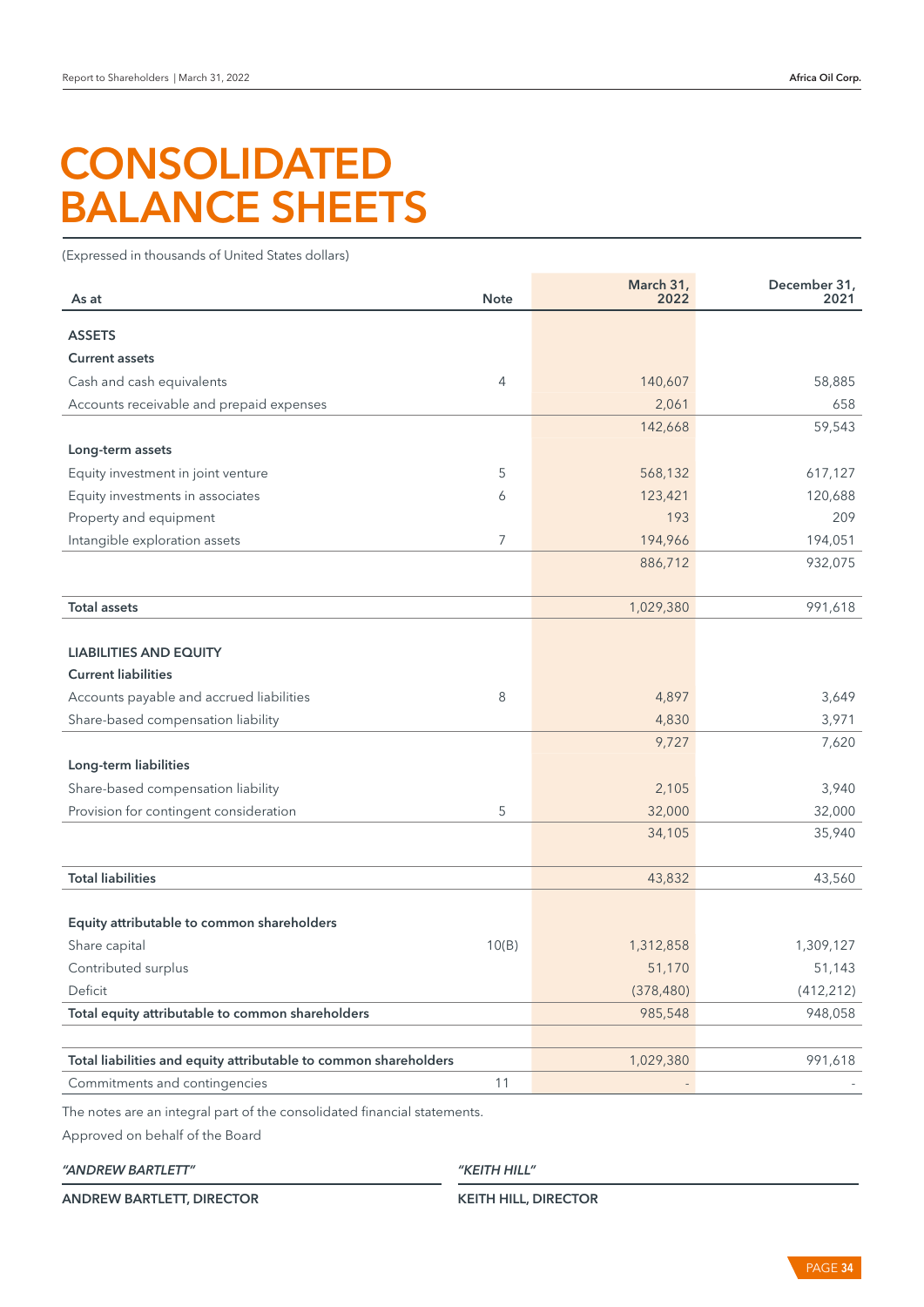# CONSOLIDATED STATEMENTS OF NET INCOME AND COMPREHENSIVE INCOME

(Expressed in thousands of United States dollars)

| For the three months ended                               | <b>Note</b> | March 31,<br>2022 | March 31,<br>2021 |
|----------------------------------------------------------|-------------|-------------------|-------------------|
| <b>Operating income</b>                                  |             |                   |                   |
| Share of profit from investment in joint venture         | 5           | 51,005            | 48,814            |
| Share of income/ (loss) from investments in associates   | 6           | 2,733             | (885)             |
| <b>Total operating income</b>                            |             | 53,738            | 47,929            |
| <b>Operating expenses</b>                                |             |                   |                   |
| Salaries and benefits                                    |             | (1,910)           | (1, 299)          |
| Share-based compensation                                 |             | (3,694)           | (1, 106)          |
| Office and general                                       |             | (1, 345)          | (1, 318)          |
| <b>Total operating expense</b>                           |             | (6,949)           | (3, 723)          |
|                                                          |             |                   |                   |
| Net operating income                                     |             | 46,789            | 44,206            |
|                                                          |             |                   |                   |
| Finance income                                           |             | 51                | 22                |
| Finance expense                                          |             | (1,232)           | (5,308)           |
| Net income attributable to common shareholders           |             | 45,608            | 38,920            |
|                                                          |             |                   |                   |
| Other comprehensive loss                                 |             |                   |                   |
| Share of joint venture other comprehensive loss          | 5           |                   | (12, 368)         |
| Total comprehensive income                               |             | 45,608            | 26,552            |
|                                                          |             |                   |                   |
| Net income attributable to common shareholders per share |             |                   |                   |
| <b>Basic</b>                                             | 12          | 0.10              | 0.08              |
| <b>Diluted</b>                                           | 12          | 0.09              | 0.08              |
| Weighted average number of shares outstanding for the    |             |                   |                   |
| purpose of calculating earnings per share                |             |                   |                   |
| <b>Basic</b>                                             | 12          | 475,090,108       | 472,147,043       |
| <b>Diluted</b>                                           | 12          | 485,112,592       | 475,010,525       |

The notes are an integral part of the consolidated financial statements.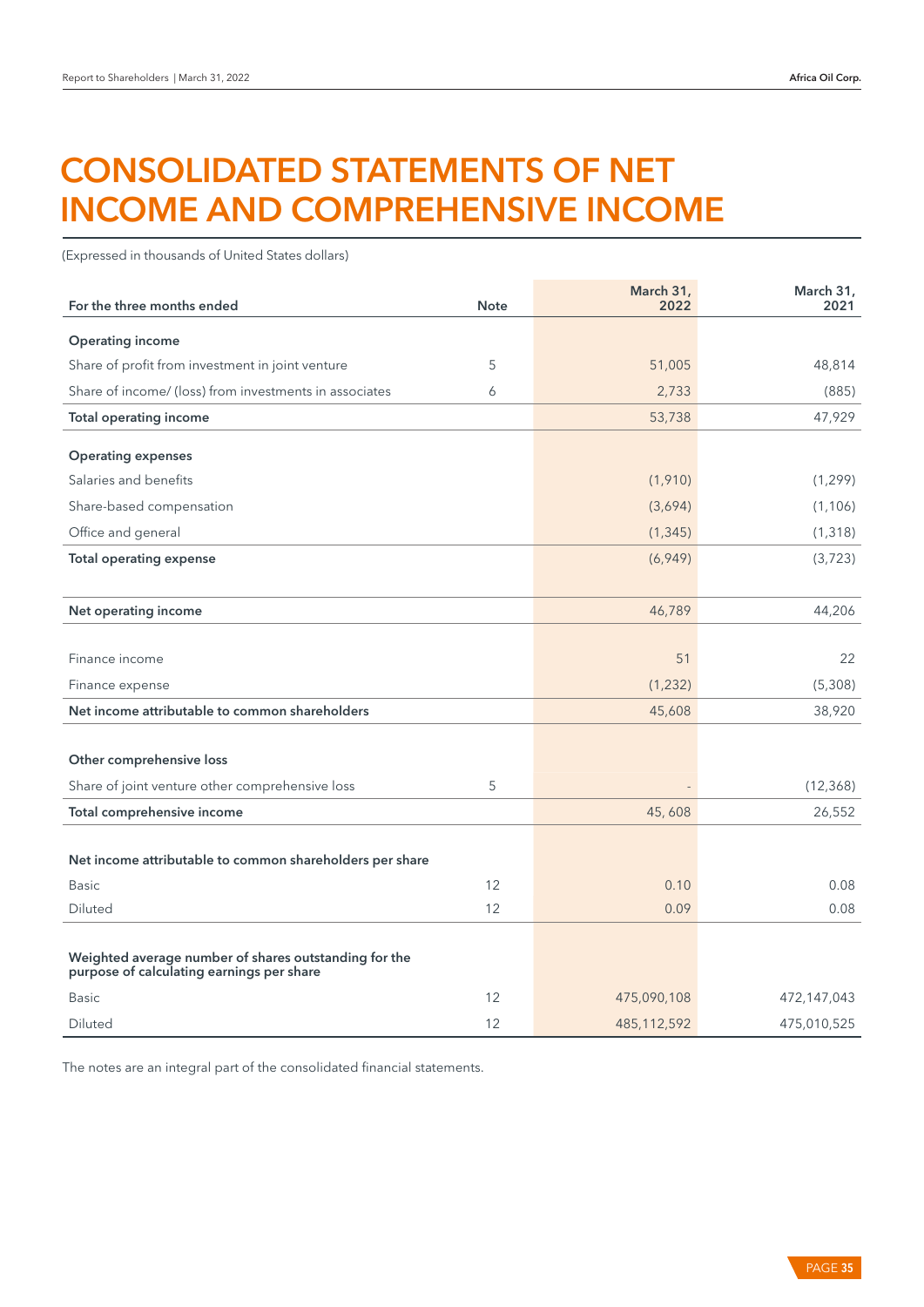# **CONSOLIDATED** STATEMENTS OF EQUITY

(Expressed in thousands of United States dollars)

| For the three months ended                       | <b>Note</b> | March 31,<br>2022 | March 31,<br>2021 |
|--------------------------------------------------|-------------|-------------------|-------------------|
| Share capital:                                   | 10(B)       |                   |                   |
| Balance, beginning of the period                 |             | 1,309,127         | 1,306,476         |
| <b>Exercise of Share Options</b>                 |             | 633               | 508               |
| Settlement of Restricted Share Units             |             | 1,165             | 765               |
| Settlement of Performance Share Units            |             | 1,933             |                   |
| Balance, end of the period                       |             | 1,312,858         | 1,307,749         |
| <b>Contributed surplus:</b>                      |             |                   |                   |
| Balance, beginning of the period                 |             | 51,143            | 50,839            |
| Share-based compensation                         |             | 27                | 98                |
| Balance, end of the period                       |             | 51,170            | 50,937            |
| Deficit:                                         |             |                   |                   |
| Balance, beginning of the period                 |             | (412, 212)        | (610, 719)        |
| Dividends paid                                   |             | (11, 876)         |                   |
| Net income attributable to common shareholders   |             | 45,608            | 38,920            |
| Balance, end of the period                       |             | (378, 480)        | (571, 799)        |
|                                                  |             |                   |                   |
| Accumulated other comprehensive income/ (loss):  |             |                   |                   |
| Balance, beginning of the period                 |             |                   | 7,691             |
| Other comprehensive loss                         | 5           |                   | (12, 368)         |
| Balance, end of the period                       |             |                   | (4,677)           |
| Total equity attributable to common shareholders |             |                   |                   |
| Balance, end of the period                       |             | 985,548           | 782,210           |

The notes are an integral part of the consolidated financial statements.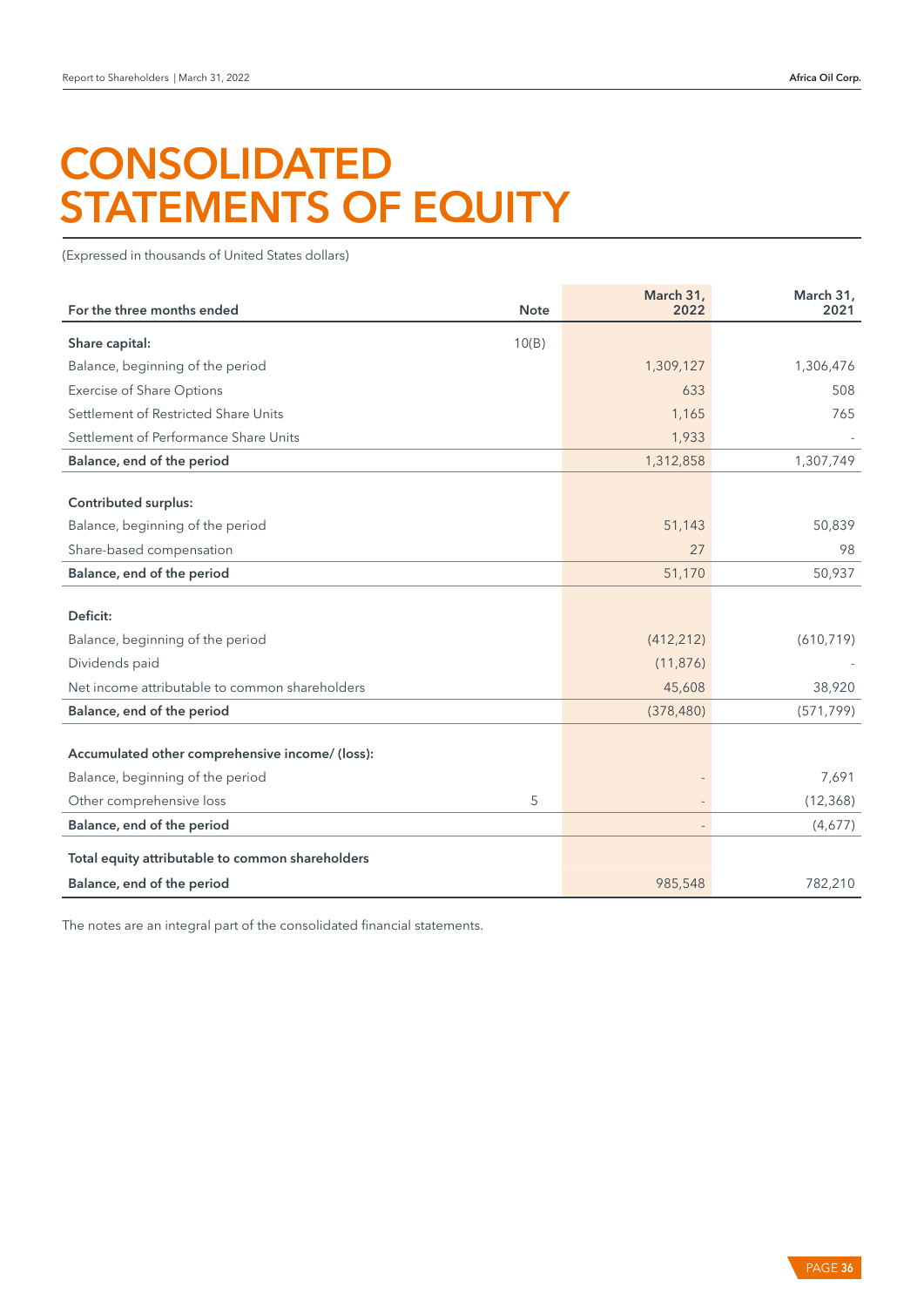# **CONSOLIDATED** STATEMENTS OF CASH FLOWS

(Expressed in thousands of United States dollars)

| For the three months ended                                                                      | <b>Note</b> | March 31,<br>2022 | March 31,<br>2021 |
|-------------------------------------------------------------------------------------------------|-------------|-------------------|-------------------|
| Cash flows generated by/ (used in):                                                             |             |                   |                   |
| <b>Operations:</b>                                                                              |             |                   |                   |
| Net income for the period                                                                       |             | 45,608            | 38,920            |
| Adjustments for:                                                                                |             |                   |                   |
| Share-based compensation                                                                        |             | 3,694             | 1,106             |
| Share of profit from investment in joint venture                                                | 5           | (51,005)          | (48, 814)         |
| Share of (income)/ loss from investments in associates                                          | 6           | (2,733)           | 885               |
| Finance expense                                                                                 |             | 1,232             | 5,288             |
| Other                                                                                           |             | (337)             | 255               |
| Changes in non-cash operating working capital                                                   | 15          | (1, 239)          | (1,041)           |
| Net cash used in operating activities                                                           |             | (4,780)           | (3,401)           |
|                                                                                                 |             |                   |                   |
| Investing:                                                                                      |             |                   |                   |
| Property and equipment expenditures                                                             |             |                   | (234)             |
| Intangible exploration expenditures                                                             | 7           | (915)             | 400               |
| Dividends received from joint venture                                                           | 5           | 100,000           |                   |
| Changes in non-cash investing working capital                                                   | 15          | 247               | (2,504)           |
| Net cash generated by/ (used in) investing activities                                           |             | 99,332            | (2, 338)          |
| Financing:                                                                                      |             |                   |                   |
| Payment of interest and arrangement fees                                                        |             | (1,232)           | (5,288)           |
| Settlement of Performance and Restricted Share Units                                            |             | (337)             |                   |
| Dividends paid to shareholders                                                                  |             | (11, 876)         |                   |
| <b>Exercise of Share Options</b>                                                                |             | 633               |                   |
| Net cash used in by financing activities                                                        |             | (12, 812)         | (5, 288)          |
| Effect of exchange rate changes on cash and cash equivalents<br>denominated in foreign currency |             | (18)              | (12)              |
| Increase/ (decrease) in cash and cash equivalents                                               |             | 81,722            | (11,039)          |
| Cash and cash equivalents, beginning of the period                                              |             | 58,885            | 40,474            |
| Cash and cash equivalents, end of the period                                                    | 4           | 140,607           | 29,435            |
| Supplementary information:                                                                      |             |                   |                   |
| Income taxes paid                                                                               |             | <b>Nil</b>        | Nil               |

The notes are an integral part of the consolidated financial statements.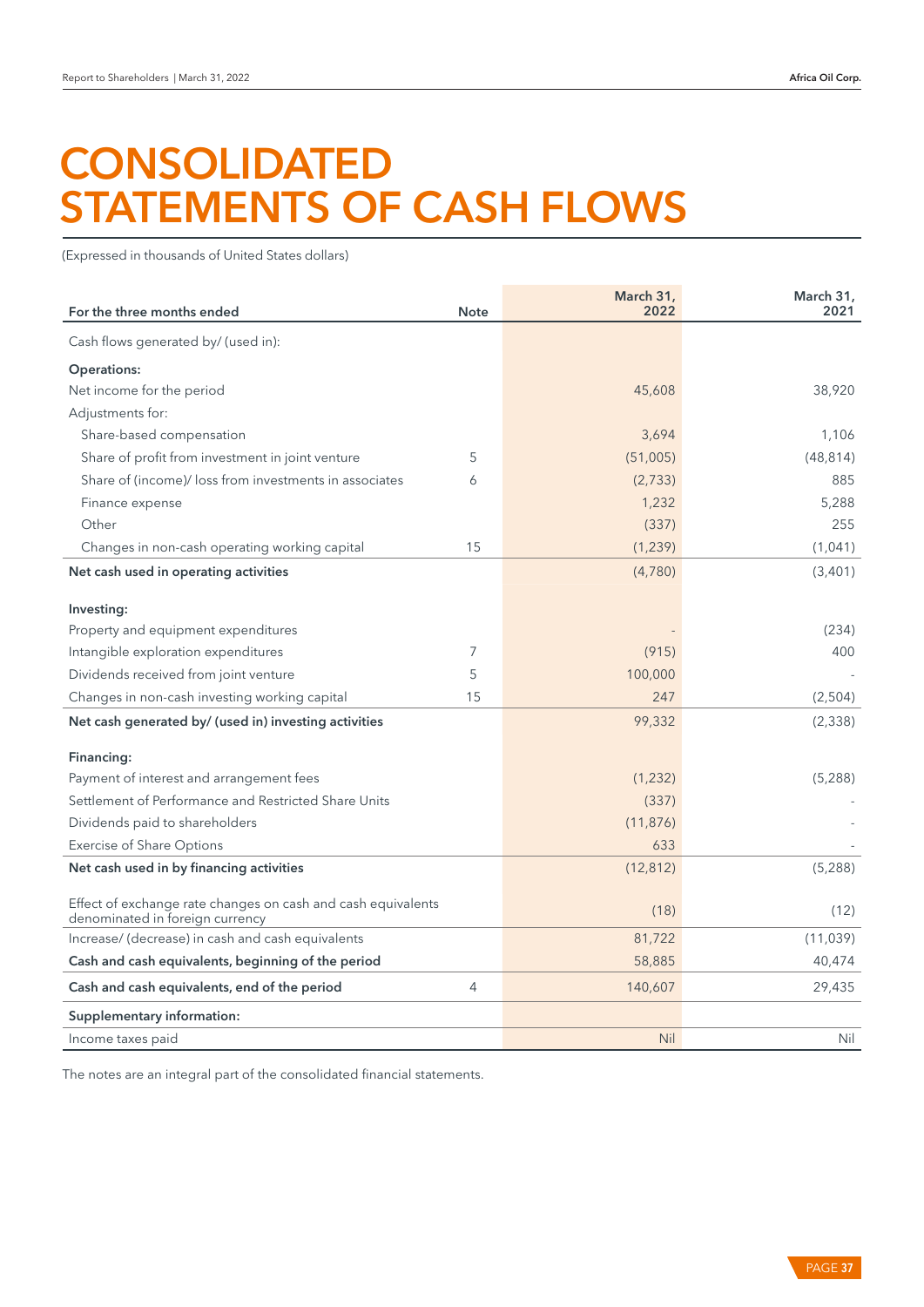# NOTES TO CONSOLIDATED FINANCIAL STATEMENTS

For the three months ended March 31, 2022, and March 31, 2021 (Expressed in thousands of United States dollars unless otherwise indicated)

# 1. Incorporation and nature of business:

Africa Oil Corp. (collectively with its subsidiaries, "AOC" or the "Company") was incorporated on March 29, 1993, under the laws of British Columbia and is an international oil and gas exploration and production company based in Canada with oil and gas interests in Africa. The Company's registered address is 2500 Park Place, 666 Burrard St. Vancouver, BC, Canada V6C 2X8.

# 2. Basis of preparation:

# A. Statement of compliance:

The Company prepares its condensed consolidated interim financial statements in accordance with Canadian generally accepted accounting principles for interim periods, specifically International Accounting Standard 34 Interim Financial Reporting as issued by the International Accounting Standards Board ("IASB"). They are condensed as they do not include all the information required for full annual financial statements and they should be read in conjunction with the consolidated financial statements for the year ended December 31, 2021.

The policies applied in these condensed consolidated financial statements are based on International Financial Reporting Standards ("IFRS") issued and outstanding as at May 12, 2022, the date the Board of Directors approved the statements.

#### B. Basis of measurement:

The consolidated financial statements have been prepared on the historical cost basis. Where there are assets and liabilities calculated on a different basis, this fact is disclosed in the relevant accounting policy.

## C. Functional and presentation currency:

These consolidated financial statements are presented in US dollars. The functional currencies of the Company's individual entities are US dollars which represents the currency of the primary economic environment in which the entities operate.

## D. Use of estimates and judgements:

The preparation of financial statements in conformity with IFRS requires management to make judgments, estimates and assumptions that affect the application of accounting policies and the reported amounts of assets, liabilities, income and expenses. Actual results may differ from these estimates.

#### i. Reversal of impairment of oil and gas production assets in Prime

Oil and gas production assets are assessed if facts and circumstances suggest that an impairment loss recognized in prior periods may no longer exist or may have decreased. An impairment reversal is recognized if there has been a change in the estimates used to determine the asset's recoverable amount since the last impairment loss was recognized. There has been a significant increase in the oil price which is an indicator for a reversal of historic impairments to oil and gas production assets recognized in Prime.

Prime estimates its 2P reserves based on information provided by reputable independent petroleum engineers, either direct in case Prime acts as operator, or indirect, through the information provided by the respective operators. This information from reputable independent petroleum engineer's concerns, amongst others, the geological and technical data on the size, depth, shape and grade of the hydrocarbon body and suitable production techniques and recovery rates.

2P reserves are determined using estimates of oil and gas in place, recovery factors, operating expenses, future development costs and future commodity prices; the latter having an impact on the total amount of recoverable reserves and the proportion of the gross reserves which are attributable to the host government under the terms of the Production-Sharing Agreements.

All significant estimates and judgement used in the preparation of these consolidated financial statements are described in the Company's audited consolidated financial statements for the year ended December 31, 2021.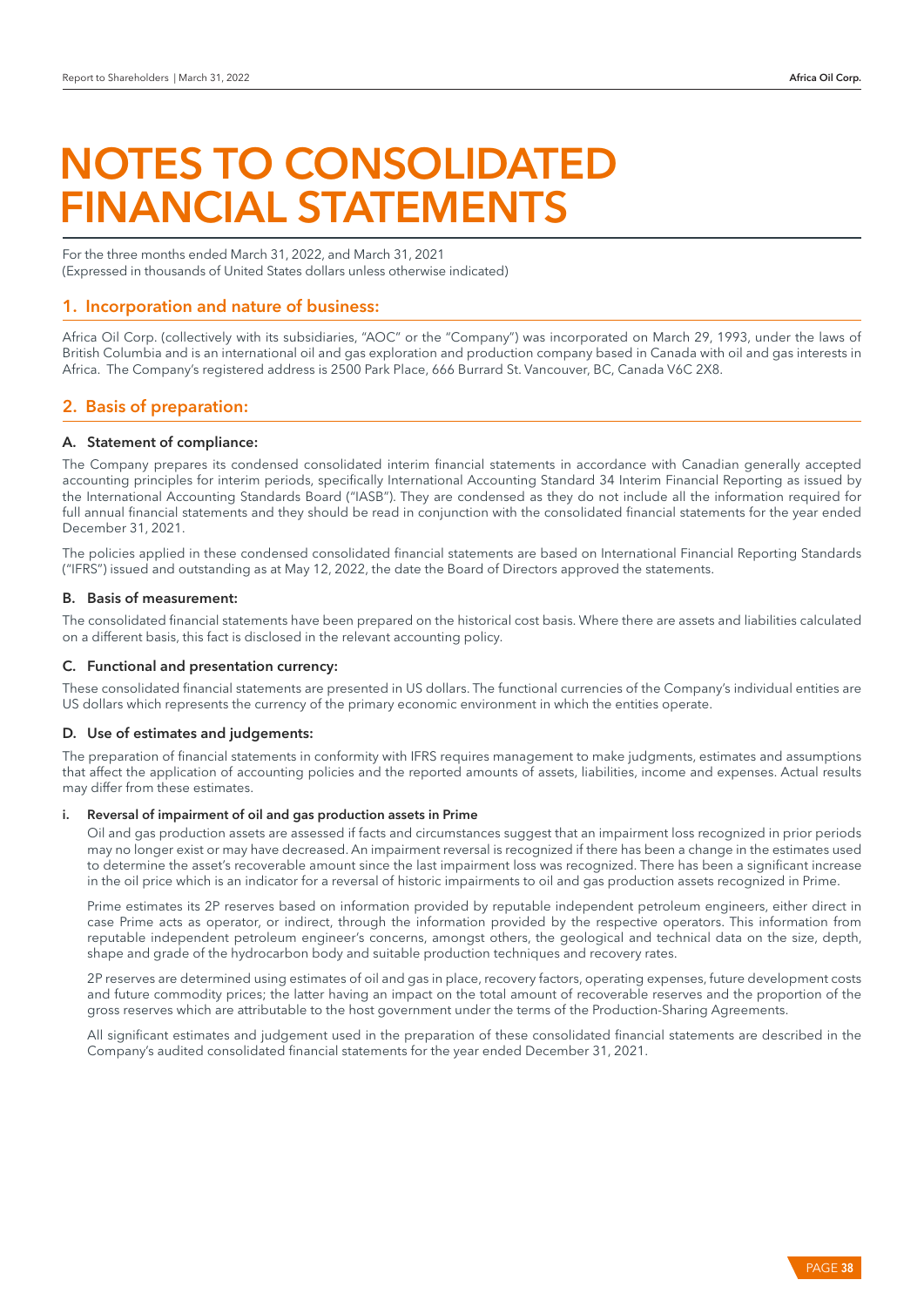# 3. Significant accounting policies:

The Company has adopted Property, Plant and Equipment – Proceeds before Intended Use (Amendments to IAS 16) which is effective for annual reporting periods beginning on or after 1 January 2022. The adoption of this amendment has not had an effect on the numbers presented or led to additional disclosure.

All other significant accounting policies used in the preparation of these consolidated financial statements are described in the Company's consolidated financial statements for the year ended December 31, 2021.

# 4. Cash and cash equivalents:

| As at                     | March 31,<br>2022 | December 31,<br>2021 |
|---------------------------|-------------------|----------------------|
| Cash and cash equivalents | 140,233           | 58,512               |
| Restricted cash           | 374               | 373                  |
|                           | 140,607           | 58,885               |

Restricted cash consists of the Company's cash balances that are held in joint venture bank accounts.

# 5. Equity investment in joint venture:

#### Prime Oil and Gas Coöperatief U.A. ("Prime"):

On January 14, 2020, the Company completed the acquisition of a 50% ownership interest in Prime. BTG Pactual Holding S.à.r.l., a private limited liability company governed and existing under the laws of the Grand Duchy of Luxembourg ("BTG") continues to own the remaining 50% of Prime. The Company has accounted for the acquisition as a joint venture as there is joint control.

Prime is incorporated in the Netherlands and its principal place of business is Nigeria. The primary assets of Prime are an indirect 8% interest in Oil Mining Lease ("OML") 127 and an indirect 16% interest in OML 130. OML 127 is operated by affiliates of Chevron and cover part of the producing Agbami field. OML 130 is operated by affiliates of TotalEnergies and contains the producing Akpo and Egina fields.

In the period ended March 31, 2022, one dividend payment was made totaling \$200.0 million gross, with a net payment to the Company of \$100.0 million related to its 50% interest. No dividends were paid in the three months to March 31, 2021. During the year ended December 31, 2021, Prime distributed four dividend payments totaling \$400.0 million gross, with a net payment to the Company of \$200.0 million related to its 50% interest. The timing and payment of the dividends is discretionary. There are no restrictions on the ability of Prime to pay dividends to its members to the extent that the amount of the net assets exceeds the statutory reserves.

The following table shows the Company's carrying value of the investment in Prime as at March 31, 2022, and December 31, 2021.

|                                                 | March 31,<br>2022 | December 31,<br>2021 |
|-------------------------------------------------|-------------------|----------------------|
| Balance, beginning of the period                | 617,127           | 561,302              |
| Revaluation of contingent consideration         |                   | 32,000               |
| Dividends received from Prime                   | (100,000)         | (200,000)            |
| Share of joint venture other comprehensive loss |                   | (559)                |
| Share of joint venture profit                   | 51,005            | 224,384              |
| Balance, end of the period                      | 568,132           | 617,127              |

In the three months ended March 31, 2022, the Company recognized income of \$51.0 million relating to its investment in Prime (three months ended March 31, 2021 - \$48.8 million).

The Company recognized other comprehensive losses in 2021 relating to its share of movements of the fair value of hedge instruments recognized in Prime. These instruments have been settled in full as at December 31, 2021, and therefore no movements have been recognized in the three months to March 31, 2022.

On June 25, 2021, Prime signed a Securitization Agreement with Equinor ASA ("Equinor") and Chevron, whereby Equinor agreed to pay a security deposit to the two other partners to secure future payments due under that Securitization Agreement, pending a comprehensive resolution being reached among all unit parties in respect of the tract participation in the Agbami field. In accordance with the Securitization Agreement, on June 29, 2021, Prime received from Equinor its portion of the security deposit in the form of a cash payment of \$305.0 million. A provision for the full cash payment has been recorded within Prime to reflect the mechanism pursuant to which any such imbalance payments due from Equinor to Prime under the terms of any future agreement among the Agbami parties will be set-off against this security deposit. The parties will continue ongoing discussions in an attempt to seek final resolution of the formal redetermination of the Agbami tract participation.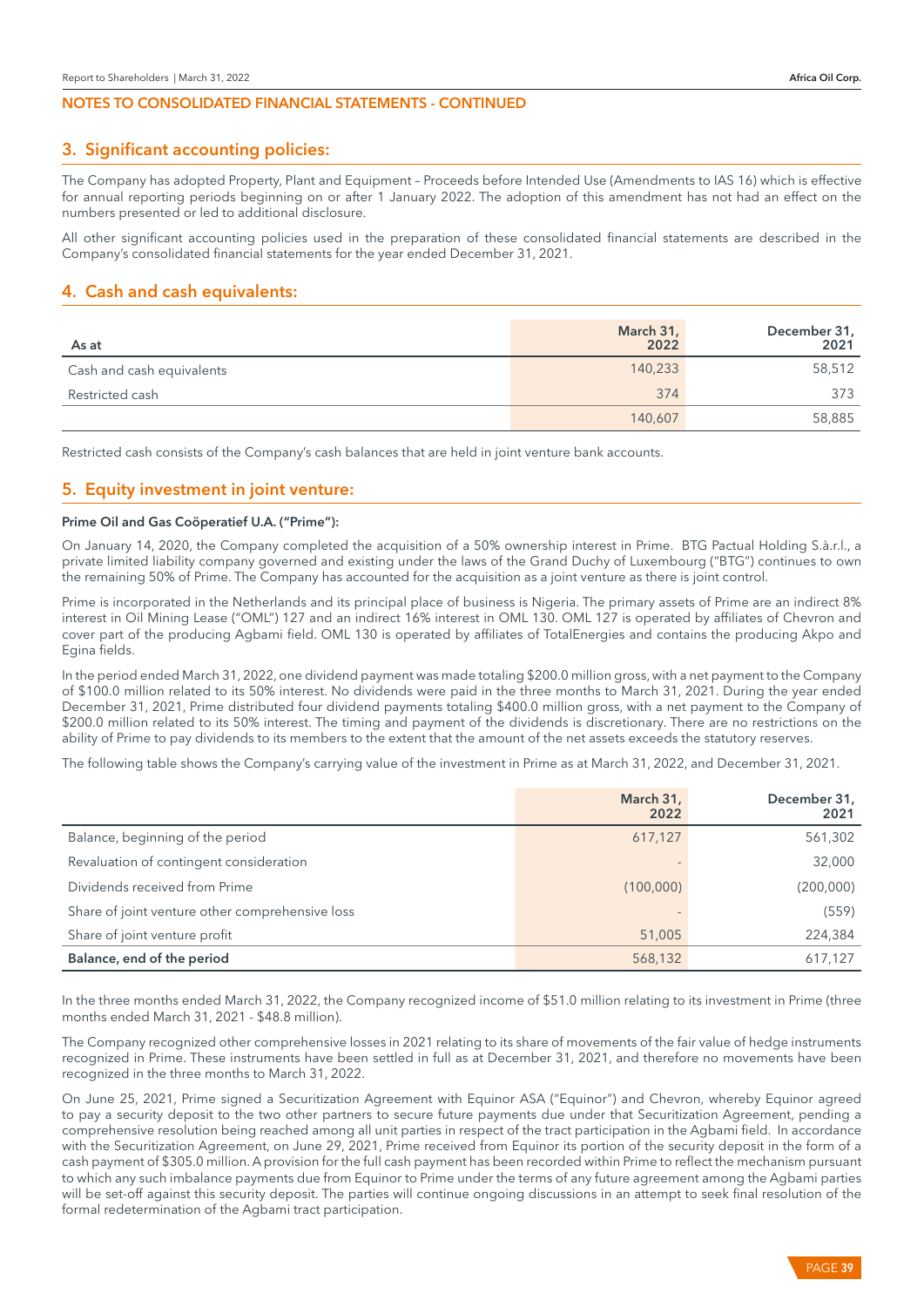Under the Prime Sale and Purchase Agreement completed on January 14, 2020, a deferred payment of \$118.0 million, subject to adjustment, may be due to the seller contingent upon the timing and ultimate OML 127 tract participation in the Agbami field. The signing of the Securitization Agreement by Prime has led to the Company reassessing its view of the likelihood of making a contingent consideration payment to the seller. The signing of the Securitization Agreement by Prime does not constitute a redetermination of the tract participation and therefore does not trigger the payment of a contingent consideration under the Sale and Purchase Agreement but, at the Company's discretion, could trigger discussions with the seller. The outcome of this process is uncertain. In 2021, the Company recorded \$32.0 million as contingent consideration representing the best estimate of the most likely outcome and increased the Company's investment in Prime.

As at March 31, 2022, the Company has determined that there are no indicators of impairment.

The following tables summarizes Prime's financial information as at March 31, 2022, and December 31, 2021, and for the three months ended March 31, 2022, and March 31, 2021.

#### Prime's Balance Sheet

| As at                                                                   | March 31,<br>2022 | December 31,<br>2021 |
|-------------------------------------------------------------------------|-------------------|----------------------|
| Cash and cash equivalents included in current assets (1)                | 531,352           | 517,878              |
| Other current assets                                                    | 373,929           | 369,722              |
| Non-current assets <sup>(2)</sup>                                       | 3,341,857         | 3,433,742            |
| Other current liabilities                                               | (418, 182)        | (291, 429)           |
| Loans and borrowings included in current liabilities <sup>(3)</sup>     | (427,768)         | (523, 771)           |
| Other non-current liabilities                                           | (487, 498)        | (540, 150)           |
| Loans and borrowings included in non-current liabilities <sup>(3)</sup> | (574, 263)        | (493, 018)           |
| Deferred income tax liabilities included in non-current liabilities     | (1,203,164)       | (1,238,721)          |
| Net assets of Prime                                                     | 1,136,263         | 1,234,253            |
| Percentage ownership                                                    | 50%               | 50%                  |
| Proportionate share of Prime's net assets                               | 568,132           | 617,127              |

1. See Prime's Statement of Cash Flows on page 42 for additional information on movements in cash and cash equivalents.

2. As at March 31, 2022, the carrying value of non-current assets included a fair value adjustment of \$623.3 million (as at December 31, 2021 - \$623.3 million). These amounts were allocated to goodwill as part of the notional purchase price allocation.

3. In the period ended March 31, 2022, Prime has repaid \$164.8 million of RBL debt and drawn \$150.0 million of the PXF Facility, reducing its gross debt to \$1,002.0 million (year ended December 31, 2021, Prime repaid \$436.0 million of debt and drawn \$150.0 of the PXF Facility, reducing its gross debt to \$1,016.8 million).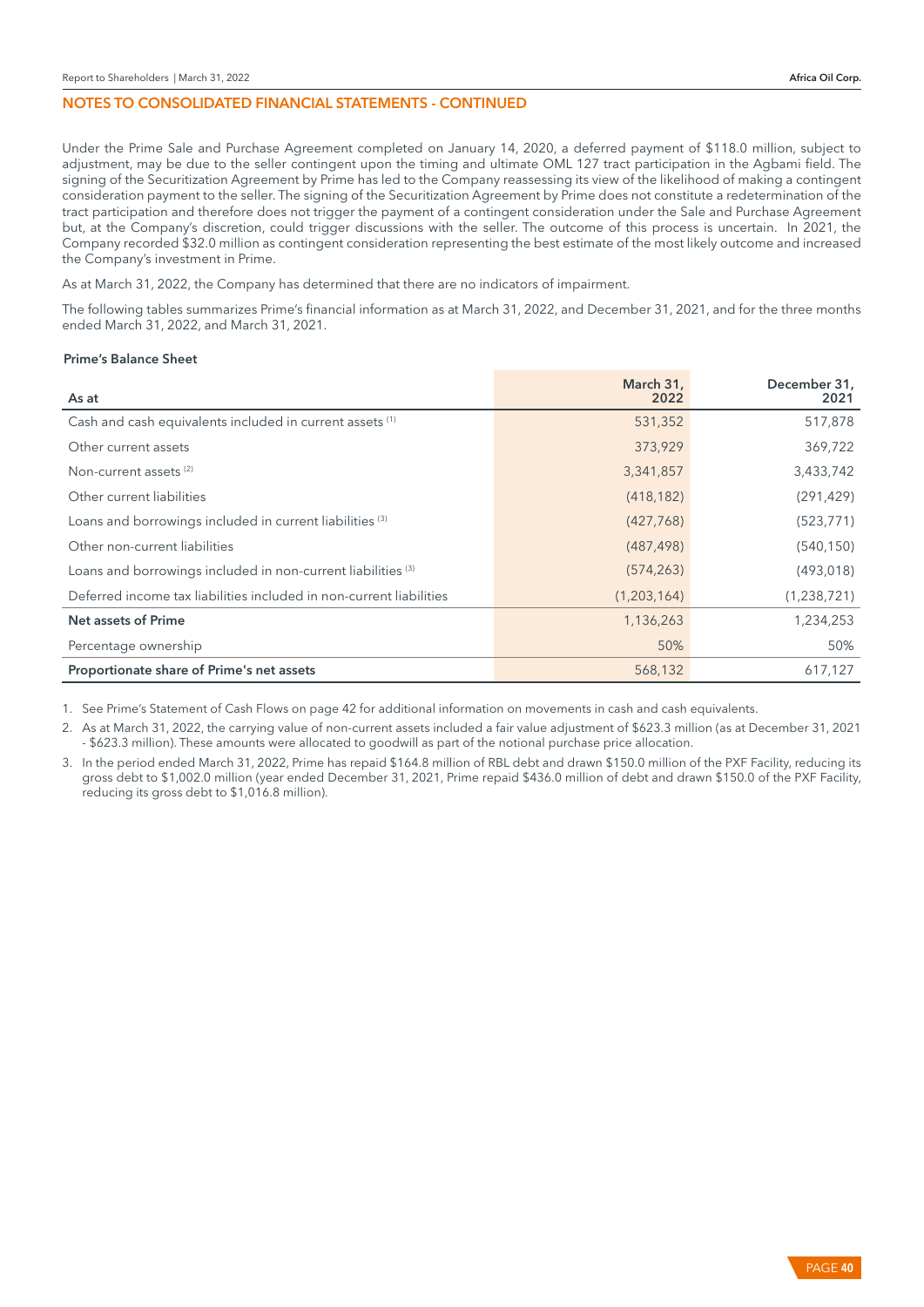#### Prime's Statement of Net Income and Other Comprehensive Income

| For the three months ended                              | March 31,<br>2022        | March 31,<br>2021 |
|---------------------------------------------------------|--------------------------|-------------------|
| Revenue <sup>(1)</sup>                                  | 408,793                  | 324,371           |
| Depreciation, depletion and amortization                | (69, 373)                | (79, 214)         |
| Production costs                                        | (37, 435)                | (44, 573)         |
| Movement in underlift/overlift <sup>(2)</sup>           | (154, 651)               | (32,624)          |
| Royalties                                               | (19, 580)                | (17, 747)         |
| Cost of sales                                           | (281, 039)               | (174, 158)        |
| Gross profit                                            | 127,754                  | 150,213           |
| Other operating income <sup>(3)</sup>                   | 53,748                   | 64,222            |
| <b>Exploration expenses</b>                             | (452)                    | (627)             |
| Other operating costs <sup>(4)</sup>                    | (6,658)                  | (6, 789)          |
| Finance income                                          | 126                      | 61                |
| Finance costs <sup>(5)</sup>                            | 12,704                   | (17, 978)         |
| Profit before tax from continuing operations            | 187,222                  | 189,102           |
| Tax                                                     | (85, 213)                | (91, 474)         |
| Total profit for the period                             | 102,009                  | 97,628            |
| Other comprehensive loss                                | $\overline{\phantom{m}}$ | (24, 737)         |
| Total comprehensive income                              | 102,009                  | 72,891            |
| Proportionate share of Prime's profit for the period    | 51,005                   | 48,814            |
| Total share of Prime's profit for the period            | 51,005                   | 48,814            |
| Proportionate share of Prime's other comprehensive loss |                          | (12, 368)         |
| Proportionate share of Prime's net income               | 51,005                   | 36,446            |

1. Included in revenue are royalties paid in kind of \$11.0 million in the period ended March 31, 2022 (period ended March 31, 2021 - \$6.9 million).

2. In the three months ended March 31, 2022, movements in underlift/ overlift balances are \$154.7 million (three months ended March 31, 2021 - \$32.6 million). The increase is due to a larger net overlift position as at March 31, 2022, representing Prime's excess of liftings over its entitlement share of production, valued at a higher price compared to the position at March 31, 2021.

3. For some of its qualifying capital expenditure ("QCE"), Prime is entitled to claim an investment tax credit ("ITC") at the rate of 50% of the QCE incurred, either wholly or exclusively or necessarily for the purposes of its petroleum operations. This is a Nigerian government tax credit which can be offset with Petroleum Profit Tax ("PPT") and serves as an incentive for investments in the exploration of oil and gas in the deep offshore waters of Nigeria. Prime utilized investment tax credits of \$53.2 million in the three months ended March 31, 2022 (three months ended March 31, 2021 – \$64.2 million).

4. Other operating costs include Prime's administrative costs, sales costs and the NDDC Levy, which concerns the Niger Delta Development Commission imposed by a regulatory body in Nigeria to fund the sustainable development of the Niger Delta region.

5. In the three months ended March 31, 2022, finance costs of \$(12.7) million have been incurred (three months ended March 31, 2021 -\$18.0 million). Finance costs are positive in the three months ended March 31, 2022, primarily from an amount recognized within finance costs associated with changes in the estimates used in the calculation of the asset retirement obligation of \$26.1 million offset by interest expenses incurred on the RBL and PXF loans totaling \$10.1 million. The finance costs in the three months ended March 31, 2021, relate to interest expenses on the RBL Loan.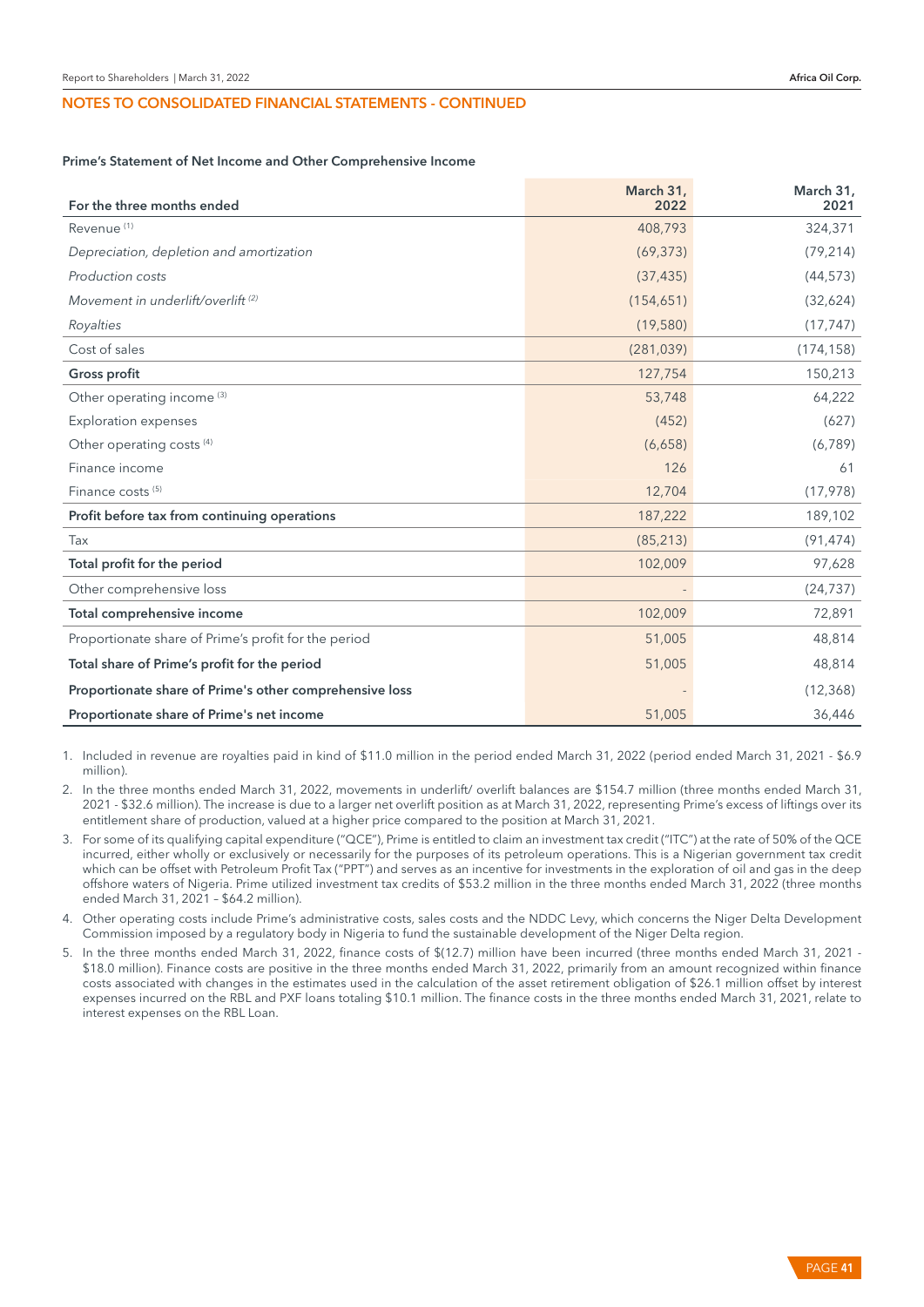# Supplementary information: Prime's Statement of Cash Flows

| Supplementary information: Frime's Statement of Cash Flows    |                   |                   |
|---------------------------------------------------------------|-------------------|-------------------|
| For the three months ended                                    | March 31,<br>2022 | March 31,<br>2021 |
| Profit before tax                                             | 187,222           | 189,102           |
| Adjustments for:                                              |                   |                   |
| Depreciation, depletion and amortization                      | 69,403            | 79,244            |
| Finance costs, net                                            | (12, 830)         | 17,917            |
| Taxes paid                                                    | (120, 770)        | (88, 109)         |
| Change in provisions                                          | 427               | 504               |
| Interest expense paid                                         | (11, 264)         | (12,627)          |
| Cash generated in operating activities before working capital |                   |                   |
| Changes in working capital                                    |                   |                   |
| Changes in trade receivables                                  | (85, 534)         | (50, 248)         |
| Changes in over/underlift balances                            | 154,651           | 32,624            |
| Changes in other working capital balances                     | 51,776            | (10, 889)         |
| Total changes in working capital                              | 120,893           | (28, 513)         |
| Net cash generated in operating activities                    | 233,081           | 157,518           |
|                                                               |                   |                   |
| Expenditures on oil and gas properties                        | (4,976)           | (5,283)           |
| Interest income received                                      | 128               | 61                |
| Net cash used in investing activities                         | (4,848)           | (5, 222)          |
|                                                               |                   |                   |
| Payment of dividends to shareholders                          | (200,000)         |                   |
| Repayment of third-party borrowings                           | (164, 759)        | (52,993)          |
| Drawdown of PXF Facility                                      | 150,000           |                   |
| Proceeds from staff loans                                     |                   | 45                |
| Net cash used in financing activities                         | (214, 759)        | (52,948)          |
|                                                               |                   |                   |
| <b>Total cash flow</b>                                        | 13,474            | 99,348            |
| Cash and cash equivalents, beginning of the period            | 517,878           | 231,354           |
| Cash and cash equivalents, end of the period                  | 531,352           | 330,702           |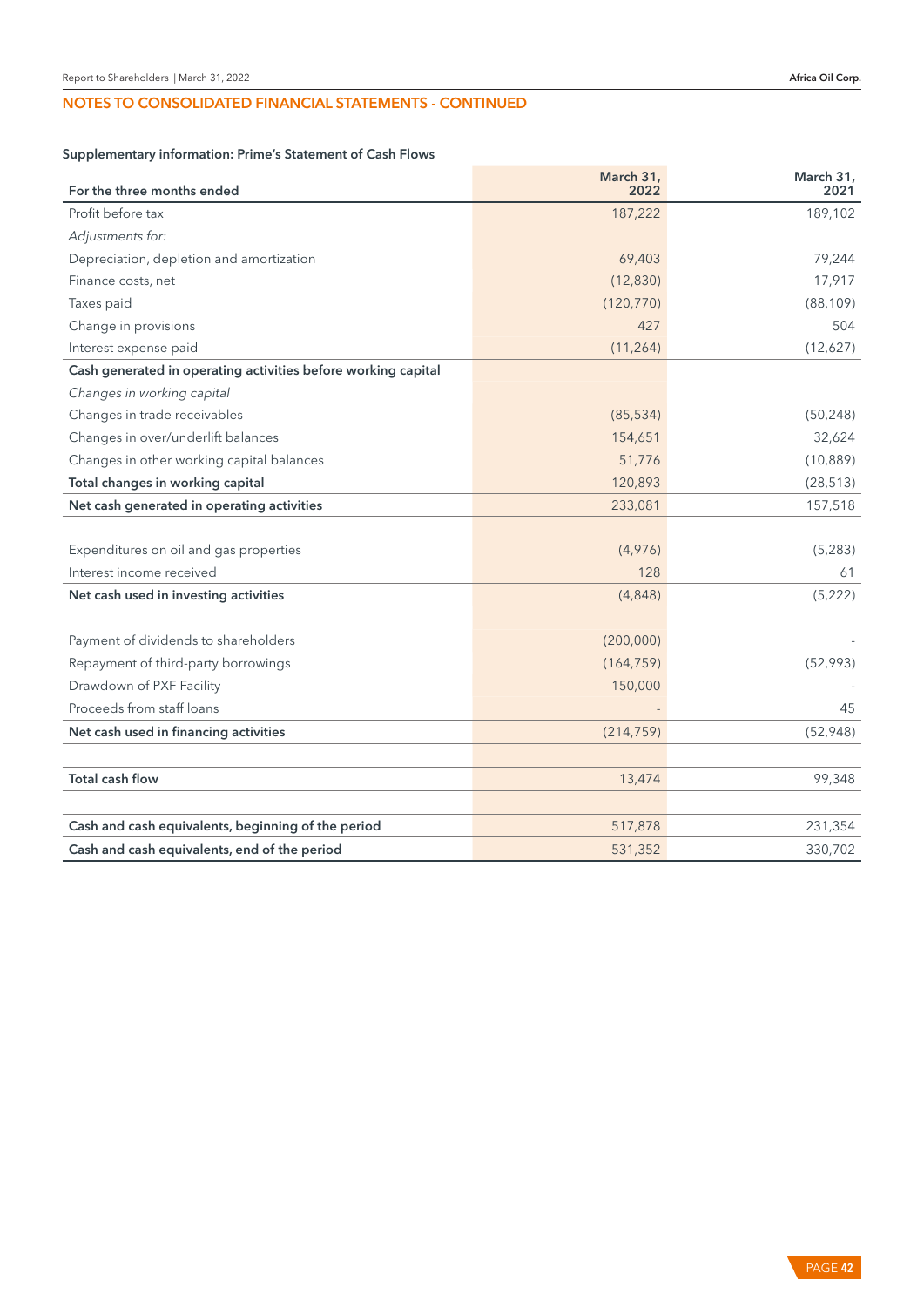## 6. Equity investments in associates:

The Company currently holds the following equity investments in associates:

|                                                 | <b>Africa Energy</b><br>Corp. | Eco (Atlantic)<br>Oil and Gas Ltd | Impact Oil<br>and Gas Ltd | Total   |
|-------------------------------------------------|-------------------------------|-----------------------------------|---------------------------|---------|
| Ownership at March 31, 2022                     | 19.8%                         | 17.7%                             | 30.9%                     |         |
| Shares held at March 31, 2022                   | 276,982,414                   | 39,898,763                        | 255,629,487               |         |
| At January 1, 2021                              | 45,801                        | 12,922                            | 57,489                    | 116,212 |
| Share of income/ (loss) from equity investments | 4,389                         | (520)                             | (1, 374)                  | 2,495   |
| Additional investment through private placement |                               | 1,981                             |                           | 1,981   |
| At December 31, 2021                            | 50,190                        | 14,383                            | 56,115                    | 120,688 |
| Share of income/ (loss) from equity investments | (394)                         | 191                               | 2,603                     | 2,400   |
| Gain on dilution of equity investment           |                               | 333                               |                           | 333     |
| At March 31, 2022                               | 49,796                        | 14,907                            | 58,718                    | 123,421 |

In the three months ended March 31, 2022, the Company recognized a total income of \$2.7 million (three months ended March 31, 2021 – losses of \$0.9 million).

As at March 31, 2022, the Company has determined that there are no indicators of impairment for any of its equity investments in associates.

## A. Africa Energy Corp. ("Africa Energy"):

Africa Energy holds participating interests in exploration blocks located offshore South Africa and offshore Namibia.

In the three months ended March 31, 2022, the Company recognized a loss of \$0.4 million related to its investment in Africa Energy (three months ended March 31, 2021 – losses of \$0.5 million).

## B. Eco (Atlantic) Oil and Gas Ltd. ("Eco"):

Eco is an oil and gas exploration company with interests in Guyana and Namibia.

In the three months ended March 31, 2022, the Company recognized an income of \$0.2 million relating to its investment in Eco (three months ended March 31, 2021 – losses of \$0.01 million) and there was a gain on dilution of \$0.3 million (three months ended March 31, 2020 - nil) where shares were issued by Eco and the Company did not participate.

In the three months ended March 31, 2022, the Company's ownership interest in Eco decreased from 19.9% to 17.7% due to the issue of shares in which the Company did not participate.

On April 6, 2022, Eco completed an equity fundraise. A total of 64,885,496 new Common Shares were placed with, or subscribed for by, new and existing institutional investors at a price of £0.30 per Placing Share (CAD\$0.50). The equity fundraise raised gross proceeds of approximately \$25.5 million for Eco before expenses. The Company subscribed for 10,178,116 common shares for a consideration of \$4.0 million and following this the Company now holds 17.3% of the enlarged share capital in Eco.

## C. Impact Oil and Gas Ltd("Impact"):

Impact is an oil and gas exploration company with interests in Namibia and South Africa.

In the three months ended March 31, 2022, the Company recognized an income of \$2.6 million related to its investment in Impact (three months ended March 31, 2021 – losses of \$0.4 million).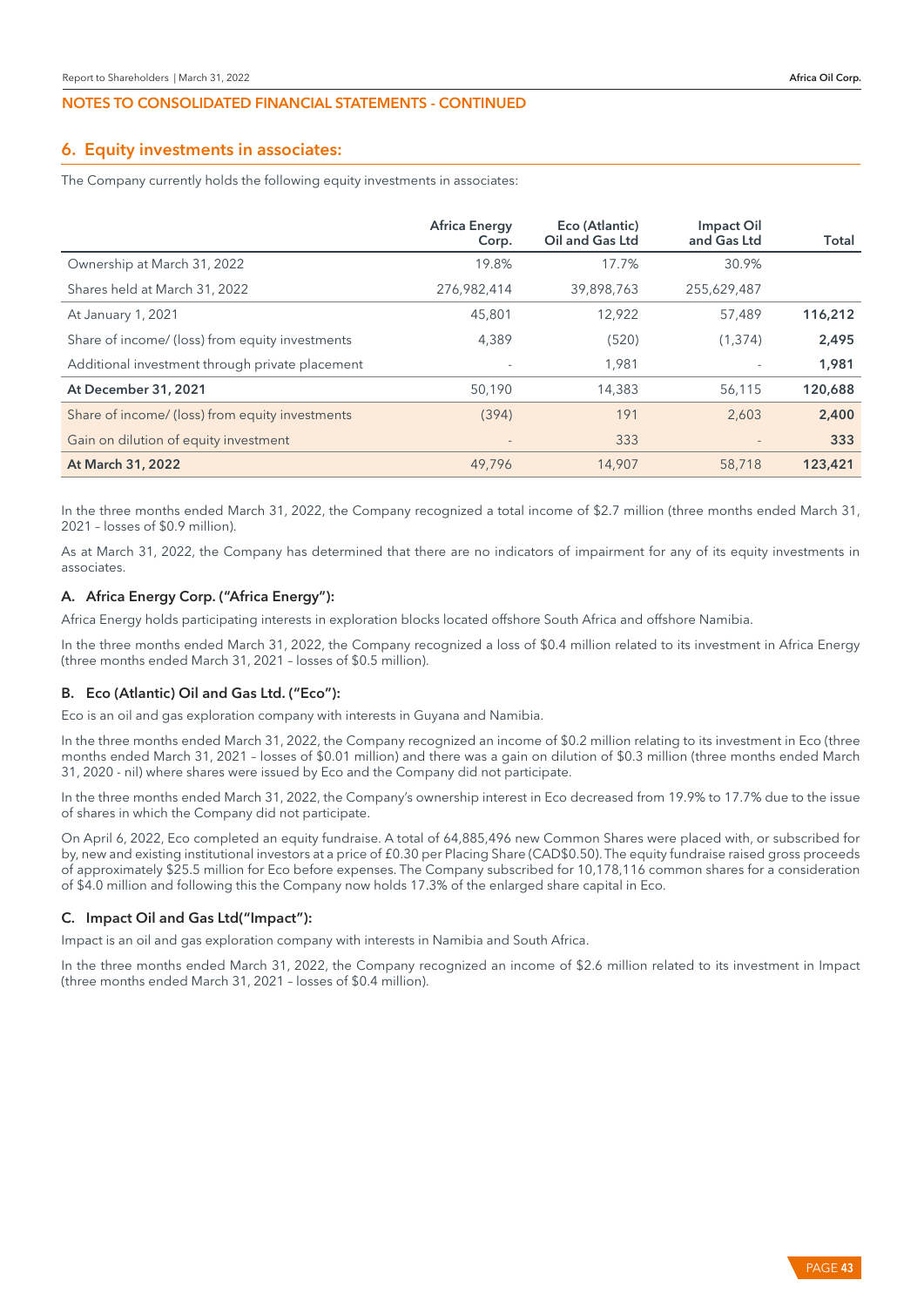## 7. Intangible exploration assets:

|                                              | <b>Note</b> | March 31,<br>2022 | December 31,<br>2021 |
|----------------------------------------------|-------------|-------------------|----------------------|
| Net carrying amount, beginning of the period |             | 194,051           | 190,396              |
| Intangible exploration expenditures          |             | 915               | 3,655                |
| Net carrying amount, end of the period       |             | 194,966           | 194,051              |

#### A. Intangible exploration expenditures:

As at March 31, 2022, \$195.0 million of expenditures have been capitalized as intangible exploration assets (as at December 31, 2021 - \$194.1 million). These expenditures relate to the Company's share of exploration and appraisal stage projects which are pending the determination of 2P petroleum reserves.

As at March 31, 2022, the carrying amount of the Company's intangible exploration assets for its 25% interest in the Project Oil Kenya CGU (Block 10BB and 13T) was \$190.3 million (as at December 31, 2021 - \$189.6 million). In the three months ended March 31, 2022, expenditures of \$0.5 million were incurred on the project (three months ended March 31, 2021 - \$1.2 million).

As at March 31, 2022, the carrying amount of Block 10BA in Kenya is nil (as at December 31, 2021 - nil).

As at March 31, 2022, the carrying amount of the Company's intangible exploration assets for its 20% participating interest in the Block 3B/4B Exploration Right, located in South Africa, was \$4.7 million (as at December 31, 2021 - \$4.5 million). In the three months ended March 31, 2022, expenditures of \$0.2 million were incurred reprocessing the 2D and 3D seismic (three months ended March 31, 2021 - \$0.1 million).

At March 31, 2022, no intangible exploration assets have been transferred to oil and gas interests as commercial reserves have not been established and technical feasibility for extraction has not been demonstrated.

In the three months ended March 31, 2022, the Company capitalized \$0.2 million of general and administrative expenses related to intangible exploration assets (three months ended March 31, 2021 - \$0.2 million).

#### B. Impairment of intangible exploration assets:

The recoverable amount of intangible exploration assets is determined as the fair value less costs of disposal using a discounted cash flow method and is assessed at the CGU level.

As at March 31, 2022, the Company's intangible exploration assets had no indicators of impairment.

#### C. Reversal of impairment of intangible exploration assets:

A reversal of impairment is considered when there is any indication that an impairment loss recognized in prior years for an asset may no longer exist or may have decreased.

At March 31, 2022, the Company determined that due to an increase in the oil price and a reduction of the impact from the global pandemic to the wider global market since 2020, that it was appropriate to consider if there had been a reversal of the impairment recognized in 2020.

The Company used fair value less costs of disposal using a discounted cash flow method to determine the recoverable amount of Block 10BB and 13T (CGU level). The discounted cash flow for the project was analyzed to determine if there was sufficient evidence that an impairment reversal was appropriate. The results of the impairment reversal test indicated that the recoverable amount was not in excess of the carrying value.

The key assumptions included in the test were the quantity of contingent resources, future commodity prices, production forecasts, operating expenses, development costs, the timing of FID and the discount rate.

A market-based oil price forecast was used which contained a forward curve plus a long-term oil price of \$72.9/bbl less a quality discount of \$3/bbl. The oil price is inherently uncertain as the price is often influenced by global events that are unlikely to be foreseen ahead of the event.

A discount rate of 18% was used in the test. The discount rate is uncertain as it contains judgements about the risk of investment decisions in Kenya in a global market still being affected by the pandemic and the changing landscape of the oil industry.

At March 31, 2022, a 1% decrease in the assumed discount rate would result in a potential reversal of impairment of \$5.0 million, whilst a 1% increase would result in potential additional impairment of \$28.0 million. A 10% decrease in the oil prices used would result in potential additional impairment of \$40.0 million, whilst a 10% increase would result in a potential reversal of impairment of \$13.0 million.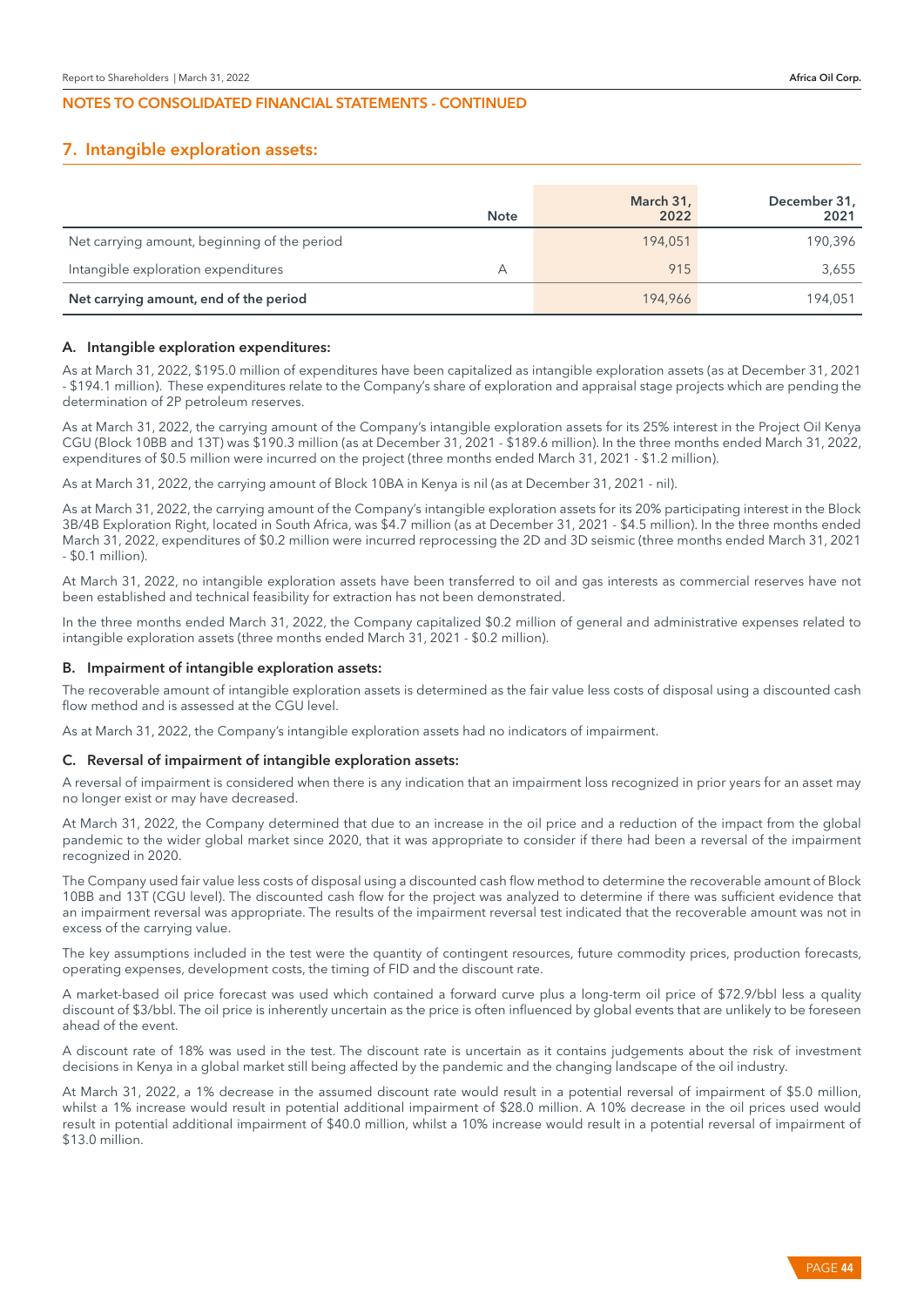# 8. Accounts payable and accrued liabilities:

| As at                                       | March 31,<br>2022 | December 31,<br>2021 |
|---------------------------------------------|-------------------|----------------------|
| Joint venture payables and other provisions | 3,512             | 2,865                |
| Administrative accruals and other payables  | 1.385             | 784                  |
|                                             | 4.897             | 3.649                |

# 9. Debt:

| As at                            | March 31,<br>2022 | December 31,<br>2021 |
|----------------------------------|-------------------|----------------------|
| Balance, beginning of the period |                   | 141,000              |
| Repayment of Term Loan           |                   | (141,000)            |
| Drawdown of Corporate Facility   |                   | 98,000               |
| Repayment of Corporate Facility  |                   | (98,000)             |
| Balance, end of the period       |                   |                      |

The \$250.0 million Term Loan was drawn on January 14, 2020, to part fund the acquisition of Prime and had a duration of two years. In September and November 2021, two dividends were received totaling \$125.0 million from Prime and the Company applied the amounts received to repay the facility in full.

On May 13, 2021, the Company agreed a new Corporate Facility for an amount up to \$150.0 million with a three-year term, with \$130.0 million committed at that time. Post signing, the facility amount and commitments increased to \$160.0 million ("Corporate Facility"). Completion occurred on July 16, 2021, and on July 30, 2021, \$98.0 million was drawn down under the Corporate Facility to repay the Term Loan in full. An additional \$62.0 million could be drawn until May 13, 2022, subject to the satisfaction of certain covenants. The Corporate Facility was used to repay the Term Loan and is also available for general corporate purposes. This facility carries interests of 1 month-Libor plus a margin of 6.5% in the first year, 7.0% in the second year and 7.5% in the third year.

On January 28, 2022, the Company agreed a number of amendments to the Corporate Facility with the existing lenders. The available amount increased to \$100.0 million from \$62.0 million, and the availability period has been extended to December 31, 2022, from May 13, 2022. The principal amounts, if drawn, may not exceed \$80.0 million by June 30, 2023, and \$50.0 million by February 29, 2024. The maturity date, the loan purpose and interest margins are unchanged. The lenders also waived certain conditions in support of the Company's plans to implement a shareholder returns program and released their security over the Company's shares in Africa Energy, Eco and Impact.

Any loan repayments are calculated to be protective of the Company's liquidity position. Prior to maturity, repayments under the loan are made in the month a dividend is received from Prime. The Company's loan repayments reduce commensurately with any reduction in dividends from Prime. If drawn, the loan principal would be repaid by the lesser of 100% of the dividends received from Prime, and of an amount that ensures the Company hold a minimum projected consolidated cash balance in the six months following the repayment.

The Company provided security in respect of the Corporate Facility mainly in the form of share pledges, over the shares of Petrovida (which holds 50% of Prime), Africa Energy, Eco and Impact owned by the Company and a charge over the bank account into which the Prime dividends are paid. The security over the shares in Africa Energy, Eco and Impact were released in the amendment to the facility on January 28, 2022.

The Corporate Facility is subject to financial and liquidity covenants. The Company has been in compliance with the covenants in the three months ended March 31, 2022.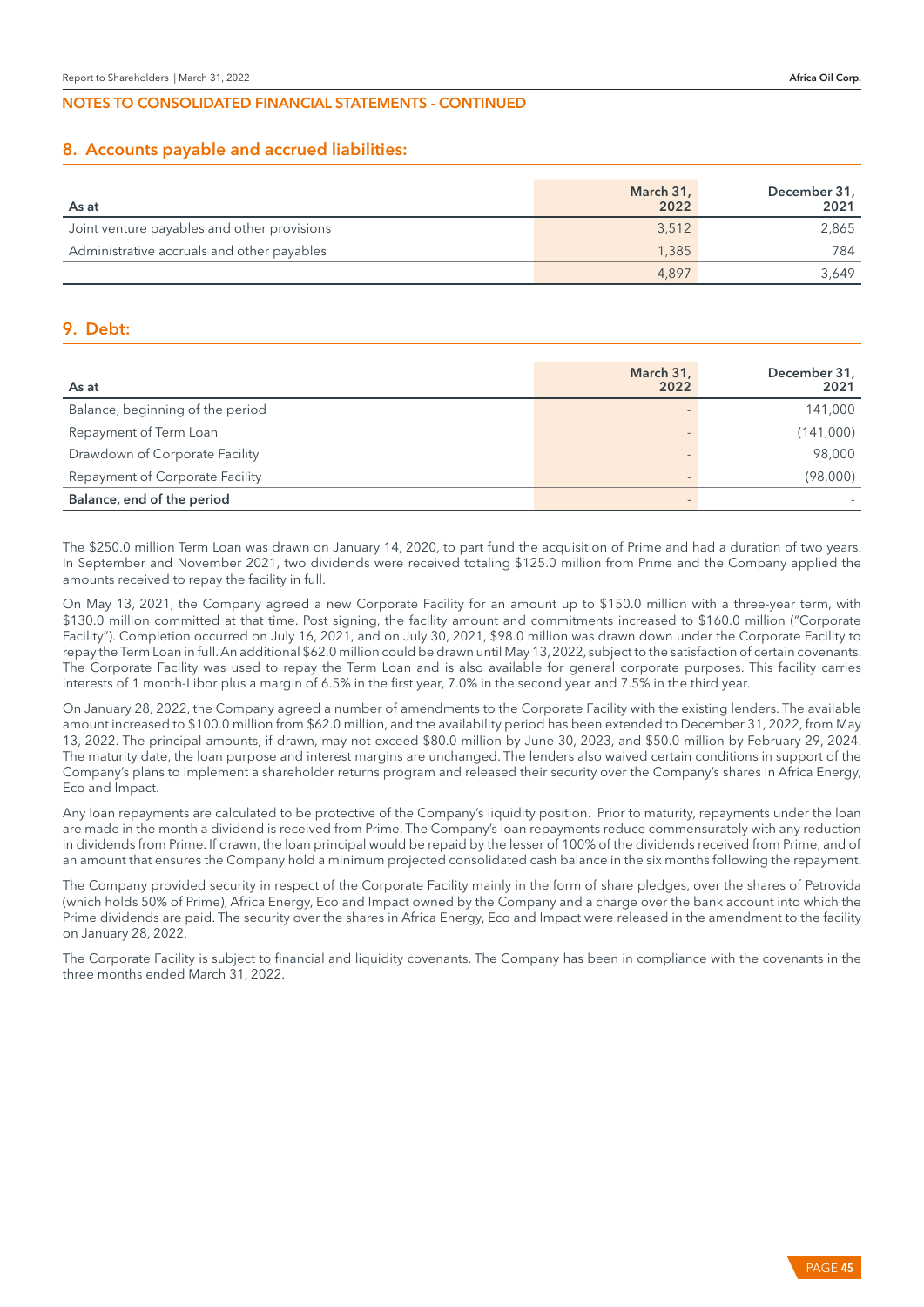# 10. Share capital:

- A. The Company is authorized to issue an unlimited number of common shares with no par value.
- B. Issued:

|                                       | March 31,<br>2022 |                  | December 31,<br>2021 |                  |
|---------------------------------------|-------------------|------------------|----------------------|------------------|
|                                       | <b>Shares</b>     | Amount<br>\$'000 | <b>Shares</b>        | Amount<br>\$′000 |
| Balance, beginning of the period      | 474,655,355       | 1,309,127        | 471,960,472          | 1,306,476        |
| Exercise of Share Options             | 696,333           | 633              | 515,445              | 508              |
| Settlement of Restricted Share Units  | 672,451           | 1,165            | 882,104              | 939              |
| Settlement of Performance Share Units | 1,116,492         | 1,933            | 1,297,334            | 1,204            |
| Balance, end of the period            | 477,140,631       | 1,312,858        | 474,655,355          | 1,309,127        |

# 11. Commitments and contingencies:

#### A. Kenya Revenue Authority:

The Company's Kenyan Branch, of its wholly owned subsidiary, Africa Oil Kenya B.V., has been assessed for corporate income tax and value added tax by the Kenya Revenue Authority ("KRA") relating to farmout transactions completed during the period 2012 to 2017.

The Kenyan Tax Appeals Tribunal ("TAT") has ruled in favor of the Company with regards to the CIT assessments, which amounts to \$20.7 million, plus interest and penalties. However, the TAT ruled in favor of the KRA with regards to the VAT assessments which amounts to \$24.2 million plus interest. The Company maintains its position that the VAT assessment is without merit and has duly filed an appeal with Kenya's High Court to challenge the position. The KRA appealed the CIT assessment. The Judge has not communicated a date for the next hearing, at which they are expected to give their judgement. The Company expects it is more likely than not that it will be successful in upholding the CIT and defending the VAT assessments and therefore no liability has been recognized in the financial statements. If the High Court rules against the Company, the Company will consider the option to appeal, factoring in the amount of any financial security required as part of the appeals process. An unfavorable decision could have a negative impact on the plan for development of the Company's Kenyan Intangible Exploration Assets.

#### B. Investment in Prime:

Under the Prime Sale and Purchase Agreement completed on January 14, 2020, a deferred payment of \$118.0 million, subject to adjustment, may be due to the seller contingent upon the timing and ultimate OML 127 tract participation in the Agbami field. The signing of the Securitization Agreement by Prime has led to the Company reassessing its view of the likelihood of making a contingent consideration payment to the seller. The signing of the Securitization Agreement by Prime does not constitute a redetermination of the tract participation, therefore does not trigger the payment of a contingent consideration under the Sale and Purchase Agreement but, at the Company's discretion, could trigger discussions with the seller. The outcome of this process is uncertain. The Company has therefore recorded \$32.0 million as contingent consideration in 2021 as the best estimate of the most likely outcome and increased the Company's investment in Prime.

#### C. Kenya license commitments:

Under the terms of the Block 10BA PSC, the Company received approval from the Ministry of Energy and Petroleum for the Republic of Kenya for an extension to the second additional exploration period to April 26, 2022, allowing time for the joint venture to include and align the Block 10BA work program with the proposed FDP for Blocks 10BB and 13T. During the second additional exploration period, the Company and its partners are obligated to complete geological and geophysical operations, including either 500 km<sup>2</sup> of 2D or 45 km<sup>2</sup> of 3D seismic. Additionally, the Company and its partners are obligated to drill one exploration well. The total minimum gross expenditure obligation for the second additional exploration period is \$19.0 million. The JV partners have not provided any letters of credit or guarantees for this commitment. The Company has presented a plan for exploration and appraisal in Block 10BA in the FDP. This drilling plan was formally submitted in December 2021. At March 31, 2022, the Company's working interest in Block 10BA was 25%.

The Company expects the three licenses to be renewed once the GoK has completed its review of the FDP submission.

#### D. South Africa license commitments:

Block 3B/4B is currently in the Initial Period, having a term of three years which expired on March 26, 2022. The Company has filed an application to move into the first extension period. The licenses are in good standing while this occurs, and the Company consider the risk of non-renewal to be low. The work commitments during this Initial Period for Block 3B/4B consist of regional subsurface evaluation and mapping, petrophysical analysis of nearby wells, basin modelling, prospect maturation and prospect ranking, leading to recommendations on future investments. The total minimum gross expenditure obligation for the Initial Period was 11.4 million Rand (approximately \$0.7 million), which has been met. At March 31, 2022, the Company's WI in Block 3B/4B was 20%.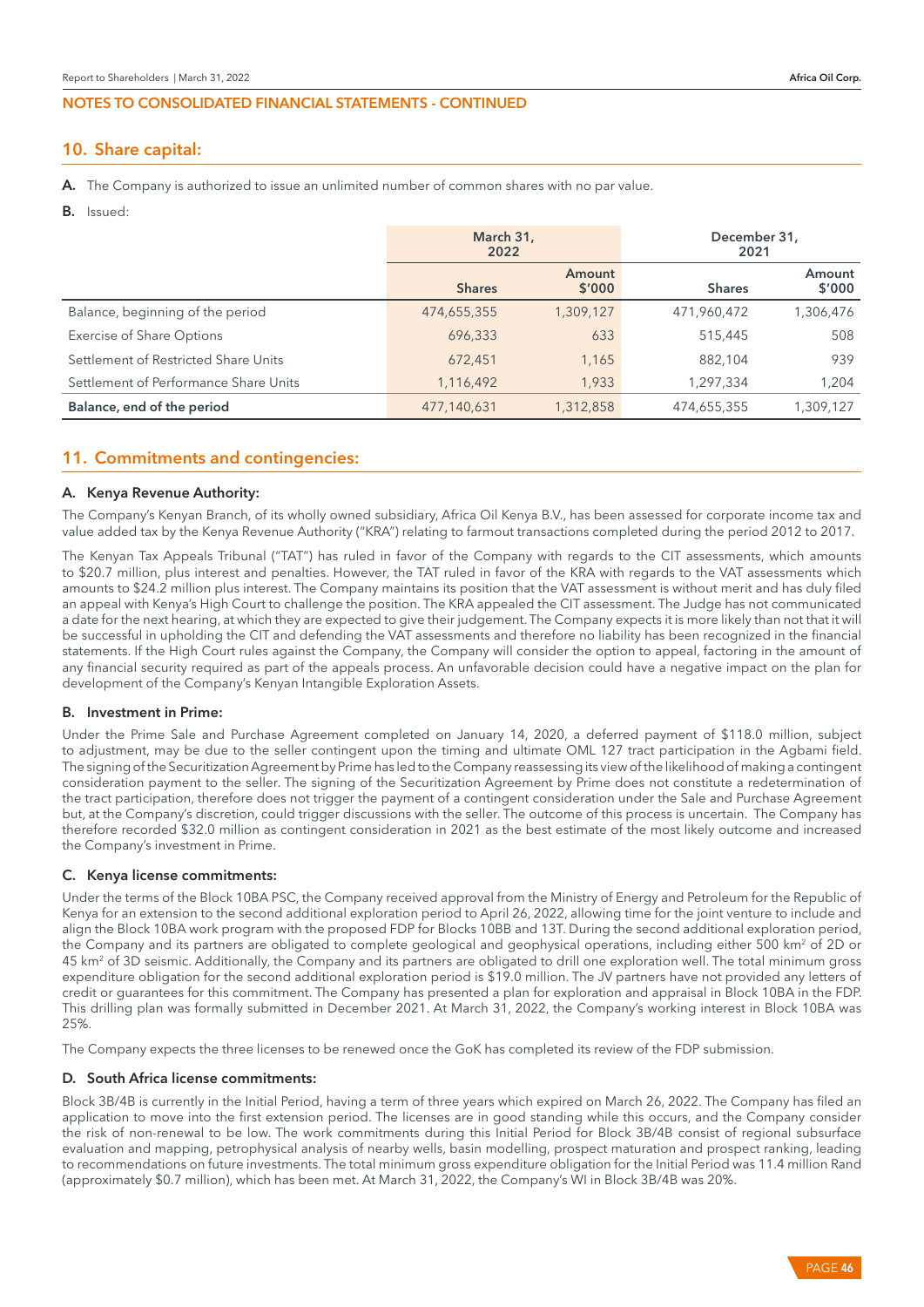# 12. Net income per share:

| For the three months ended                        | March 31, 2022           |                         | March 31,2021            |                          |                            |                      |
|---------------------------------------------------|--------------------------|-------------------------|--------------------------|--------------------------|----------------------------|----------------------|
|                                                   |                          | <b>Weighted Average</b> |                          |                          | <b>Weighted Average</b>    |                      |
|                                                   | Net income               | Number of<br>shares     | Per share<br>amounts     | Net income               | <b>Number</b><br>of shares | Per share<br>amounts |
| Basic earnings per share                          |                          |                         |                          |                          |                            |                      |
| Net income attributable to<br>common shareholders | 45,608                   | 475,090,108             | 0.10                     | 38,920                   | 472.147.043                | 0.08                 |
|                                                   |                          |                         |                          |                          |                            |                      |
| Effect of dilutive securities                     | $\overline{\phantom{a}}$ | 10,022,484              | $\overline{\phantom{a}}$ | $\overline{\phantom{a}}$ | 2,863,482                  |                      |
| Dilutive income per share                         | 45,608                   | 485,112,592             | 0.09                     | 38,920                   | 475,010,525                | 0.08                 |

In the three months ended March 31, 2022, the Company used an average market price of CAD \$2.17 per share to calculate the dilutive effect of share purchase options (three months ended March 31, 2021 – CAD \$1.22 per share). In the three months ended March 31, 2022, 3,374,161 options and 2,410,428 PSUs were anti-dilutive and were not included in the calculation of dilutive income per share (three months ended March 31, 2021 – 6,689,667 options, 2,431,272 RSUs and 2,872,000 PSUs were anti-dilutive).

# 13. Related party transactions:

# A. Transactions with Africa Energy:

As at March 31, 2022, the Company's ownership interest in Africa Energy is approximately 19.8%.

|                                                                             |                                  |                                                                                                                 | For the three months ended |                   |
|-----------------------------------------------------------------------------|----------------------------------|-----------------------------------------------------------------------------------------------------------------|----------------------------|-------------------|
|                                                                             | Service provider                 | Service provided                                                                                                | March 31,<br>2022          | March 31,<br>2021 |
| General Management<br>and Service Agreement                                 | AOC to Africa<br>Energy          | Administrative services provided<br>to Africa Energy.                                                           | 11                         |                   |
| General Technical and<br>Administrative Service<br>Agreement <sup>(1)</sup> | Africa Energy to<br><b>AOSAC</b> | Technical and administrative<br>services relating to its operating<br>interest in Block 3B/4B,<br>South Africa. | 96                         | 96                |

1. Contract date July 1, 2020

As at March 31, 2022, Africa Energy owed the Company nil (as at December 31, 2021 - nil).

# 14. Financial risk management:

The Company's activities expose it to a variety of financial risks that arise as a result of its exploration, appraisal and financing activities such as:

- credit risk;
- liquidity risk; and
- market risk.

This note presents information about the Company's exposure to each of the above risks, the Company's objectives, policies and processes for measuring and managing risk, and the Company's management of capital. Further quantitative disclosures are included throughout these consolidated financial statements.

## A. Credit risk:

Credit risk is the risk of loss if counterparties do not fulfill their contractual obligations. The majority of the Company's credit exposure relates to amounts due from our joint venture partners. The risk of the Company's joint venture partners defaulting on their obligations per their respective joint operating and farmout agreements is mitigated as there are contractual provisions allowing the Company to default joint venture partners who are non-performing and reacquire any previous farmed out working interests. The maximum exposure for the Company is equal to the sum of its cash and accounts receivable. As at March 31, 2022, the Company held \$1.0 million (as at December 31, 2021 - \$0.9 million) of cash in financial institutions outside of Canada and the UK where there could be increased exposure to credit risk.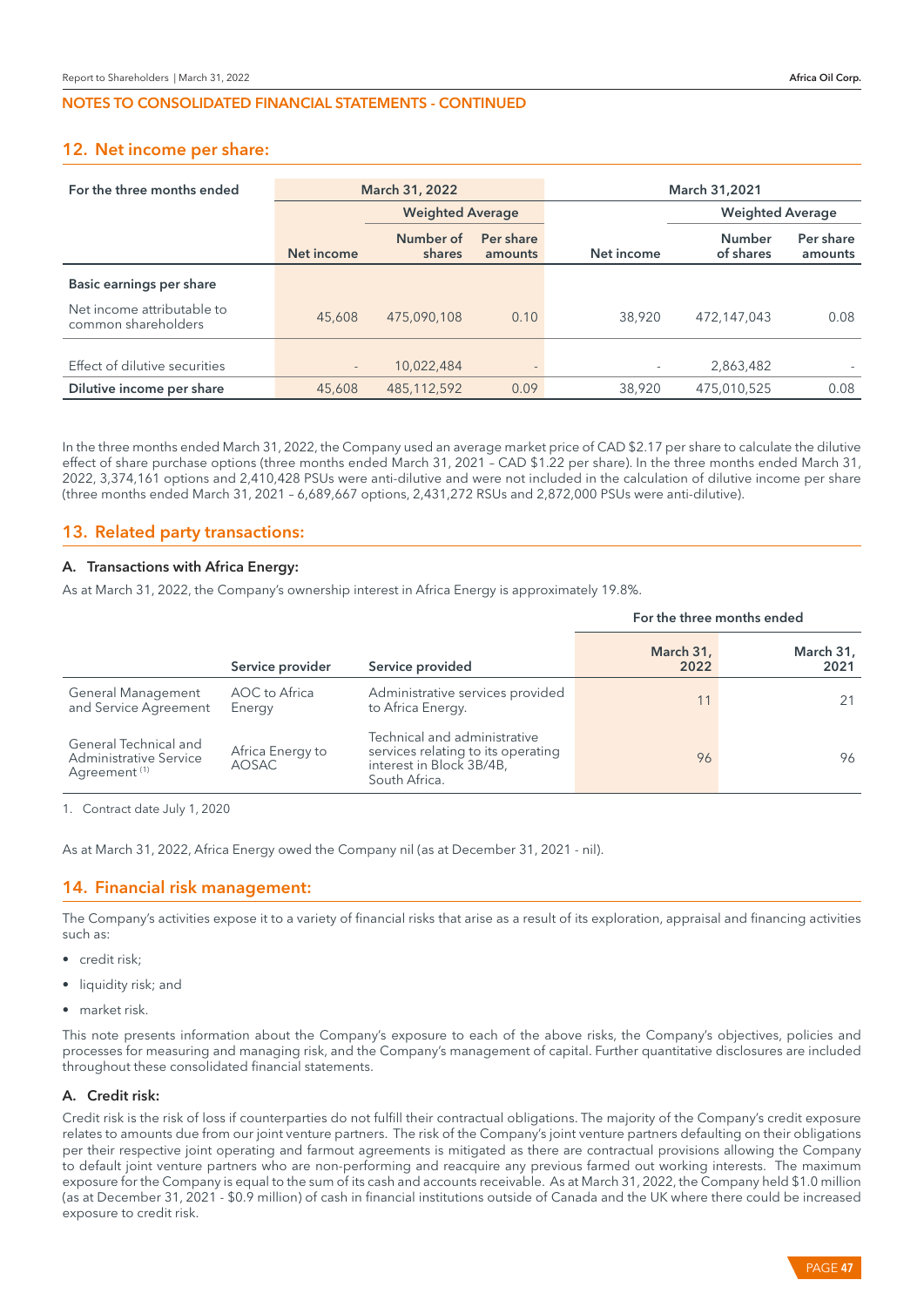#### B. Liquidity risk:

Liquidity risk is the risk that the Company will not be able to meet its financial obligations as they become due. Liquidity describes a company's ability to access cash. Companies operating in the upstream oil and gas industry, during the exploration and development phase, require sufficient cash in order to fulfill their work commitments in accordance with contractual obligations, deliver stated shareholder returns, and to be able to potentially acquire strategic oil and gas assets.

The Company will potentially issue equity and debt and enter into farmout agreements with joint venture partners to ensure the Company has sufficient available funds to meet current and foreseeable financial requirements. The Company actively monitors its liquidity to ensure that its cash flows and working capital are adequate to support these financial obligations and the Company's capital programs.

The Company's primary source of cash flow relates to dividends received from Prime. A significant reduction in or infrequent distributions, could have an adverse effect on the Company's ability to meet its commitments. The Company has senior members sitting on Prime's Supervisory Board and Audit Committee, monitoring cash forecasts and setting financial and risk management policies to manage Prime's dividend forecasts.

On July 16, 2021, the Company completed a new Corporate Facility for \$160.0 million with a three-year term, of which \$98.0 million was drawn on July 30, 2021, to repay its Term Loan, as described in note 9. The loan was fully repaid by November 30, 2021, and in January 2022, the Company agreed a number of amendments to the Corporate Facility, including increasing the available amount to \$100.0 million. These amendments improve the Company's access to liquidity to fund operations and acquisitions as required. The loan repayments are calculated to be protective of the Company's liquidity position and if drawn, the Corporate Facility would be repaid from the proceeds of dividends received from Prime, while ensuring the Company preserves a sufficient minimum cash balance to conduct operations.

The Company will also adjust the pace of its exploration and appraisal activities to manage its liquidity position. The existing cash balance, the undrawn amount of the Corporate Facility and expected dividends from its Investment in Prime, are sufficient to fund the Company's obligations as they become due.

| Contractual maturities of<br>financial liabilities | Less than<br>6 months | $6 - 12$<br>months       | <b>Between</b><br>1 and 2 years | <b>Between</b><br>2 and 4 years | <b>Total contractual</b><br>cash flows | Carrying<br>amount |
|----------------------------------------------------|-----------------------|--------------------------|---------------------------------|---------------------------------|----------------------------------------|--------------------|
|                                                    |                       |                          |                                 |                                 |                                        |                    |
| At March 31, 2022                                  |                       |                          |                                 |                                 |                                        |                    |
| Trade payables                                     | 4,733                 | $\overline{\phantom{a}}$ | $\overline{\phantom{m}}$        | $\overline{\phantom{a}}$        | 4,733                                  | 4,733              |
| Lease liabilities                                  | 25                    | 26                       | 56                              | 57                              | 164                                    | 164                |
|                                                    | 4,758                 | 26                       | 56                              | 57                              | 4,897                                  | 4,897              |
| At December 31, 2021                               |                       |                          |                                 |                                 |                                        |                    |
| Trade payables                                     | 3,481                 | $\overline{\phantom{a}}$ | $\overline{\phantom{a}}$        | $\overline{\phantom{a}}$        | 3,481                                  | 3,481              |
| Lease liabilities                                  | 33                    | 33                       | 66                              | 76                              | 208                                    | 168                |
|                                                    | 3,514                 | 33                       | 66                              | 76                              | 3,689                                  | 3.649              |

The following table outlines the Company's contractual maturities of financial liabilities:

# C. Market risk:

Market risk is the risk that changes in market prices, such as commodity prices, foreign exchange rates and interest rates will affect the Company's income or the value of the financial instruments.

#### i. Foreign currency exchange rate risk:

The Company is exposed to changes in foreign exchange rates as expenses in international subsidiaries, oil and gas expenditures, or financial instruments may fluctuate due to changes in rates. The Company's exposure to foreign currency exchange risk is mitigated by the fact that the Company sources the majority of its capital projects and expenditures in US dollars. The Company has not entered into any instruments to manage foreign exchange risk.

#### ii. Interest rate risk:

The Corporate Facility has a variable interest rate, that is referenced to LIBOR and will expose the Company to interest rate risk over the term of the loan. The Financial Conduct Authority of the United Kingdom has announced that one month USD LIBOR (which the Corporate Facility applies) will cease to be provided by any administrator or no longer be representative after 30 June 2023. The Corporate Facility includes a provision to, among other things, negotiate in good faith with a view to agreeing a replacement benchmark in place of USD LIBOR from and including a date no later than 1 November 2022.

#### iii. Commodity price risk:

The Company has an equity holding in Prime (see note 5), which has three producing fields OML127 and OML 130, both with significant levels of production. A change in commodity prices may affect the dividends received from this investment. Prime benefits from a robust oil price hedging program and the hedging policy requires hedging or forward selling between 50% and 70% of its forecast liftings on a rolling 12-month basis. These contracts are with counterparties including oil supermajors and commodity trading houses. The counterparties are part of groups with investment grade credit ratings.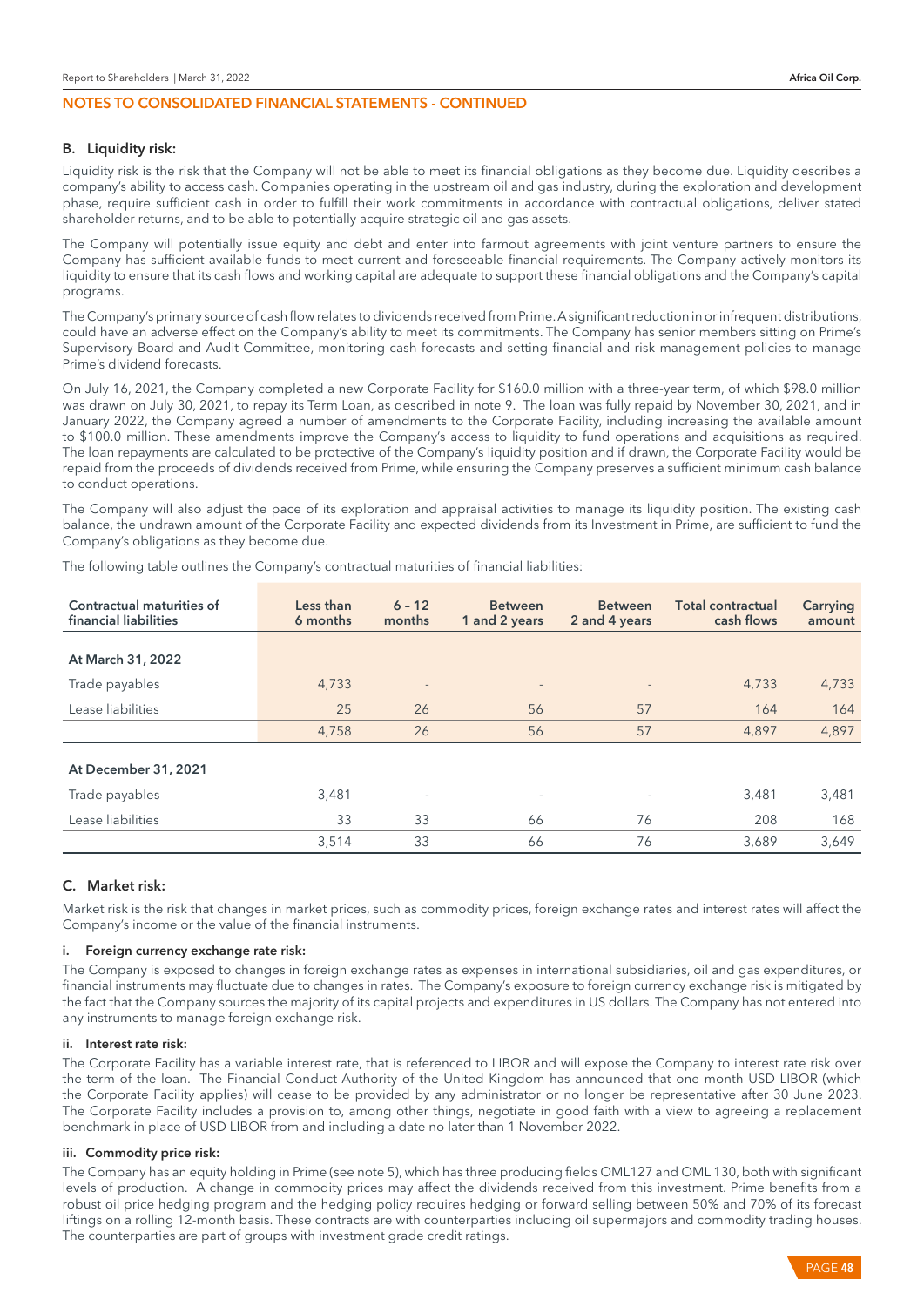#### iv. Share price risk:

The Company has shareholdings in Africa Energy and Eco, which are entities listed on Canadian and European Stock Exchanges. The share price of these investments can be volatile and a change in share price may affect the amount that the Company can realize for these investments.

# 15. Supplementary information:

The following table reconciles the changes in non-cash working capital as disclosed in the consolidated statement of cash flows:

| For the three months ended               | March 31,<br>2022 | March 31,<br>2021 |
|------------------------------------------|-------------------|-------------------|
| Changes in non-cash working capital      |                   |                   |
| Accounts receivable and prepaid expenses | (1,403)           | (838)             |
| Accounts payable and accrued liabilities | 411               | (2,707)           |
|                                          | (992)             | (3, 545)          |
| <b>Relating to:</b>                      |                   |                   |
| Operating activities                     | (1,239)           | (1,041)           |
| Investing activities                     | 247               | (2,504)           |
| Changes in non-cash working capital      | (992)             | (3, 545)          |

# 16. Subsequent events:

On April 6, 2022, Eco completed an equity fundraise. A total of 64,885,496 new Common Shares were placed with, or subscribed for by, new and existing institutional investors at a price of £0.30 per Placing Share (CAD\$0.50). The equity fundraise raised gross proceeds of approximately \$25.5 million for Eco before expenses. The Company subscribed for 10,178,116 common shares for a consideration of \$4.0 million and following this the Company now holds 17.3% of the enlarged share capital in Eco.

On May 11, 2022, Eco received clearance from the TSX Venture Exchange for the second tranche of shares and issued 17,874,174 shares to Azinam following the acquisition of AGL. In addition, Azinam have been issued 40,000,000 warrants over common shares, exercisable only in the case of a producible commercial discovery on Block 2B or Block 3B/4B, as follows: 20,000,000 warrants exercisable at a price of CAD\$1.00 per Common Shares for a period of two years and 20,000,000 warrants exercisable at a price of CAD\$1.50 per Common Share for a period of three years. This has reduced the Company's share in Eco to 16.3% before the exercise of any warrants.